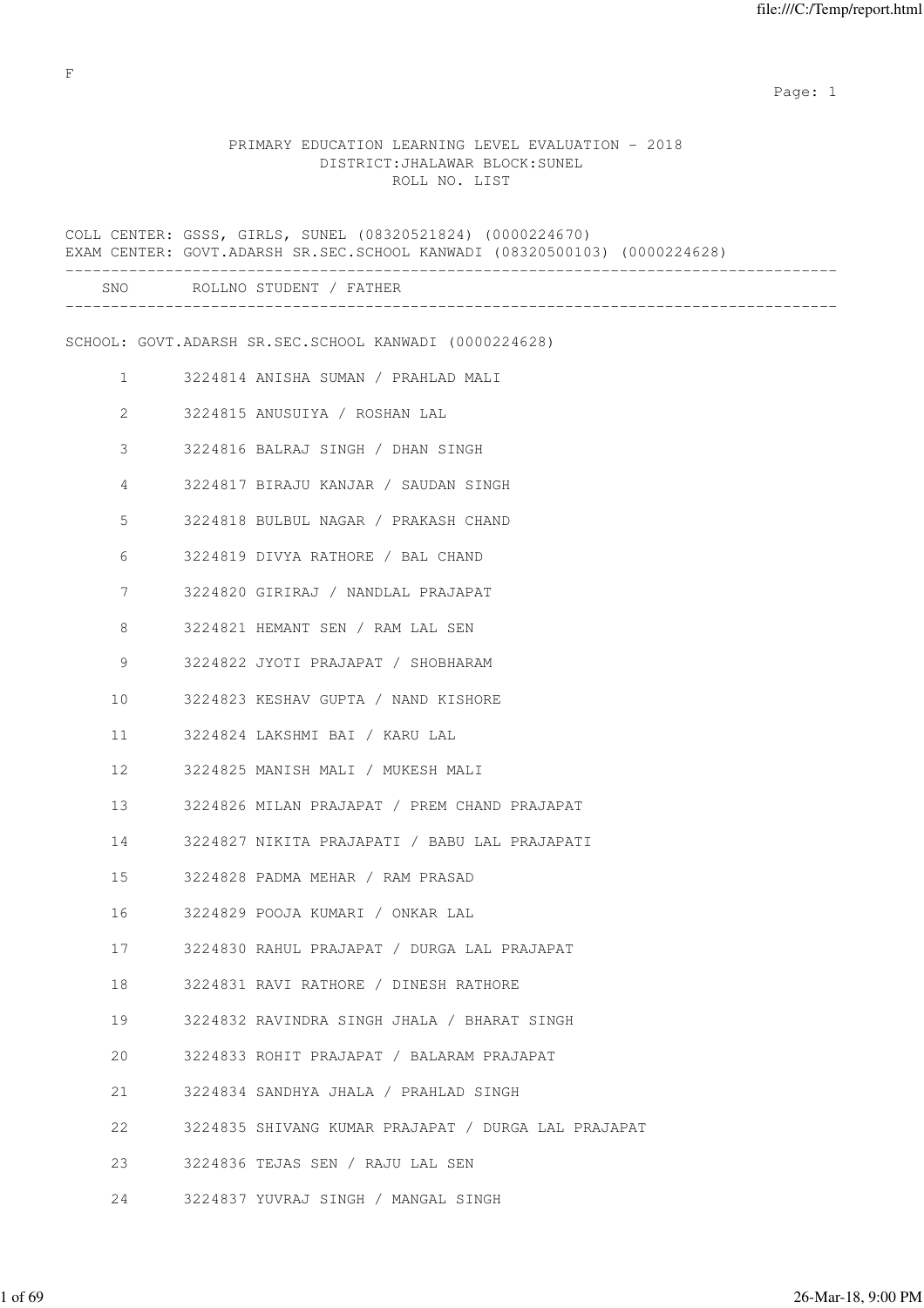#### PRIMARY EDUCATION LEARNING LEVEL EVALUATION - 2018 DISTRICT:JHALAWAR BLOCK:SUNEL ROLL NO. LIST

COLL CENTER: GSSS, GIRLS, SUNEL (08320521824) (0000224670) EXAM CENTER: GOVT.ADARSH SR.SEC.SCHOOL KANWADI (08320500103) (0000224628) ------------------------------------------------------------------------------------- SNO ROLLNO STUDENT / FATHER

-------------------------------------------------------------------------------------

SCHOOL: GUPS,DHABLA (0000467893)

- 25 3224838 BHULI KUMARI / KAILASH CHAND
- 26 3224839 BIKINA KUMARI / RAMGOPAL
- 27 3224840 CHANDRA KALA / PRAKASH CHAND
- 28 3224841 DIPAK MEGHWAL / RADHEYSHYAM
- 29 3224842 JYOTI BALA / RAM VILAS
- 30 3224843 KARI BAI / SITARAM
- 31 3224844 MANGI BAI / SITARAM
- 32 3224845 PAWAN KUMAR / RAMGOPAL
- 33 3224846 SAPANA KUMARI / BAJRANG LAL

SCHOOL: GUPS,GUNDI (0000474248)

| 34 | 3224847 ANJANA NAGAR / MUKESH NAGAR         |
|----|---------------------------------------------|
| 35 | 3224848 ARJUN KUMAR NUT / BHERU LAL         |
| 36 | 3224849 BHERU SINGH NAGAR / BHAGIRATH       |
| 37 | 3224850 DIVYA KUMARI NAGAR / MUNESH KUMAR   |
| 38 | 3224851 DURGESH KUMAR BAIRAGI / BAJRANG LAL |
| 39 | 3224852 GOVIND KUMAR NAGAR / GOPAL LAL      |
| 40 | 3224853 NANDKISHORE MALI / DEVI LAL         |
| 41 | 3224854 RAJESH KUMAR NAGAR / MUNESH KUMAR   |

#### SCHOOL: GUPS,KHAMNI (0000474249)

| 42 | 3224855 ANKITA KUMARI BHEEL / BHERU SINGH |
|----|-------------------------------------------|
| 43 | 3224856 BHAWNA KUMARI / RADHESHYAM BHEEL  |
| 44 | 3224857 GUDDI BAI / RAMESH CHAND BHEEL    |
| 45 | 3224858 KAPIL KUMAR / PRADHAN SINGH       |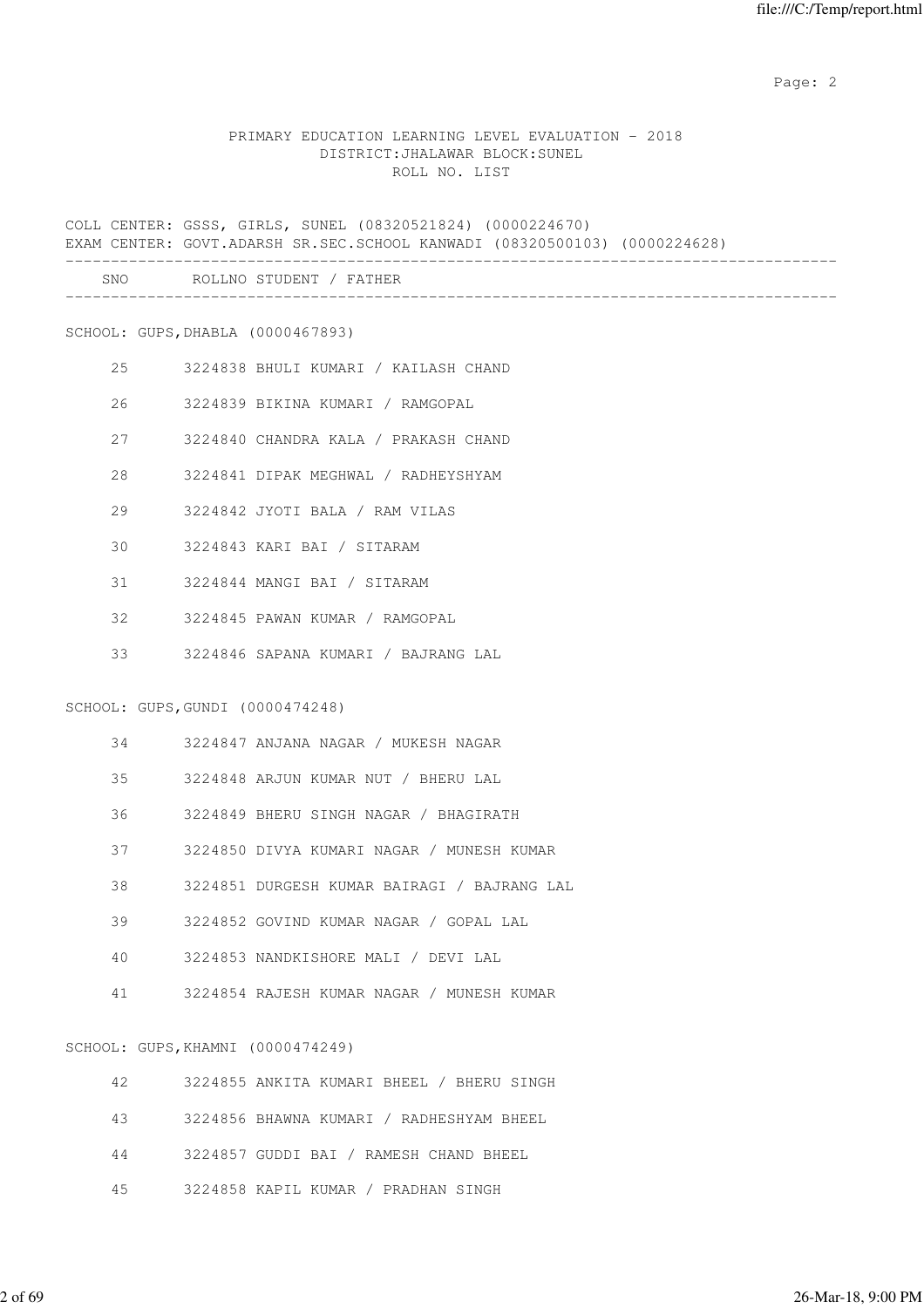#### PRIMARY EDUCATION LEARNING LEVEL EVALUATION - 2018 DISTRICT:JHALAWAR BLOCK:SUNEL ROLL NO. LIST

COLL CENTER: GSSS, GIRLS, SUNEL (08320521824) (0000224670) EXAM CENTER: GOVT.ADARSH SR.SEC.SCHOOL KANWADI (08320500103) (0000224628) ------------------------------------------------------------------------------------- SNO ROLLNO STUDENT / FATHER ------------------------------------------------------------------------------------- 46 3224859 SAPANA KUMARI / GOPAL LAL BHEEL 47 3224860 SUNITA KUMARI / MADAN LAL BHEEL 48 3224861 VARSHA KUMARI / SITARAM BHEEL SCHOOL: GUPS, GADARA (0000474288) 49 3224862 ANNPURNA NAGAR / LAL CHAND NAGAR 50 3224863 ANURADHA NAGAR / AMAR SINGH 51 3224864 KAMLESH BHEEL / TOPHAN SINGH 52 3224865 KANHAIYA LAL NAGAR / KESRI LAL 53 3224866 NISHA NAGAR / BHAGWAN SINGH 54 3224867 RANU BHEEL / RAMCHANDRA 55 3224868 RANU NAGAR / RATTIRAM NAGAR 56 3224869 SAPNA BHEEL / GOPAL LAL 57 3224870 SUMAN BHEEL / TOPHAN SINGH SCHOOL: GPS ROOPPURA (0000501364) 58 3224871 ANNU KANWAR / PRATAP SINGH 59 3224872 BHUPENDRA SINGH / SHAMBHU SINGH 60 3224873 NAGU SINGH / CHAIN SINGH 61 3224874 PAYAL KANWAR / TANVAR SINGH SCHOOL: GUPS,TAL (0000501385) 62 3224875 ANJANA / RAM NARAYAN 63 3224876 BHERU LAL / PRAHLAD 64 3224877 DAYA / LAL CHAND 65 3224878 DHANNA LAL / DEVI SINGH

66 3224879 DHARM RAJ / UDAY LAL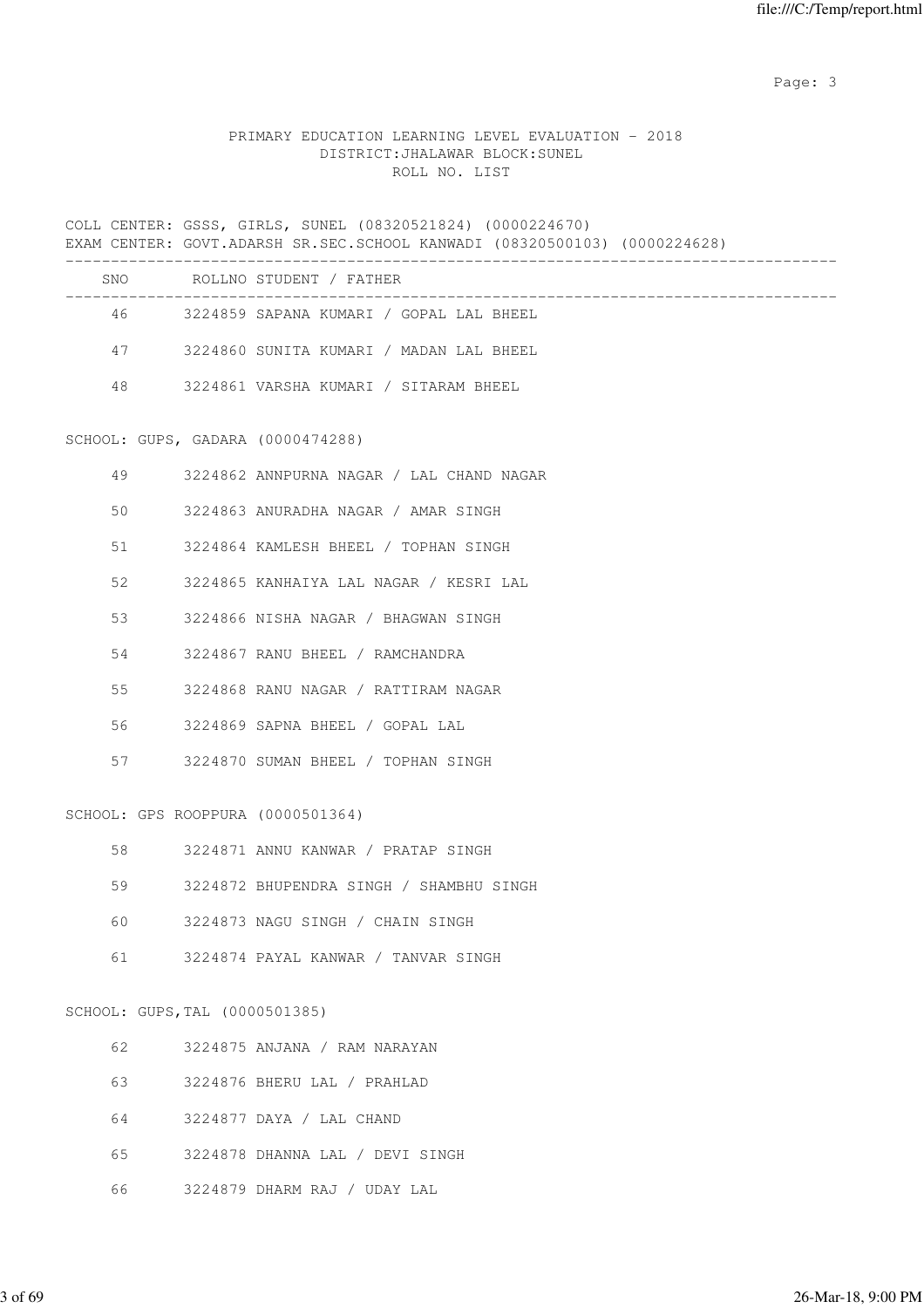Page: 4  $P$ 

## PRIMARY EDUCATION LEARNING LEVEL EVALUATION - 2018 DISTRICT:JHALAWAR BLOCK:SUNEL ROLL NO. LIST

COLL CENTER: GSSS, GIRLS, SUNEL (08320521824) (0000224670) EXAM CENTER: GOVT.ADARSH SR.SEC.SCHOOL KANWADI (08320500103) (0000224628) ------------------------------------------------------------------------------------- SNO ROLLNO STUDENT / FATHER ------------------------------------------------------------------------------------- 67 3224880 DINESH KUMAR / HARI SINGH 68 3224881 DURGA LAL / RAMESH CHAND 69 3224882 GOVIND SINGH / MOHAN LAL 70 3224883 HANS RAJ / RAY SINGH 71 3224884 ISHAWAR CHAND / CHUNNI LAL 72 3224885 KAMLESH KUMAR / PURI LAL 73 3224886 MONIKA / BAL MUKUN 74 3224887 NIKITA / AMAR SINGH 75 3224888 NIKITA / SHIV SINGH 76 3224889 NIKITA / PUR SINGH 77 3224890 NISHA / KANHEYA LAL 78 3224891 NISHA / GAYN SINGH 79 3224892 PAWAN KUMAR / CHAGAN LAL 80 3224893 SHILA / NAND LAL 81 3224894 SHYAM LAL / HARI SINGH 82 3224895 VIJAY KUMAR / BALCHAND SCHOOL: GOVERNMENT UPPER PRIMARY SCHOOL PETBHAR (0000501791) 83 3224896 AKHLESH BHEEL / MAN SINGH 84 3224897 AMIT MEENA / KAMAL SINGH 85 3224898 DIPTI MEENA / HARIDWAR MEENA 86 3224899 HARSHA MEENA / MOHAN LAL 87 3224900 HARSHITA MEENA / AJAY SINGH 88 3224901 MUKESH KUMAR / TARA CHAND 89 3224902 VIPASHA RAWAL / RAJENDRA KUMAR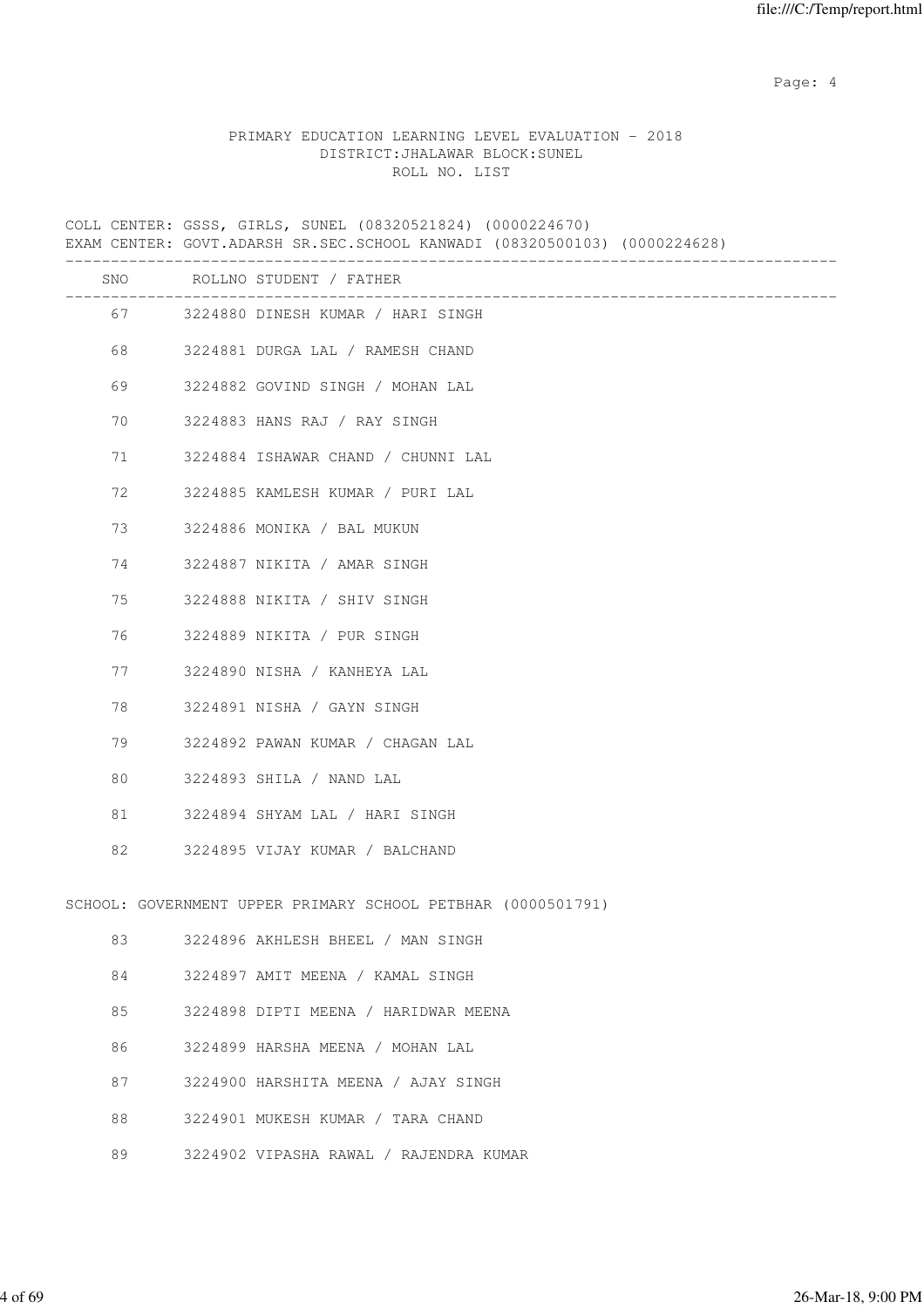expected to the control of the control of the control of the control of the control of the control of the control of the control of the control of the control of the control of the control of the control of the control of

#### PRIMARY EDUCATION LEARNING LEVEL EVALUATION - 2018 DISTRICT:JHALAWAR BLOCK:SUNEL ROLL NO. LIST

COLL CENTER: GSSS, GIRLS, SUNEL (08320521824) (0000224670) EXAM CENTER: GASSS,SALOTIYA (08320501005) (0000224629) ------------------------------------------------------------------------------------- SNO ROLLNO STUDENT / FATHER ------------------------------------------------------------------------------------- SCHOOL: SHRI RADHA KRISHAN ADARSH VIDYA MANDIR (0000020508) 1 3224903 AKSHAY DHAKAR / PREM CHAND 2 3224904 ARCHANA KUMARI / GHISA LAL 3 3224905 BHERU LAL / MANOHAR SINGH 4 3224906 CHAIN SINGH DHAKAR / PREM SINGH 5 3224907 DEVENDRA KUMAR / BALCHAND 6 3224908 DILKUSH BHEEL / GHASI LAL BHEEL 7 3224909 GOVIND KUMAR / PRBHU LAL DHAKAR 8 3224910 HARI OM NAGAR / MUKESH KUMAR 9 3224911 KAMANA NAGAR / PRAMOD KUMAR 10 3224912 KUSHAL DHAKAR / MAN SINGH 11 3224913 LALIT NAGAR / BHAGWAN SINGH 12 3224914 MOHIT KUMAR MEHAR / BALA RAM MEHAR 13 3224915 NILESH KUMAR / RATI RAM NAGR 14 3224916 PEERU DHAKAR / HEERA LAL DHAKAR 15 3224917 PINTU KUMAR / TEJ SINGH 16 3224918 RAM BABU / BHAGWAN SINGH 17 3224919 SAPANA NAGAR / BAJRANG LAL 18 3224920 SUDHA DHAKAR / ROHIT KUMAR 19 3224921 SUMIT KUMAR NAGAR / KAILASH CHAND 20 3224922 SURAJ KUMAR / MOHAN LAL 21 3224923 TANNU KUMARI NAGAR / RAM SINGH 22 3224924 TINA KUMARI DHAKAR / BHAGWAN SINGH

SCHOOL: BALAJI SHIKASHAN SANSTHAN UPPER PRIMARY SCHOOL (0000021461)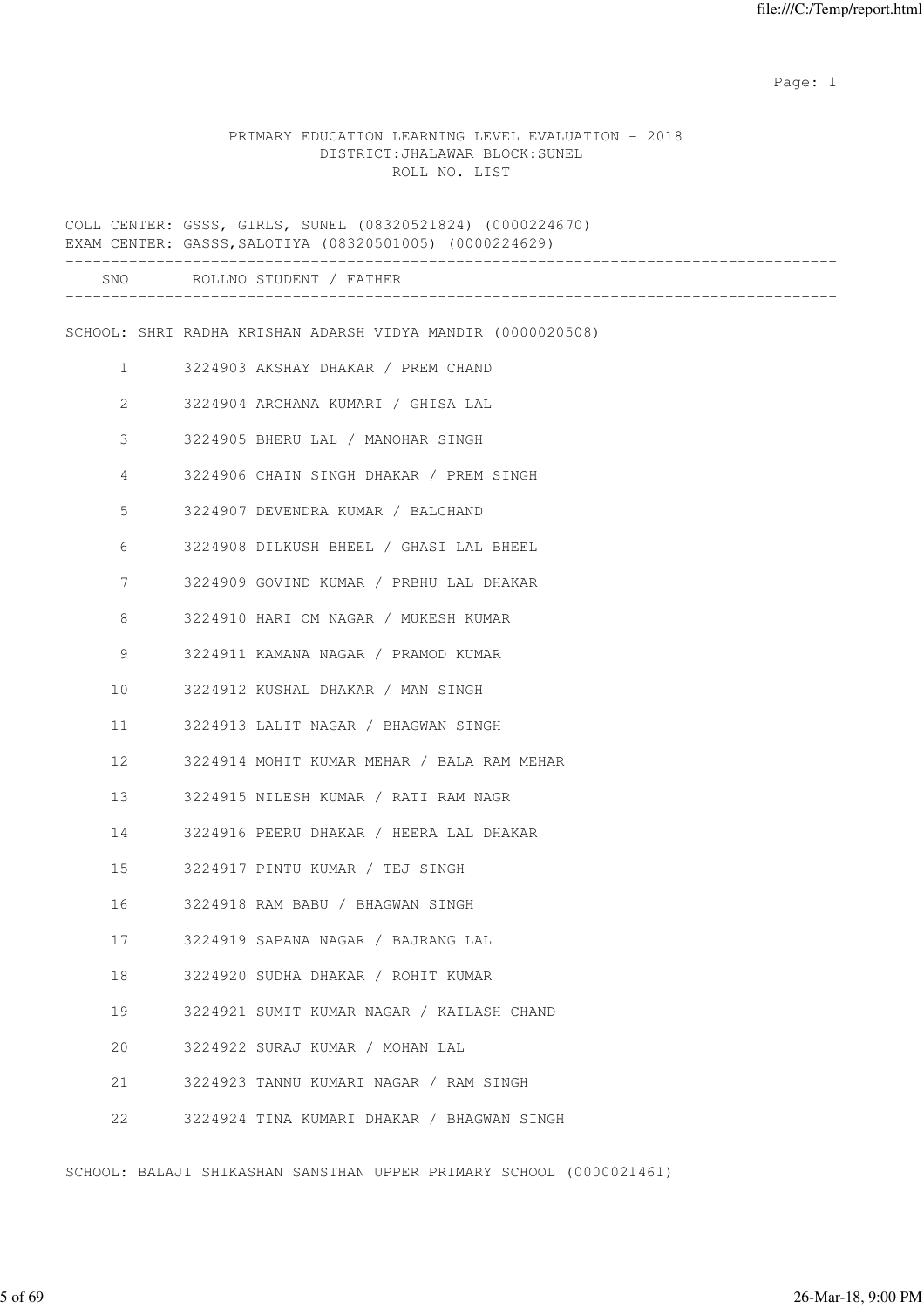# PRIMARY EDUCATION LEARNING LEVEL EVALUATION - 2018 DISTRICT:JHALAWAR BLOCK:SUNEL ROLL NO. LIST

COLL CENTER: GSSS, GIRLS, SUNEL (08320521824) (0000224670) EXAM CENTER: GASSS,SALOTIYA (08320501005) (0000224629)

| SNO | ROLLNO STUDENT / FATHER           |  |
|-----|-----------------------------------|--|
| 23  | 3224925 ANIL KUMAR / MUKESH KUMAR |  |
| 24  | 3224926 ANKIT KUMAR / BHERU LAL   |  |
| 2.5 | 3224927 DEEPAK KUMAR / HEMRAJ     |  |
| 26  | 3224928 HEENA KUMARI / RAMBABU    |  |
|     |                                   |  |

SCHOOL: BAL BHARTI ADARSH VIDHYA MANDIR SECONDARY SCHOOL SALOTIYA (0000030602)

| 27 — 27 | 3224929 ABHISHEK DANGI / VISHNU KUMAR DANGI          |
|---------|------------------------------------------------------|
| 28      | 3224930 AKSHAT MEENA / SURESH CHAND                  |
| 29      | 3224931 BALRAM NAGAR / RAJESH KUMAR NAGAR            |
| 30      | 3224932 DEVENDRA RATHOR / DINESH RATHOR              |
|         | 31 3224933 GOPAL MEENA / DURGA LAL                   |
|         | 32 3224934 HIMESH BAIRAGI / ASHOK KUMAR              |
| 33      | 3224935 HIMESH MEENA / KRIPARAM MEENA                |
| 34      | 3224936 JAYA PATIDAR / GHANSHYAM PATIDAR             |
| 35      | 3224937 JITENDRA NAGAR / ASHOK KUMAR                 |
|         | 36 3224938 KAJAL MEENA / SATYANARAYAN                |
|         | 37 3224939 KAVITA NAGAR / SHADILAL                   |
| 38      | 3224940 KHUSHI KUNWAR / BAJRANG SINGH RAJPUT         |
| 39      | 3224941 KULDEEP NAGAR / JETRAM NAGAR                 |
| 40      | 3224942 LAKHAN DANGI / MOTILAL DANGI                 |
|         | 41 3224943 MAHESH BHEEL / SODAN SINGH                |
|         | 42 3224944 MANISHA KUMARI BHEEL / SHAILENDRA KUMAR   |
| 43      | 3224945 MAYA NAGAR / TUFAN SINGH                     |
| 44      | 3224946 MILAN VISHWAKARMA / RAJESH KUMAR VISHWAKARMA |
| 45      | 3224947 MOHIT  MEENA / MADHUSUDAN MEENA              |
|         | 46 3224948 PINKESH NAGAR / JASWANT SINGH             |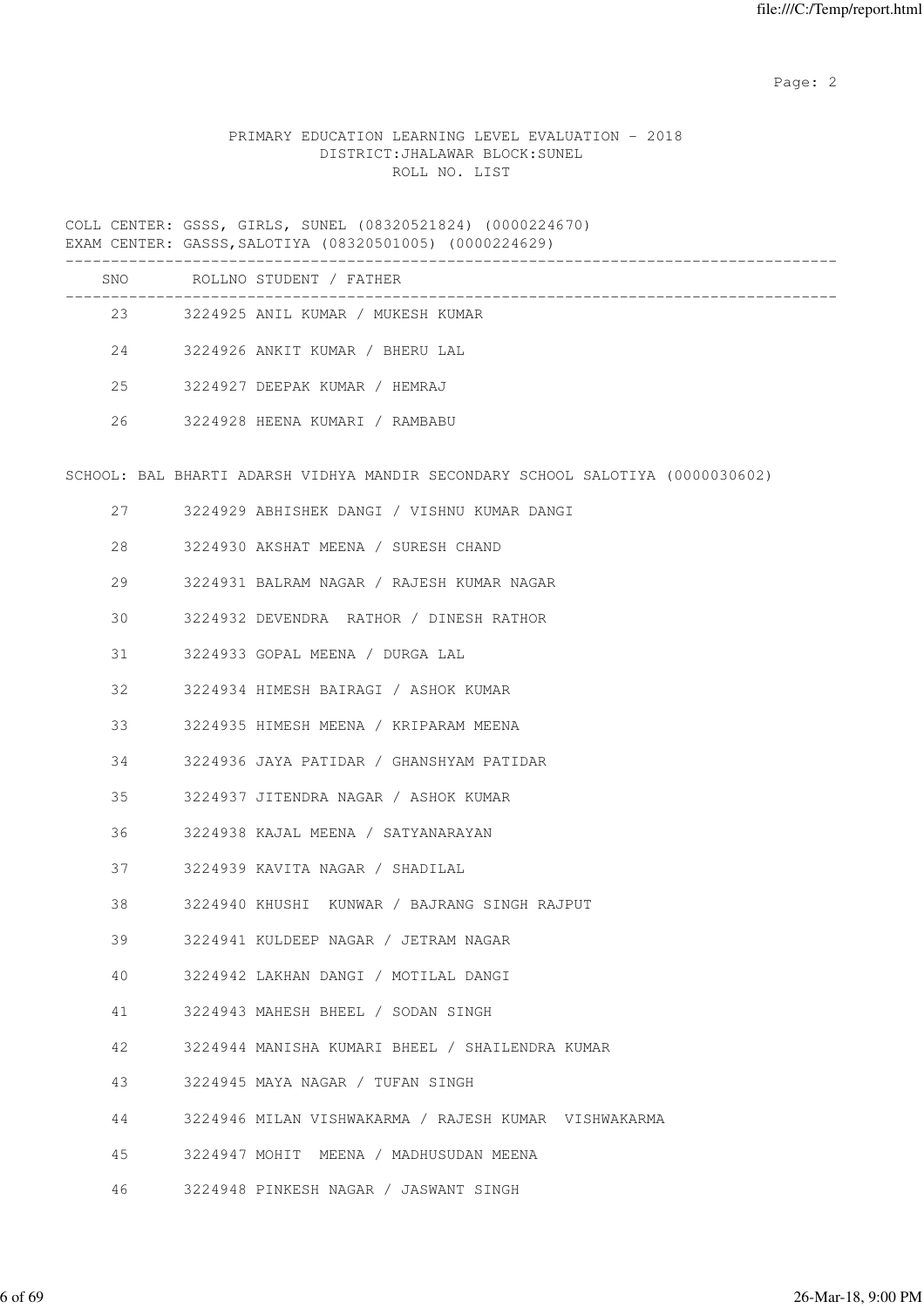# PRIMARY EDUCATION LEARNING LEVEL EVALUATION - 2018 DISTRICT:JHALAWAR BLOCK:SUNEL ROLL NO. LIST

COLL CENTER: GSSS, GIRLS, SUNEL (08320521824) (0000224670) EXAM CENTER: GASSS,SALOTIYA (08320501005) (0000224629)

|    |      | SNO ROLLNO STUDENT / FATHER                                         |
|----|------|---------------------------------------------------------------------|
|    |      | ________________________<br>47 3224949 PRATIK VAISHNAV / BHAG CHAND |
|    |      | 48 3224950 RAHUL KUMAR DANGI / PAPPULAL DANGI                       |
| 49 |      | 3224951 RANU VISHWAKARMA / RAMBABU VISHWAKARMA                      |
| 50 |      | 3224952 RAVI VERMA / NANURAM VERMA                                  |
| 51 |      | 3224953 ROHIT DHAKAD / PRAHLAD SINGH                                |
| 52 |      | 3224954 SANIYA NAGAR / NAVIN KUMAR NAGAR                            |
| 53 |      | 3224955 SHIVANI MEENA / VINOD KUMAR MEENA                           |
| 54 |      | 3224956 SUMIT KUMAR NAGAR / KANHAIYA LAL NAGAR                      |
| 55 |      | 3224957 URMILA KUMARI NAGAR / PRADEEP KUMAR NAGAR                   |
| 56 |      | 3224958 VARSHA KUMARI NAGAR / MANOHAR LAL                           |
| 57 |      | 3224959 YASH MEHAR / SANJAY KUMAR                                   |
|    |      | SCHOOL: GASSS, SALOTIYA (0000224629)                                |
|    |      | 3224960 ANU KUMARI / SHIV LAL MEGHWAL                               |
|    | 59 7 | 3224961 BHAGWATI / SHYAM LAL BHEEL                                  |
| 60 |      | 3224962 BHANU PRATAP SINGH / ISHWAR SINGH                           |
| 61 |      | 3224963 CHETAN KUMAR BHEEL / PAPPU LAL BHEEL                        |
| 62 |      | 3224964 DEEPAK KUMAR / PAPPU LAL BHEEL                              |
| 63 |      | 3224965 DURGA LAL DANGI / RAMESH CHAND                              |
| 64 |      | 3224966 JAMANA KUMARI / PAPPU LAL                                   |
| 65 |      | 3224967 KASHISH KUMARI / NANU RAM BHEEL                             |
| 66 |      | 3224968 KHUSBU KANWAR / TANWAR SINGH                                |
| 67 |      | 3224969 KHUSHBU KUNWAR / GAJRAJ SINGH                               |
| 68 |      | 3224970 LAXMI KUMARI / DEVI LAL BHEEL                               |
| 69 |      | 3224971 MANISHA KUMARI BHEEL / SHELENDRA KUMAR                      |
| 70 |      | 3224972 MURLI NAGAR / GHANSHYAM NAGAR                               |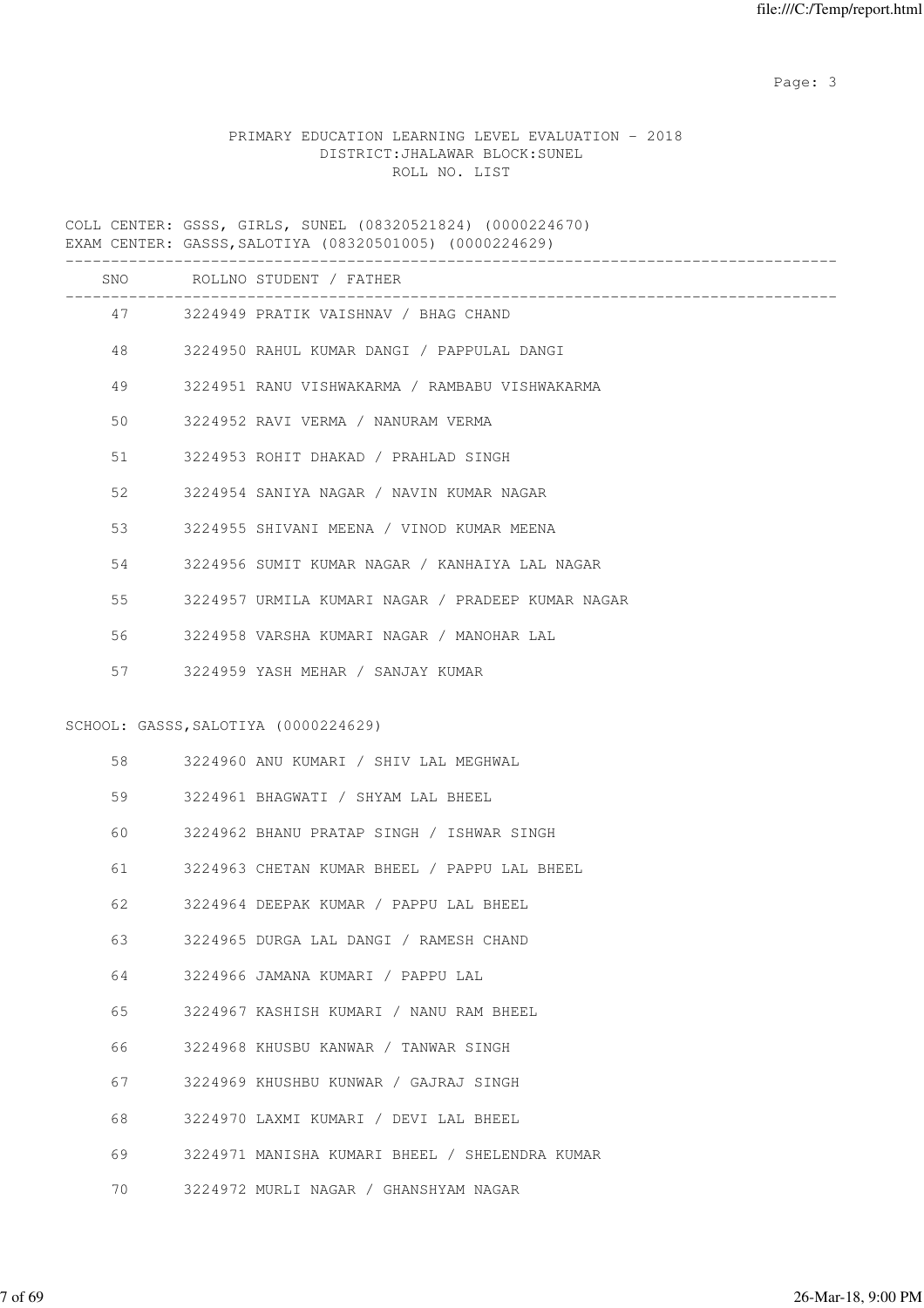Page: 4  $P$ 

# PRIMARY EDUCATION LEARNING LEVEL EVALUATION - 2018 DISTRICT:JHALAWAR BLOCK:SUNEL ROLL NO. LIST

COLL CENTER: GSSS, GIRLS, SUNEL (08320521824) (0000224670) EXAM CENTER: GASSS,SALOTIYA (08320501005) (0000224629)

|    | SNO ROLLNO STUDENT / FATHER                     |
|----|-------------------------------------------------|
|    | 71 3224973 NEELAM KUMARI / PAPPU LAL BHEEL      |
| 72 | 3224974 NIKITA KUMARI / RAM GOPAL               |
| 73 | 3224975 NIKITA KUMARI / GHANSHYAM BHEEL         |
| 74 | 3224976 PRITAM KUMAR / BHAGWAN LAL BHEEL        |
| 75 | 3224977 RAHUL DANGI / LALCHAND DANGI            |
| 76 | 3224978 RAJENDRA SINGH / NAND SINGH RAJPUT      |
| 77 | 3224979 RAVI KUMAR / SEETARAM PRAJAPAT          |
| 78 | 3224980 SEEMA MEGHWAL / RAMCHANDRA              |
| 79 | 3224981 SHARMILA KUMARI / SODHAN BHEEL          |
| 80 | 3224982 SHEETAL KANWAR / VIRENDER SING SISODIYA |
| 81 | 3224983 SONU KUMARI / PRAKASH CHAND BHEEL       |
| 82 | 3224984 SUMAN KUMARI / DINESH KUMAR             |
|    | SCHOOL: GUPS, LAL GAVN (0000408047)             |
| 83 | 3224985 ARJUN BERAGEE / DAMODHAR BERAGEE        |
| 84 | 3224986 DEEPAK SINGH RAJPUT / CHEN SINGH        |
| 85 | 3224987 DURGI BAI / CHANDAR LAL                 |
| 86 | 3224988 KESHURAM / PRABHU LAL                   |
| 87 | 3224989 KOMAL KUNWAR / RAJENDRA SINGH           |
| 88 | 3224990 LAKHAN KUMAR CHANDRAWANSHI / MANGI LAL  |
| 89 | 3224991 NEHA KUNWAR / CHEN SINGH RAJPUT         |
| 90 | 3224992 PAYAL KUMARI MEHAR / SATYANARAYAN MEHAR |
| 91 | 3224993 RAHUL CHANDRVANSHI / CHANDRA LAL        |
| 92 | 3224994 SHIVRAJ RAJPUT / BAJESINGH RAJPUT       |
| 93 | 3224995 SONU KUMAR BAGRI / KISHOR KUMAR         |
| 94 | 3224996 YASHODA BAI / NAND LAL BAGRI            |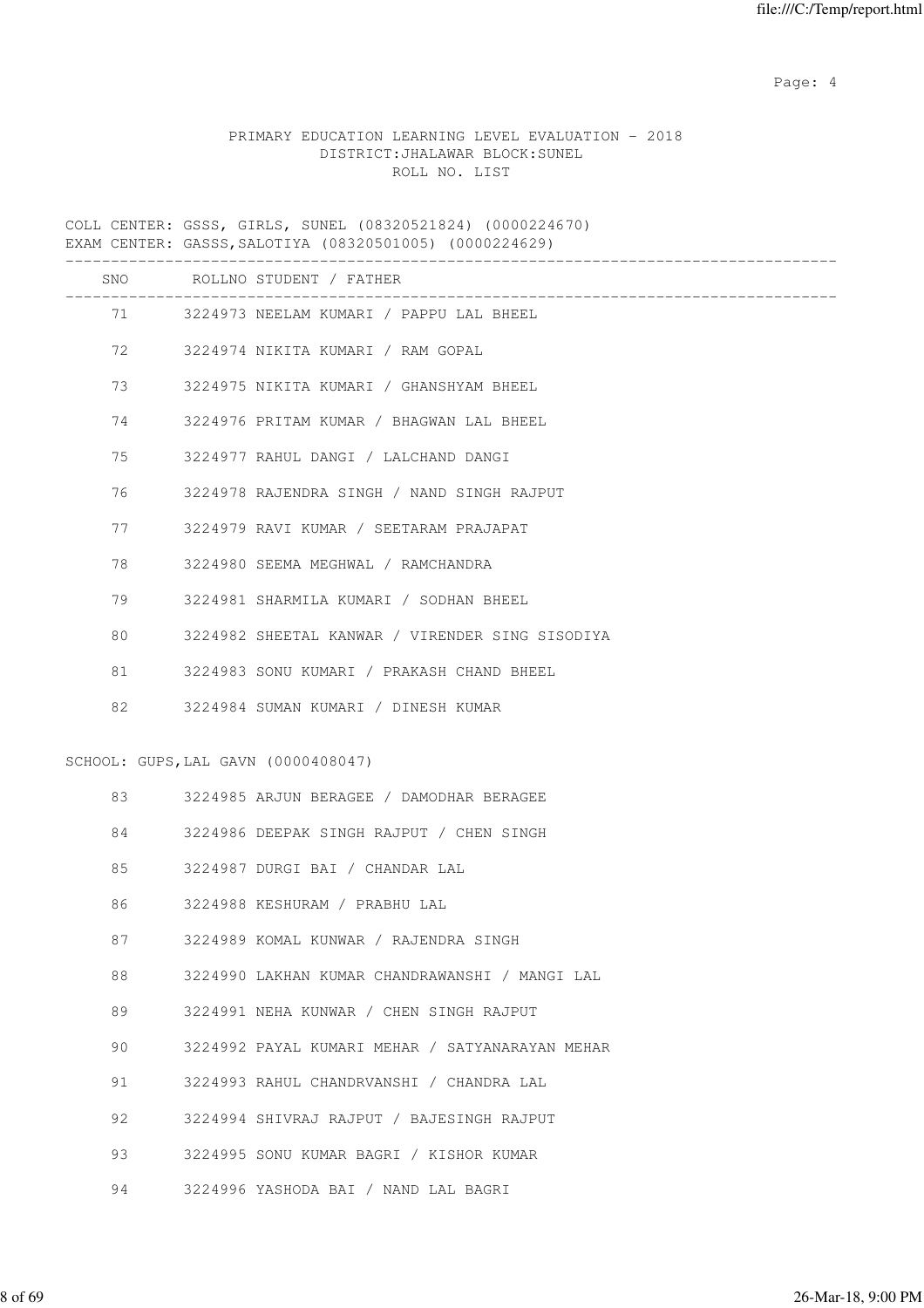Page: 5  $P$  and  $P$  and  $P$  and  $P$  and  $P$  and  $P$  and  $P$  and  $P$  and  $P$  and  $P$  and  $P$  and  $P$  and  $P$  and  $P$  and  $P$  and  $P$  and  $P$  and  $P$  and  $P$  and  $P$  and  $P$  and  $P$  and  $P$  and  $P$  and  $P$  and  $P$  and  $P$  an

# PRIMARY EDUCATION LEARNING LEVEL EVALUATION - 2018 DISTRICT:JHALAWAR BLOCK:SUNEL ROLL NO. LIST

COLL CENTER: GSSS, GIRLS, SUNEL (08320521824) (0000224670) EXAM CENTER: GASSS,SALOTIYA (08320501005) (0000224629)

| SNO | ROLLNO STUDENT / FATHER |  |
|-----|-------------------------|--|
|     |                         |  |

SCHOOL: GUPS,AKODIYA (0000474250)

- 95 3224997 DINESH KUMAR GURJAR / DEVKARAN GURJAR
- 96 3224998 KOMAL SHARMA / SHYAM LAL
- 97 3224999 KULDEEP MEGHWAL / NANDRAM MEGHWAL
- 98 3225000 NITESH KUMAR MEGHWAL / PIRU LAL
- 99 3225001 PRIYANKA MEGHWAL / RAJU LAL MEGHWAL
- 100 3225002 SUNIL KUMAR MEGHWAL / RAM CHANDRA MEGHWAL

#### SCHOOL: GUPS,KALOTIYA (0000474252)

- 101 3225003 CHAUTHMAL BHEEL / MAHAVEER
- 102 3225004 HARSHITA KUMARI / PAPPU LAL NAGAR
- 103 3225005 LAKHAN SINGH / JALAM SINGH
- 104 3225006 MINAKSHI / RAMPRASAD
- 105 3225007 MUSKAN NAGAR / RAJA RAM
- 106 3225008 PANKAJ KUMAR / BHERU LAL NAGAR
- 107 3225009 PREETI KUMARI NAGAR / RAMESH CHAND NAGAR
- 108 3225010 SANJANA KUMARI / BAJRANG LAL
- 109 3225011 SANVALIYA / VINOD KUMAR
- 110 3225012 SUMIT SINGH / VIKRAM SINGH
- 111 3225013 TANISHA NAGAR / PAPPU LAL

SCHOOL: GPS,BHATKHERA (0000474253)

- 112 3225014 MAMTA / BHAGWAN SINGH
- 113 3225015 MONIKA KUNWAR / ISHWAR SINGH

SCHOOL: GPS,RAJPURA (0000485601)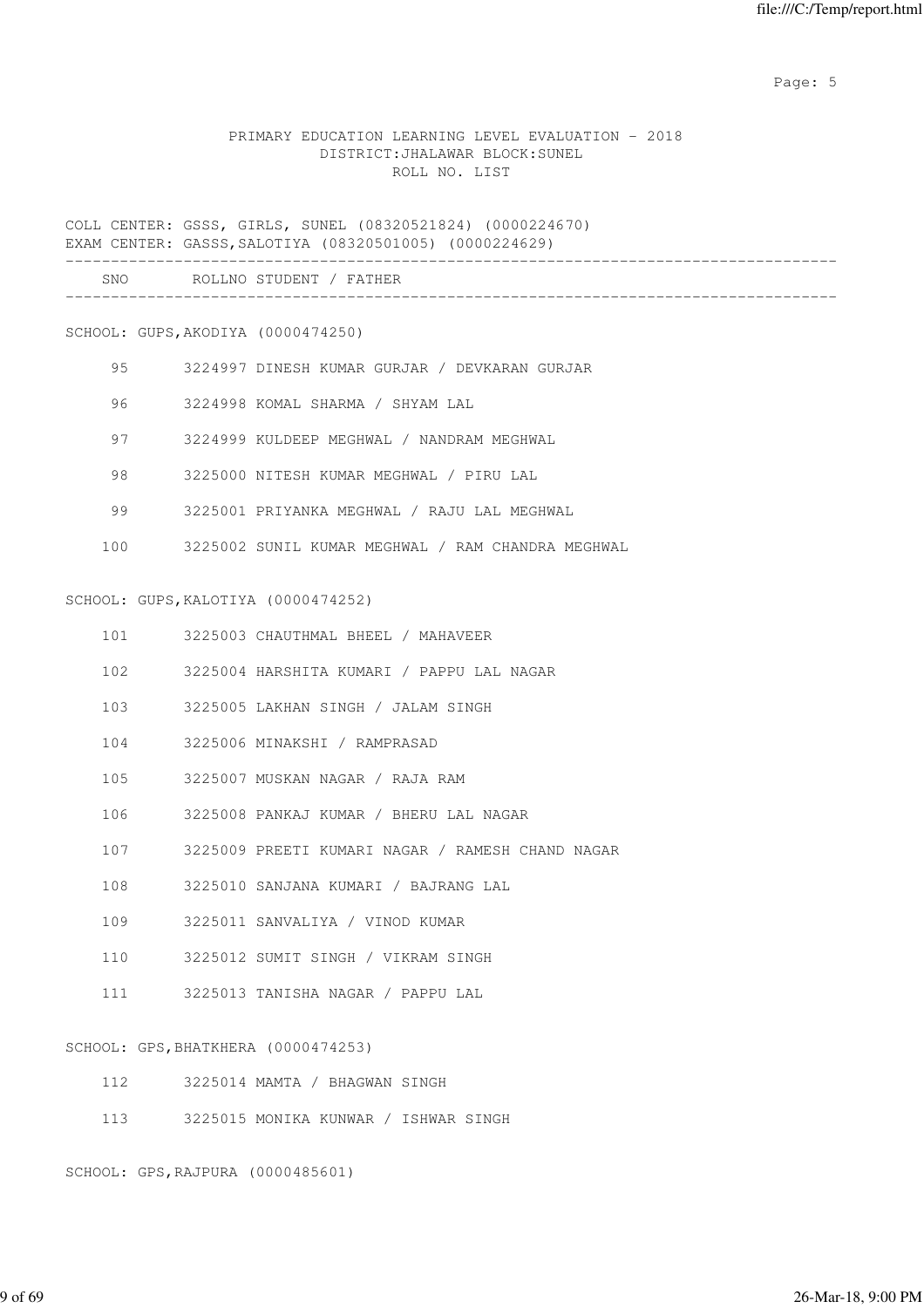Page: 6  $P$  and  $P$  and  $P$  and  $P$  and  $P$  and  $P$  and  $P$  and  $P$  and  $P$  and  $P$  and  $P$  and  $P$  and  $P$  and  $P$  and  $P$  and  $P$  and  $P$  and  $P$  and  $P$  and  $P$  and  $P$  and  $P$  and  $P$  and  $P$  and  $P$  and  $P$  and  $P$  an

### PRIMARY EDUCATION LEARNING LEVEL EVALUATION - 2018 DISTRICT:JHALAWAR BLOCK:SUNEL ROLL NO. LIST

COLL CENTER: GSSS, GIRLS, SUNEL (08320521824) (0000224670) EXAM CENTER: GASSS,SALOTIYA (08320501005) (0000224629)

| <b>SNO</b> | ROLLNO STUDENT / FATHER             |
|------------|-------------------------------------|
| 114        | 3225016 CHETAN KUMAR / POONAM CHAND |
| 115        | 3225017 DEEPAK KUMAR / PRAKASH      |
| 116        | 3225018 SONU KUMAR / PRAHLAD        |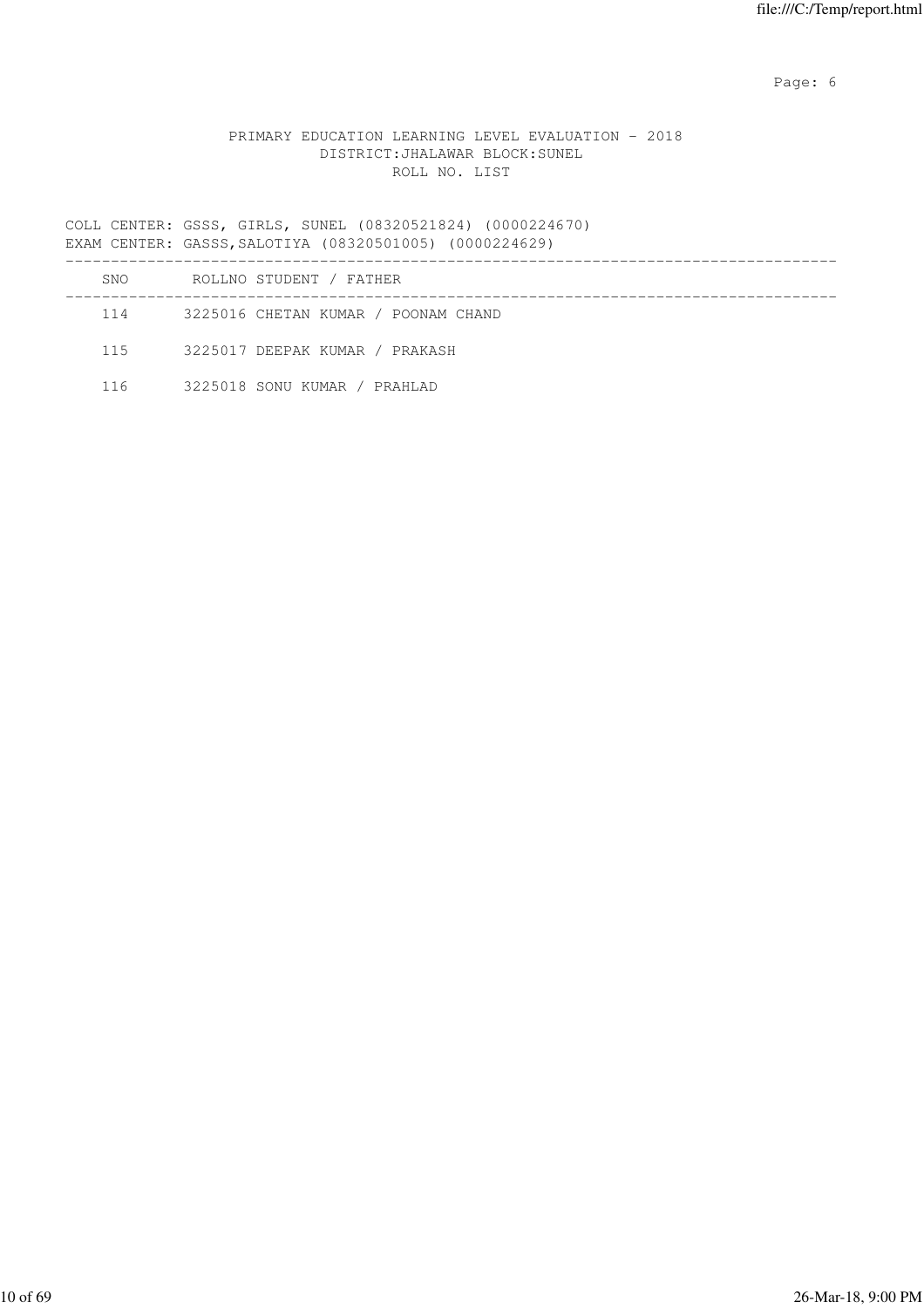expected to the control of the control of the control of the control of the control of the control of the control of the control of the control of the control of the control of the control of the control of the control of

#### PRIMARY EDUCATION LEARNING LEVEL EVALUATION - 2018 DISTRICT:JHALAWAR BLOCK:SUNEL ROLL NO. LIST

COLL CENTER: GSSS, GIRLS, SUNEL (08320521824) (0000224670) EXAM CENTER: GSSS A CHACHHLAW (08320504204) (0000224636)

| LAAM CLNILK; GSSS A CHACHHLAW (U83ZU304Z04) (UUUUZZ4636) |                   |                                                         |  |  |
|----------------------------------------------------------|-------------------|---------------------------------------------------------|--|--|
| SNO                                                      |                   | ROLLNO STUDENT / FATHER                                 |  |  |
|                                                          |                   | SCHOOL: SHREE AMBIKA PUBLIC SCHOOL (0000020709)         |  |  |
|                                                          | $1 \qquad \qquad$ | 3225019 ANNU KUMARI / OM PRAKASH                        |  |  |
| $\mathbf{2}^{\prime}$                                    |                   | 3225020 ASHISH KUMAR / GHANSHYAM NAGAR                  |  |  |
| 3                                                        |                   | 3225021 DAKSH KUMAR NAGAR / PRAHLAD KUMAR NAGAR         |  |  |
| 4                                                        |                   | 3225022 HARSHIT KUMAR / KISHOR KUMAR                    |  |  |
| 5                                                        |                   | 3225023 KOMAL KUMARI / BALARAM                          |  |  |
| 6                                                        |                   | 3225024 PAVAN KUMAR / KARNSINGH BHEEL                   |  |  |
| 7                                                        |                   | 3225025 RAHUL KUMAR / GUDDU LAL                         |  |  |
| 8                                                        |                   | 3225026 SANTOSH KUMARI SEN / MATHURA LAL                |  |  |
| 9                                                        |                   | 3225027 VISHAL KUMAR / GANPAT LAL                       |  |  |
| 10                                                       |                   | 3225028 VISHNU KUMARI / KISHAN LAL                      |  |  |
|                                                          |                   | SCHOOL: GSSS A CHACHHLAW (0000224636)                   |  |  |
| 11                                                       |                   | 3225029 AARADHNA PATIDAR / KAILASH CHAND                |  |  |
| 12 <sup>°</sup>                                          |                   | 3225030 ALPITA KUMARI BAIRAGI / JAGDISH CHAND BAIRAGI   |  |  |
| 13                                                       |                   | 3225031 DEEPAK GOSWAMI / SUJAN SINGH                    |  |  |
| 14                                                       |                   | 3225032 HEMLATA GURJAR / KAILASH CHAND GURJAR           |  |  |
| 15                                                       |                   | 3225033 ISHA KUMARI CARPENTER / VISHNU PRASAD CARPENTER |  |  |
| 16                                                       |                   | 3225034 JEETU KUMAR / BABU LAL BHEEL                    |  |  |
| 17                                                       |                   | 3225035 KARISHMA BHEEL / RAMPRASAD BHEEL                |  |  |
| 18                                                       |                   | 3225036 LAXMI / PRAMANAD                                |  |  |
| 19                                                       |                   | 3225037 MAYA NAGAR / BAGHWAN SINGH NAGAR                |  |  |
| 20                                                       |                   | 3225038 MOTI LAL / RAMKARAN                             |  |  |
| 21                                                       |                   | 3225039 NARENDRA KUMAR / SHOBHARAM                      |  |  |
|                                                          |                   |                                                         |  |  |

22 3225040 NITU KUMARI BHEEL / SURENDAR KUMAR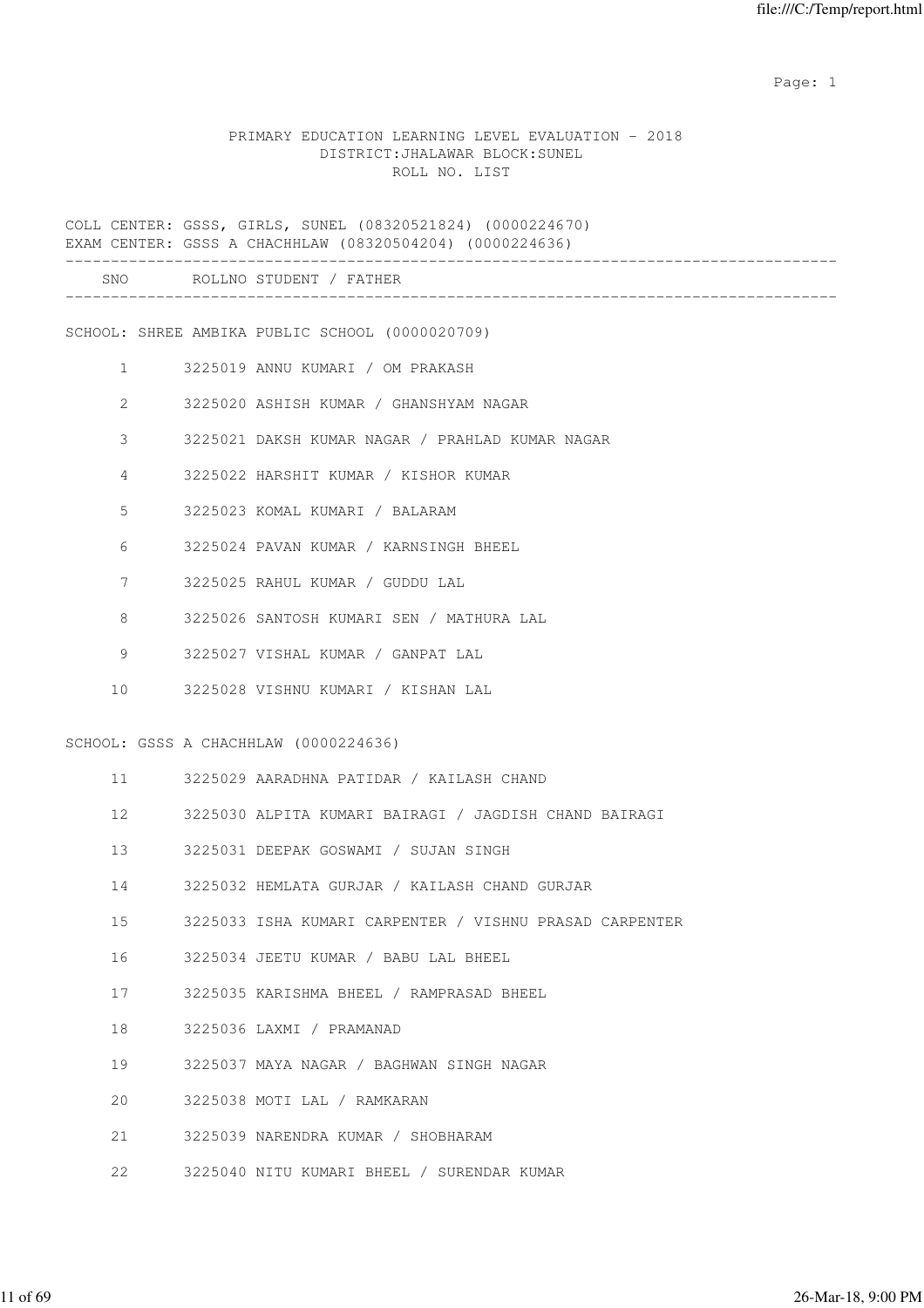# PRIMARY EDUCATION LEARNING LEVEL EVALUATION - 2018 DISTRICT:JHALAWAR BLOCK:SUNEL ROLL NO. LIST

COLL CENTER: GSSS, GIRLS, SUNEL (08320521824) (0000224670) EXAM CENTER: GSSS A CHACHHLAW (08320504204) (0000224636)

|    |         | SNO ROLLNO STUDENT / FATHER                                              |
|----|---------|--------------------------------------------------------------------------|
|    |         | ----------------------------<br>23 3225041 POOJA KUMARI / PRAHALAD MEHAR |
|    |         | 24 3225042 RAJESH KUMAR MEGHWAL / PRAHLAD KUMAR MEGHWAL                  |
| 25 |         | 3225043 ROHIT KUMAR / BALARAM DHAKAR                                     |
| 26 |         | 3225044 ROHIT KUMAR CARPENTER / MUKESH KUMAR CARPENTER                   |
|    | 27 — 27 | 3225045 SAPNA KUMARI MEHAR / RAMDAYAL MEHAR                              |
| 28 |         | 3225046 TANISHA KUMARI / KAILASH CHAND BHEEL                             |
| 29 |         | 3225047 VANDANA KUMARI NAGAR / BAL MUKAN NAGAR                           |
| 30 |         | 3225048 VIDHYA KUMARI / LALCHAND BHEEL                                   |
| 31 |         | 3225049 VIJAY BHEEL / BHAGAWAN SINGH                                     |
| 32 |         | 3225050 VISHAL KUMAR NAGAR / PHOOL CHAND NAGAR                           |
| 33 |         | 3225051 VISHANU KUMAR / NANU RAM                                         |
|    |         | SCHOOL: GPS, KALIYA KHEDI (0000467896)                                   |
|    |         | 34 3225052 ARTI KUMARI / NAYAN SINGH                                     |
|    |         |                                                                          |
|    |         | SCHOOL: GUPS, PAUKHERI (0000471645)                                      |
|    | 35      | 3225053 DEEPAK NAT / AJMAL NAT                                           |
|    | 36      | 3225054 DURGA LAL / RODU LAL MEGHWAL                                     |
| 37 |         | 3225055 PAYAL KUMARI / BHARAT LAL MEGHWAL                                |
| 38 |         | 3225056 SAMEEKSHA DHAKAD / PHOOL CHAND DHAKAD                            |
| 39 |         | 3225057 SAPNA KUMARI / DHEERAJ KUMAR BHEEL                               |
| 40 |         | 3225058 SUNIL KUMAR / NANDRAM MEGHWAL                                    |
| 41 |         | 3225059 VIJAY MEGHWAL / JAGDISH CHAND MEGHWAL                            |
|    |         | SCHOOL: GUPS, CHACHHLAI (0000471659)                                     |
| 42 |         | 3225060 AJITA / JANKI LAL                                                |

43 3225061 ANISHA NAGAR / KAILASH CHAND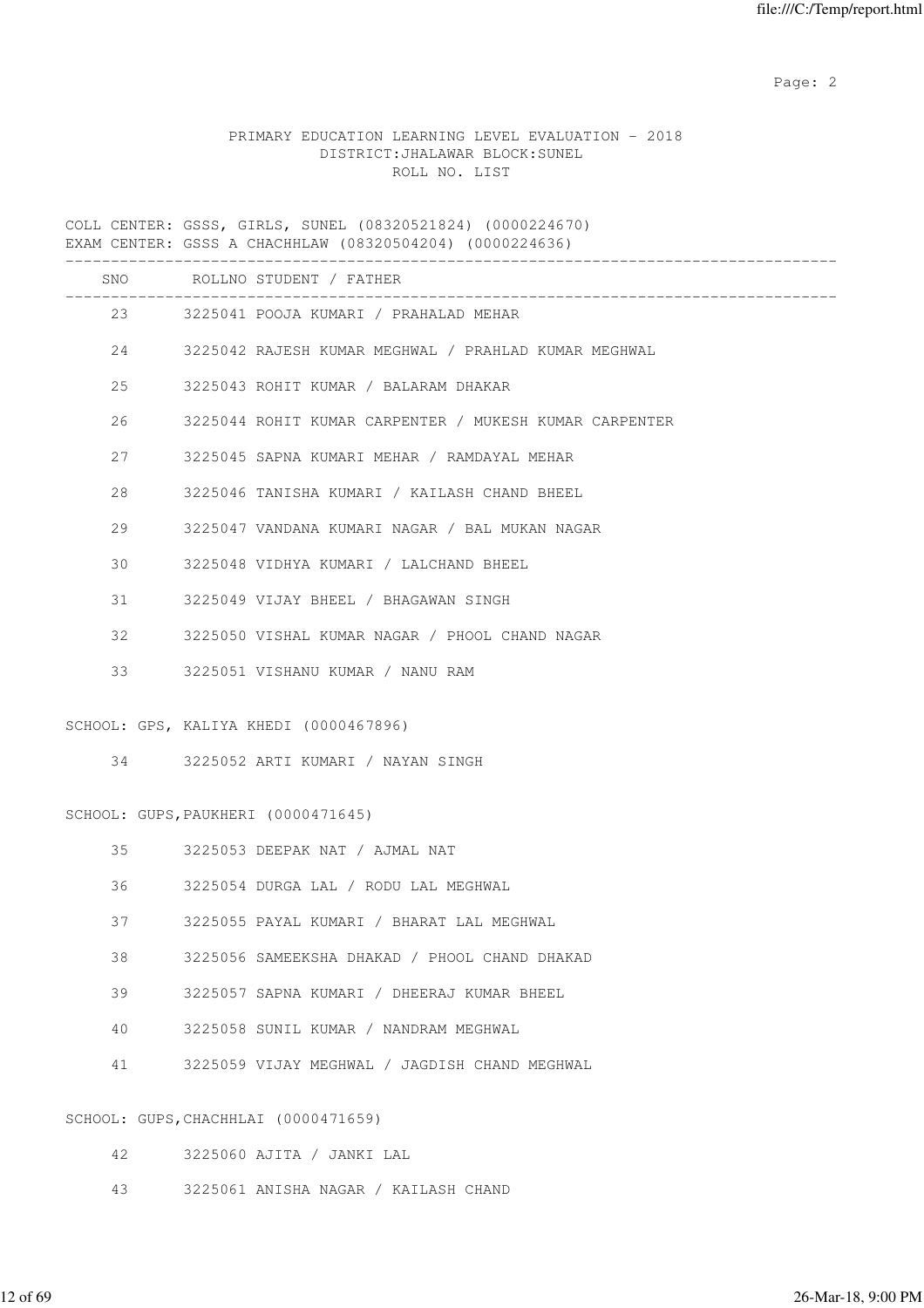### PRIMARY EDUCATION LEARNING LEVEL EVALUATION - 2018 DISTRICT:JHALAWAR BLOCK:SUNEL ROLL NO. LIST

COLL CENTER: GSSS, GIRLS, SUNEL (08320521824) (0000224670) EXAM CENTER: GSSS A CHACHHLAW (08320504204) (0000224636)

| SNO | ROLLNO STUDENT / FATHER                  |
|-----|------------------------------------------|
|     | --------------                           |
|     | 44 3225062 BAJRANG LAL / BANE SINGH      |
| 45  | 3225063 BAL CHAND / BHAGAWAN SINGH       |
| 46  | 3225064 BHAGAWATI / BANE SINGH           |
| 47  | 3225065 CHANDAN / RAJA RAM               |
| 48  | 3225066 DURGA LAL / BALCHAND             |
| 49  | 3225067 LOVE KUSH / VINOD                |
| 50  | 3225068 MAYAWATEE / MILAP                |
| 51  | 3225069 NIKITA / BHAGWAN SINGH           |
| 52  | 3225070 PANKAJ / LALCHAND                |
| 53  | 3225071 PAVAN KUMAR / PAPPU LAL          |
| 54  | 3225072 PRAVEEN KUMAR / RADHESHYAM SUTAR |
| 55  | 3225073 RAHUL KUMAR / FORU LAL           |
| 56  | 3225074 REENA / NIRMAL KUMAR             |
| 57  | 3225075 RENUKA / RAJA RAM                |
| 58  | 3225076 RITESH / RAM BILAS               |
| 59  | 3225077 SAPANA / BHAGWAN SINGH           |
| 60  | 3225078 SHALU / BALU                     |
| 61  | 3225079 SUNITA / DALU RAM                |
| 62  | 3225080 URMILA / CHATURBHUJ              |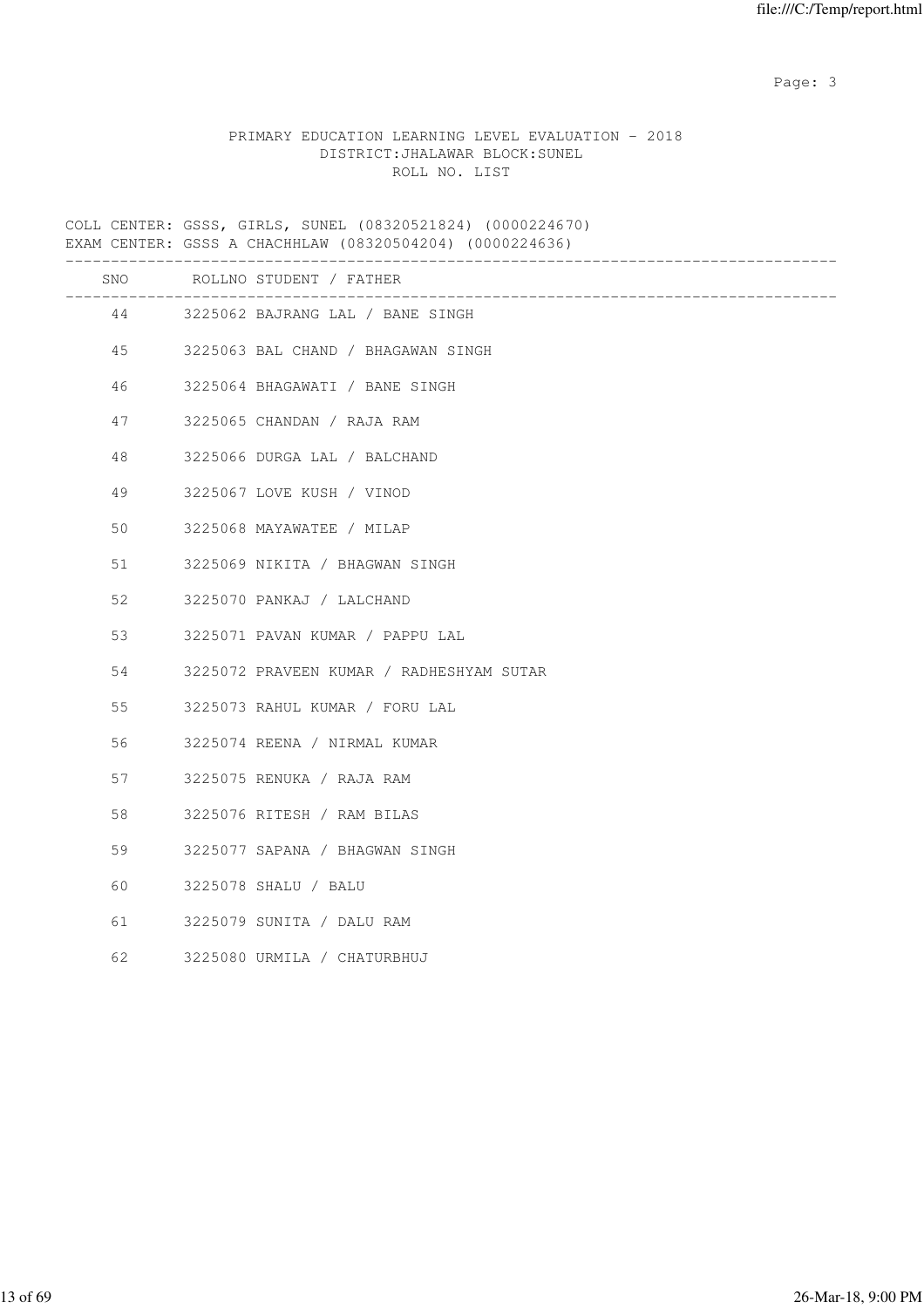expected to the control of the control of the control of the control of the control of the control of the control of the control of the control of the control of the control of the control of the control of the control of

#### PRIMARY EDUCATION LEARNING LEVEL EVALUATION - 2018 DISTRICT:JHALAWAR BLOCK:SUNEL ROLL NO. LIST

COLL CENTER: GSSS, GIRLS, SUNEL (08320521824) (0000224670) EXAM CENTER: GASSS,UNHEL (08320504702) (0000224637) ------------------------------------------------------------------------------------- SNO ROLLNO STUDENT / FATHER ------------------------------------------------------------------------------------- SCHOOL: HANSVAHINI BAL VIDHYAN MANDIR UPPER PRIMARY SCHOOL (0000018941) 1 3225081 ANJNA KUMARI / BALARAM MALI 2 3225082 ANKIT KUMAR / SATYANARYAN DANGI 3 3225083 ANUSUIYA DANGI / MAHESH CHAND DANGI 4 3225084 ASHA KUMARI / RAJU LAL 5 3225085 CHANCHAL ALAVA / SURESH KUMAR ALAVA 6 3225086 CHANCHAL DANGI / JAGDISH CHAND 7 3225087 DEEKSHA KUMARI / GOVIND KUMAR 8 3225088 DIVYA KUMARI / GOVIND KUMAR 9 3225089 HARIOM DANGI / DINESH KUMAR 10 3225090 KIRAN KUMARI / SANWAR LAL 11 3225091 LAKHAN DANGI / BADRI LAL DANGI 12 3225092 MEENAKASHI KUMARI / PRAKASH CHAND 13 3225093 NANDKISHOR / JAGDISH CHAND 14 3225094 NAVIN KUMAR / KARU LAL 15 3225095 NIKHIL MEHAR / TUFAN 16 3225096 NISHA DANGI / DINESH KUMAAR 17 3225097 PRITAM KUMAR / BARADI LAL 18 3225098 RAHUL KUMAR / KANEHYA LAL 19 3225099 RANU KUMARI / PRAHALAD CHAND DHAKAR 20 3225100 SAIEN / HANIF KHAN 21 3225101 SARIKA DANGI / SHOBHARAM 22 3225102 SHANU KUMARI / PRAHALAD CHAND 23 3225103 TEENA KUMARI / SHOBHAG SINGH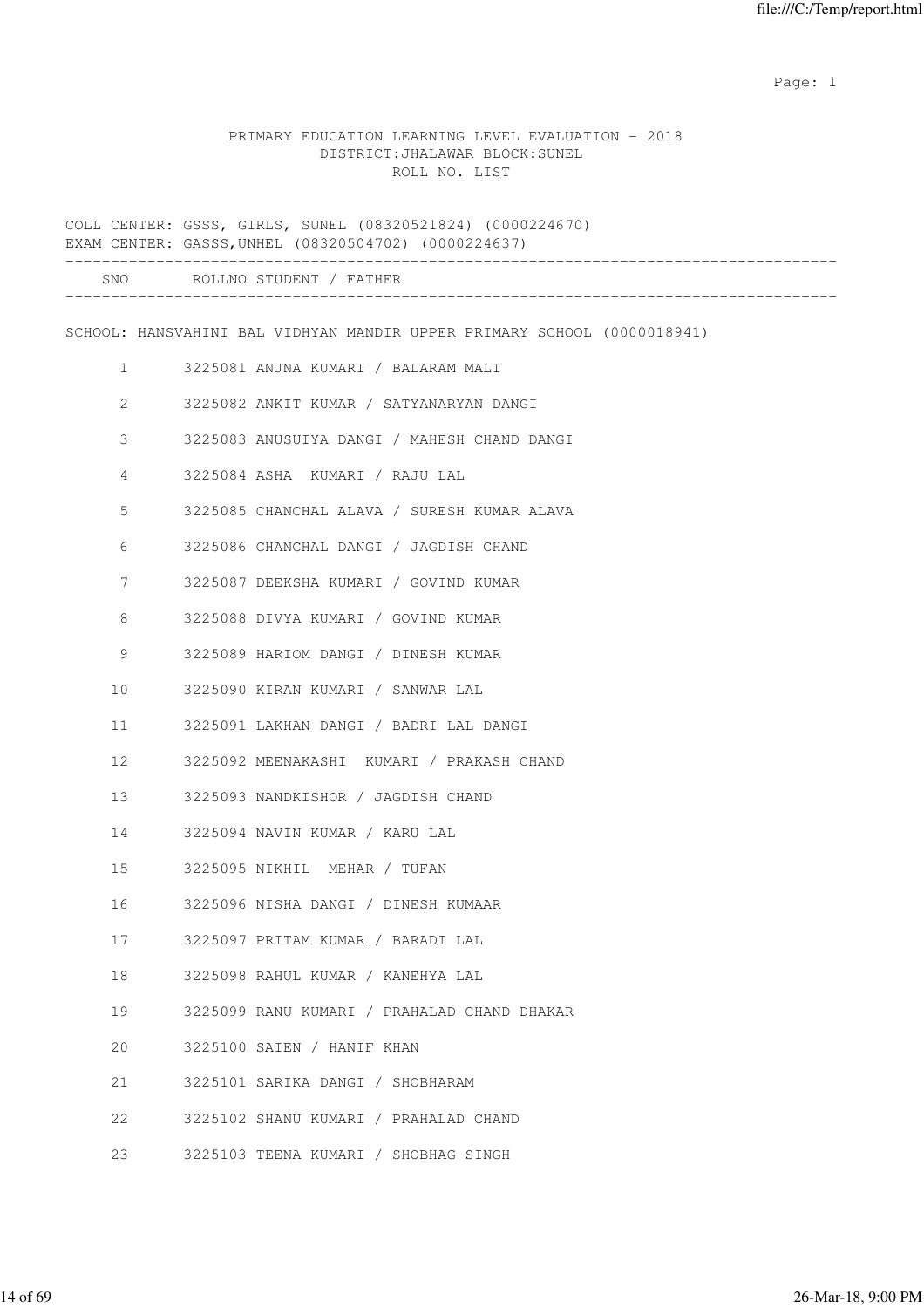# PRIMARY EDUCATION LEARNING LEVEL EVALUATION - 2018 DISTRICT:JHALAWAR BLOCK:SUNEL ROLL NO. LIST

COLL CENTER: GSSS, GIRLS, SUNEL (08320521824) (0000224670) EXAM CENTER: GASSS,UNHEL (08320504702) (0000224637) ------------------------------------------------------------------------------------- SNO ROLLNO STUDENT / FATHER ------------------------------------------------------------------------------------- 24 3225104 ANUSHKA / PREMNARAYAN SUTHAR 25 3225105 BHAWANA DHAKAR / MANGI LAL DHAKAR 26 3225106 BHOLA MALI / RAMPRASAD MALI 27 3225107 GUNJAN KUNWAR / KARU SINGH JHALA 28 3225108 KULDEEP DHAKAR / RAMLAL DHAKAR 29 3225109 PRADUMN DANGI / RAMGOPAL DANGI 30 3225110 PRIYANKA MALI / KAILASH CHAND 31 3225111 RADHA KUMARI / SUBHASH CHAND 32 3225112 VISHAL SINGH CHOUHAN / KANHI RAM CHOUHAN SCHOOL: GASSS,UNHEL (0000224637) 33 3225113 AARTI / AJAY LAL DHAKAD 34 3225114 ANURADHA SUTAR / SURESH CHAND SUTAR 35 3225115 DEEPAK NAGAR / RAMESH CHAND DHAKAD 36 3225116 DIVYA NAGAR / BHERULAL NAGAR 37 3225117 KHUSHBU / SURESH KUMAR MEGHWAL 38 3225118 LOKESH KUMAR / BALCHAND MEGHWAL 39 3225119 MADHU SUMAN / PIRU LAL MALI 40 3225120 PAYAL / BHAGWAN LAL DHAKAD 41 3225121 PINKY KUMARI / AJAY LAL DHAKAD 42 3225122 SAJMA BEE / SHEKH SHAKIL 43 3225123 SANIYA BEE / SALIM KHA 44 3225124 SHAHEEN BEE / HANIF KHAN 45 3225125 SHER KHA / SAMI ULLA KHA 46 3225126 VANDANA KUMARI / SATAY NARAYAN MEGHWAL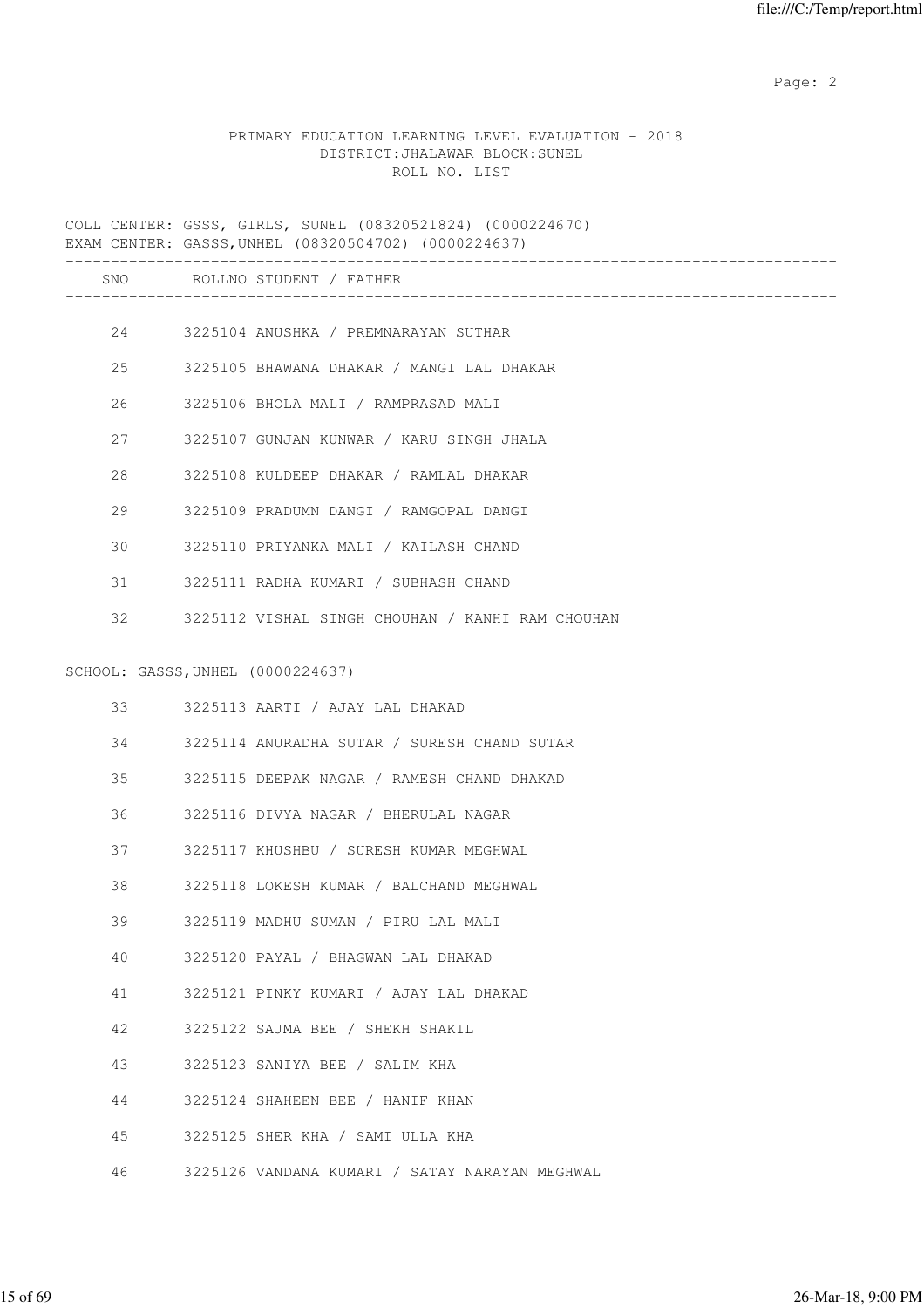# PRIMARY EDUCATION LEARNING LEVEL EVALUATION - 2018 DISTRICT:JHALAWAR BLOCK:SUNEL ROLL NO. LIST

COLL CENTER: GSSS, GIRLS, SUNEL (08320521824) (0000224670) EXAM CENTER: GASSS,UNHEL (08320504702) (0000224637)

| SNO | ROLLNO STUDENT / FATHER                     |
|-----|---------------------------------------------|
| 47  | 3225127 VISHAL KUMAR / RAMESH CHAND MEGHWAL |

# SCHOOL: GUPS,KESARPURA (0000467906)

| 48 | 3225128 ARUNA DANGI / RAMGOPAL DANGI           |
|----|------------------------------------------------|
| 49 | 3225129 BHAWANA DANGI / KANHAIYA LAL DANGI     |
| 50 | 3225130 DEEPAK KUMAR DANGI / BAJRANG LAL DANGI |
| 51 | 3225131 DURGA LAL DANGI / RAMPRASAD DANGI      |
| 52 | 3225132 MAYA KUMARI / SURATRAM                 |
| 53 | 3225133 NIKITA DANGI / VISHNU LAL DANGI        |
| 54 | 3225134 SANJANA DANGI / KAMLESH KUMAR DANGI    |
| 55 | 3225135 VISHAL BAIRAGI / DURGA LAL BAIRAGI     |
|    |                                                |
|    | SCHOOL: GUPS, KADAR NAGAR (0000471658)         |

| 3225136 ANKIT KUMAR |  |  |  | RAJARAM |
|---------------------|--|--|--|---------|
|---------------------|--|--|--|---------|

- 57 3225137 BINDIYA / UDAY RAM
- 58 3225138 DEEPAK KUMAR / MANOHAR LAL
- 59 3225139 DHAPU / KARU LAL
- 60 3225140 DINESH KUMAR / KAMLESH
- 61 3225141 HARI OM / FUL CHAND
- 62 3225142 MUSKAN KUMARI / PRAKASH CHAND
- 63 3225143 NITESH KUMAR / RAM CHANDRA
- 64 3225144 PAWAN KUMAR / KANHAIYA LAL
- 65 3225145 RAJESH / PRAHLAD MEGHWAL
- 66 3225146 RANU KUMARI / PARWAT SINGH
- 67 3225147 RITU KUMARI / KANHAIYA LAL
- 68 3225148 SANGITA KUMARI / PRAHLAD SINGH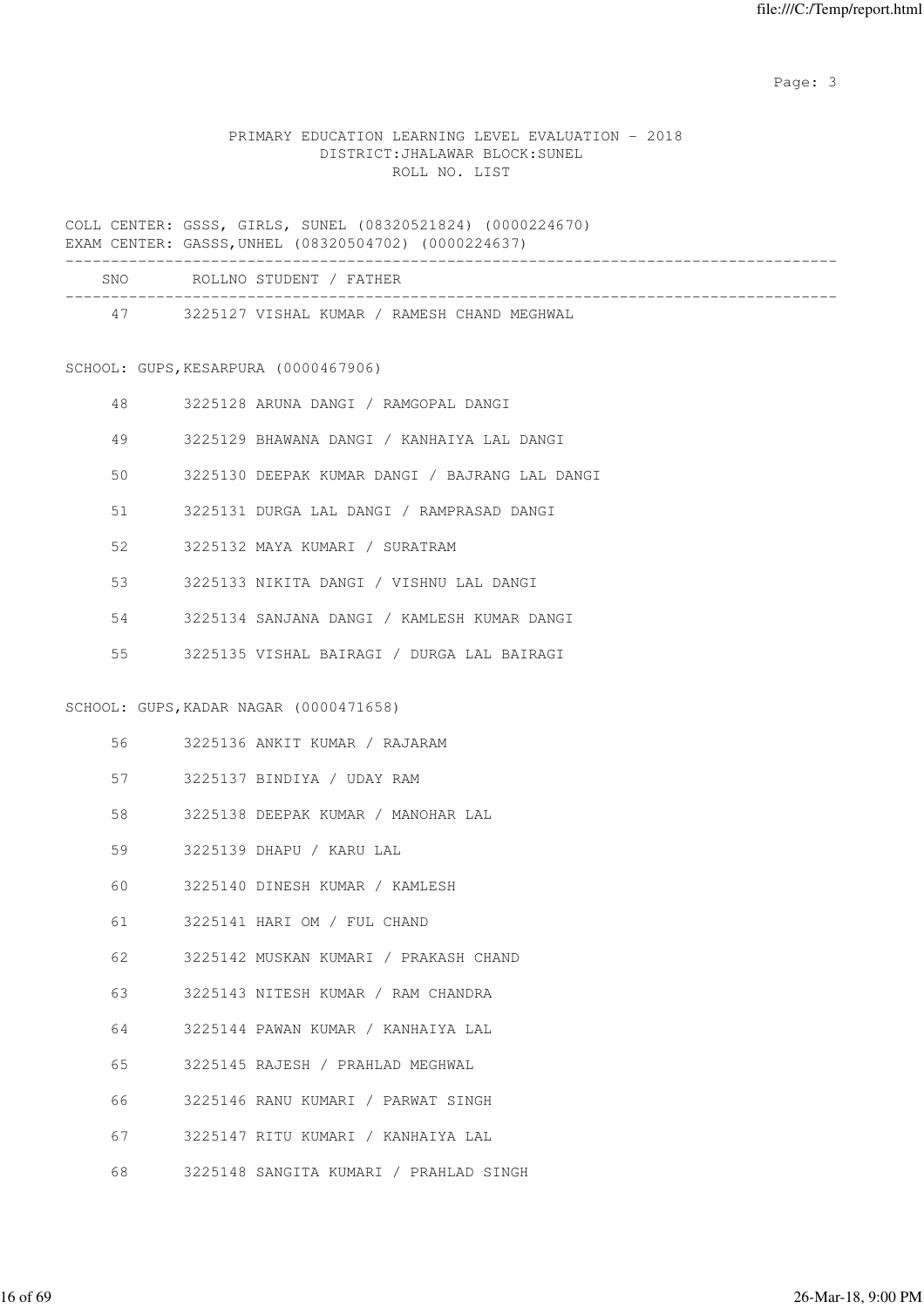Page: 4  $P$ 

# PRIMARY EDUCATION LEARNING LEVEL EVALUATION - 2018 DISTRICT:JHALAWAR BLOCK:SUNEL ROLL NO. LIST

COLL CENTER: GSSS, GIRLS, SUNEL (08320521824) (0000224670) EXAM CENTER: GASSS,UNHEL (08320504702) (0000224637)

| <b>SNO</b> | ROLLNO STUDENT / FATHER                  |
|------------|------------------------------------------|
| 69         | 3225149 VANDANA KUMARI / PRAKASH CHAND   |
| 70         | 3225150 VIKAS KUMAR / PREM CHAND         |
| 71         | 3225151 VISHAL DHAKAD / BHAGWAN SINGH    |
| 72         | 3225152 VIVEK KUMAR SEN / RAMESH CHANDRA |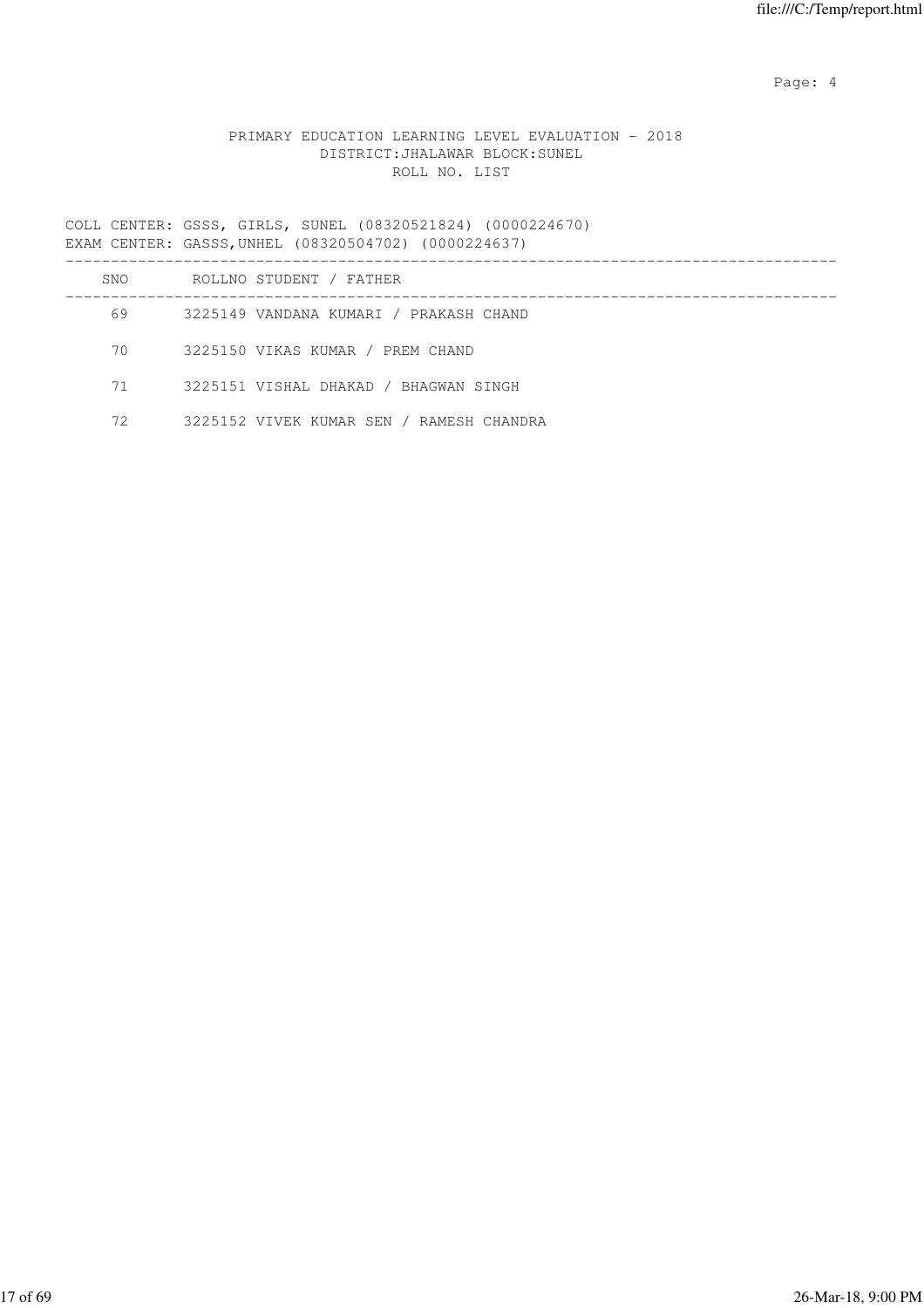expected to the control of the control of the control of the control of the control of the control of the control of the control of the control of the control of the control of the control of the control of the control of

#### PRIMARY EDUCATION LEARNING LEVEL EVALUATION - 2018 DISTRICT:JHALAWAR BLOCK:SUNEL ROLL NO. LIST

COLL CENTER: GSSS, GIRLS, SUNEL (08320521824) (0000224670) EXAM CENTER: GSSS KADODIYA (08320505009) (0000224638) ------------------------------------------------------------------------------------- SNO ROLLNO STUDENT / FATHER ------------------------------------------------------------------------------------- SCHOOL: ARIHANT BAL VIDHYA MANDIR UPS KADODIYA (0000018942) 1 3225153 ARJUN DHARONIYA / BAJRANG LAL 2 3225154 ARVIND KUMAR / SHRI RAM MEGHWAL 3 3225155 ISHVAR CHAND / MUKUN LAL 4 3225156 JATIN / MUKESH KUMAR 5 3225157 JAYPAL SINGH / VISHNU SINGH 6 3225158 JITENDRA SUMAN / DWARKA LAL 7 3225159 KIRAN KUMARI / RAGHUNATH BHEEL 8 3225160 LAKSHMI / SHYAM LAL 9 3225161 LOKENDRA SINGH / KALYAN SINGH 10 3225162 NAMAN SINGH / VISHNU SINGH 11 3225163 NIKITA KUMARI / BHAGIRATH 12 3225164 NITESH KUMAR / RODU LAL 13 3225165 PRITAM / RAKESH KUMAR 14 3225166 RAHUL KUMAR / NANU RAM 15 3225167 SANJANA KUMARI / MUKESH KUMAR 16 3225168 SHIVPAL SINGH / KAMAL SINGH 17 3225169 SHUBHAM KUMAR / DASHRATH PATIDAR 18 3225170 SHUBHAM KUMAR / ISHWAR CHAND MALI 19 3225171 SUFIYA ALI / SHOKAT ALI 20 3225172 VISHAL KUMAR / BALMUKUND SCHOOL: SADHNA SHRI UPPER PRIMARY SCHOOL (0000032543)

- 21 3225173 ASHUTOSH SHARMA / DINESH KUMAR SHARMA
- 22 3225174 BABLU MEGHWAL / PRAKASH CHAND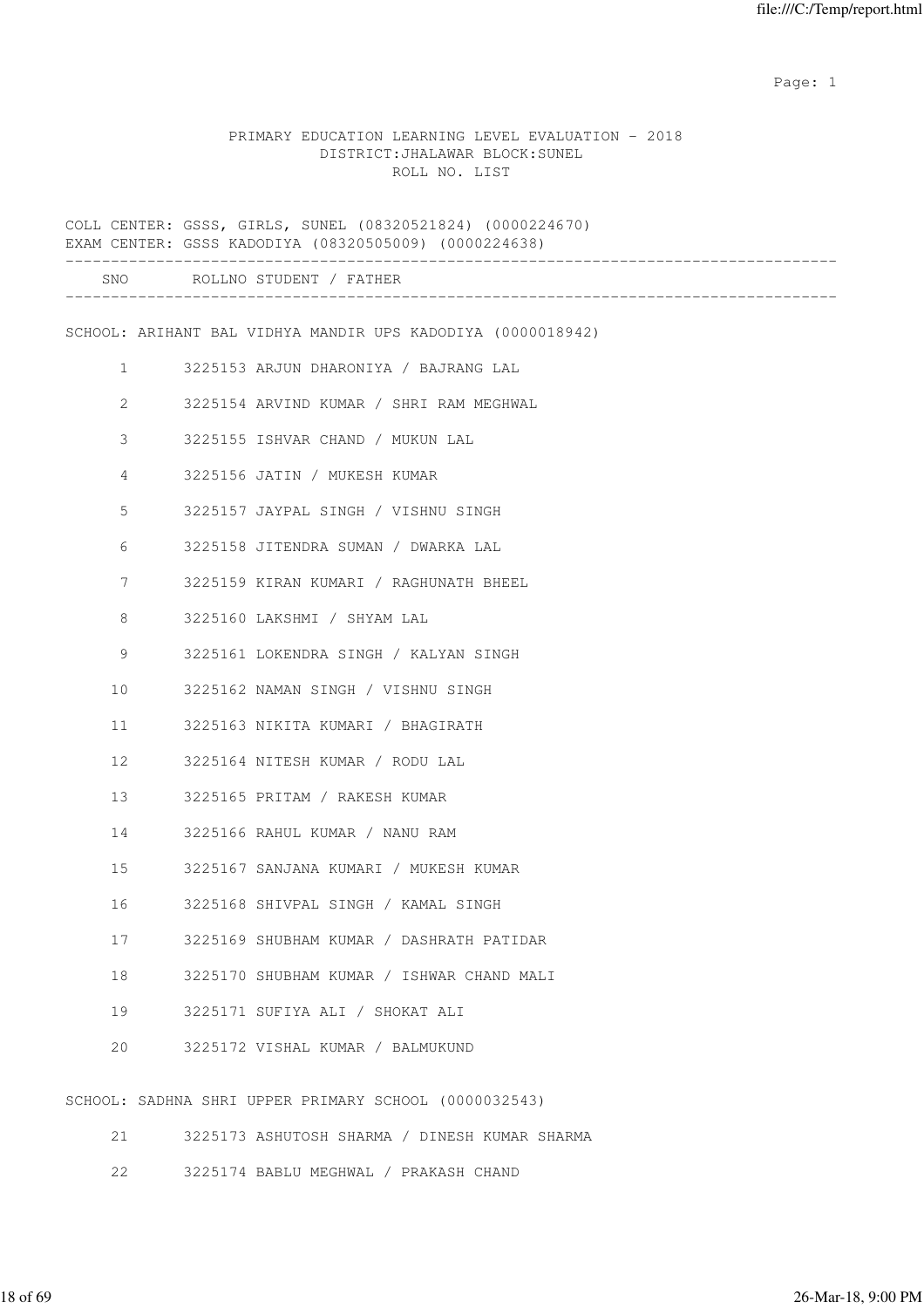# PRIMARY EDUCATION LEARNING LEVEL EVALUATION - 2018 DISTRICT:JHALAWAR BLOCK:SUNEL ROLL NO. LIST

COLL CENTER: GSSS, GIRLS, SUNEL (08320521824) (0000224670) EXAM CENTER: GSSS KADODIYA (08320505009) (0000224638)

|    | SNO ROLLNO STUDENT / FATHER                         |
|----|-----------------------------------------------------|
|    | 23 3225175 HEMANT KUMAR / DOLATRAM GURJAR           |
|    | 24 3225176 JASVANT PATIDAR / RAMGOPAL PATIDAR       |
| 25 | 3225177 NIKHIL KUMAR SHARMA / HARIPARKASH SHARMA    |
| 26 | 3225178 PANKAJ KUMAR MEGHWAL / DINESH KUMAR MEGHWAL |
| 27 | 3225179 PANKAJ KUMAR PATIDAR / BAJRANG LAL PATIDAR  |
| 28 | 3225180 SHAKTIMAN SHARM / ANIL KUMAR                |
| 29 | 3225181 YUVRAJ SINGH / KRISHNAPAL SINGH             |
|    | SCHOOL: GSSS KADODIYA (0000224638)                  |
| 30 | 3225182 ALFEZ KHAN / SHAKIR KHAN                    |
| 31 | 3225183 DEEPAK BHEEL / PAPPULAL                     |
| 32 | 3225184 FAIJAN MANSURI / BAFAT MANSURI              |
| 33 | 3225185 JYOTI / UDAYRAM                             |
| 34 | 3225186 KAVITA AIRWAL / RODULAL                     |
| 35 | 3225187 KHUSHBU AIRWAL / RODULAL                    |
| 36 | 3225188 KIRAN MALI / RAM BILAS                      |
| 37 | 3225189 NAGESH KUMAR / KAILASH CHAND                |
| 38 | 3225190 NEHA KUMARI / RAJESH KUMAR PATIDAR          |
| 39 | 3225191 NIVEDITA PATIDAR / MUKESH PATIDAR           |
| 40 | 3225192 PINKY / DURGILAL                            |
| 41 | 3225193 POOJA MEGHWAL / BAJRANG LAL                 |
| 42 | 3225194 RADHESHYAM / AMARLAL                        |
| 43 | 3225195 SANAJANA KUMARI / GHANSHYAM                 |
| 44 | 3225196 TOSIF KHAN / ISHAQ KHAN                     |

SCHOOL: GUPS,PAGARIYA (0000471878)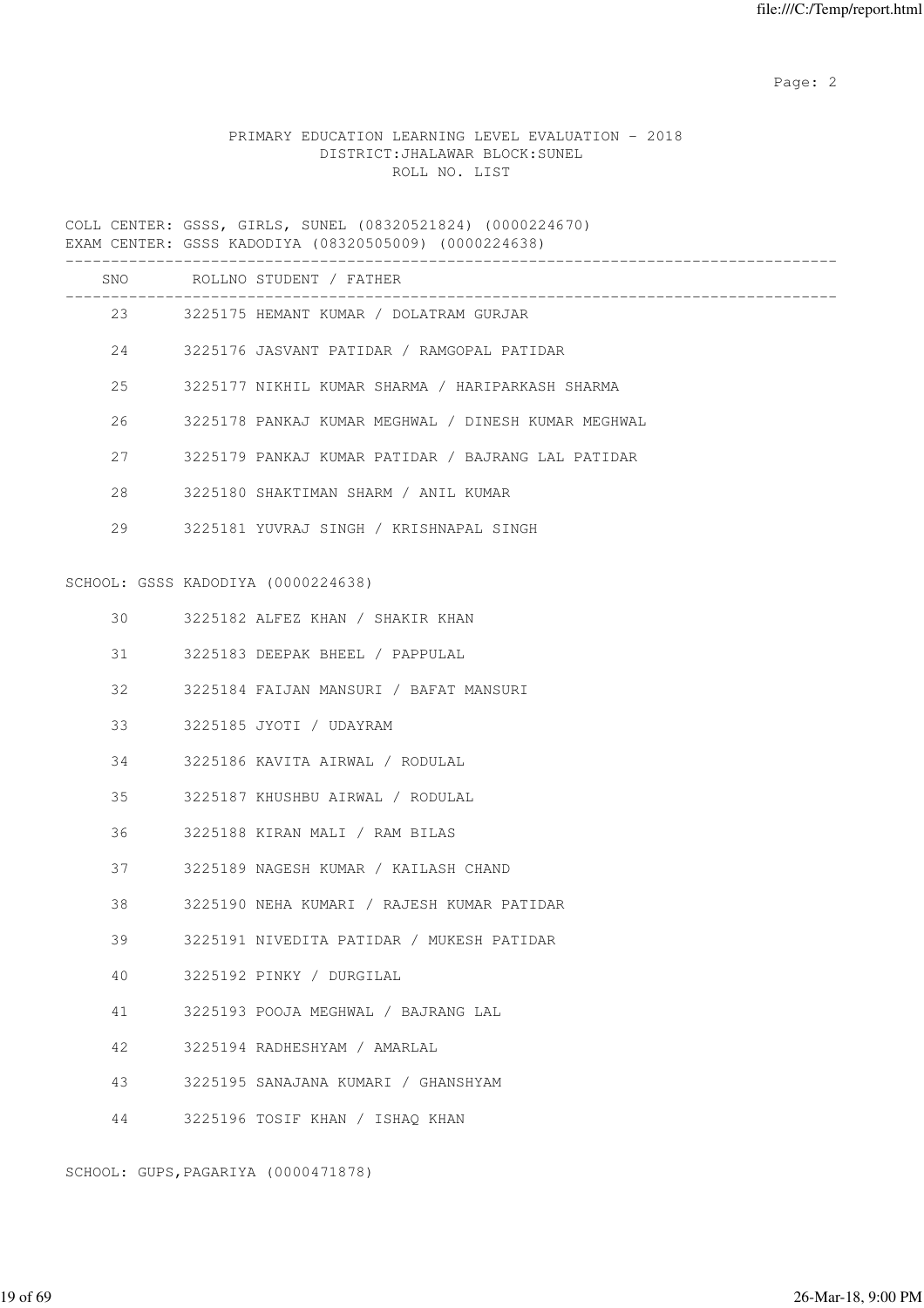# PRIMARY EDUCATION LEARNING LEVEL EVALUATION - 2018 DISTRICT:JHALAWAR BLOCK:SUNEL ROLL NO. LIST

COLL CENTER: GSSS, GIRLS, SUNEL (08320521824) (0000224670) EXAM CENTER: GSSS KADODIYA (08320505009) (0000224638)

|    | SNO ROLLNO STUDENT / FATHER              |
|----|------------------------------------------|
|    | 45 3225197 BALRAM SINGH / MOHAN SINGH    |
| 46 | 3225198 DIGVIJAY SINGH / SHIV SINGH      |
| 47 | 3225199 JOGENDER SINGH / ABHAY SINGH     |
| 48 | 3225200 KUMKUM KUNWAR / SHANKAR SINGH    |
| 49 | 3225201 MUSKAN KUMARI / VISHNULAL        |
| 50 | 3225202 PAWAN KUMAR / BALCHAND           |
| 51 | 3225203 SHIVPAL SINGH / ROD SINGH        |
| 52 | 3225204 SUMIT KUMAR / JAGDISH            |
| 53 | 3225205 TANISHA KUMARI / GHANSHYAM       |
| 54 | 3225206 UMMED SINGH / SHAMBHU SINGH      |
| 55 | 3225207 VARSHA KUNWAR / GOPAL SINGH      |
| 56 | 3225208 VIJAY KUMAR / RAM SINGH          |
|    |                                          |
|    | SCHOOL: GUPS, ROSHANWARI (0000471879)    |
| 57 | 3225209 ABHIMANYU SINGH / VIRENDRA SINGH |
| 58 | 3225210 DWARKA KUMARI / MANGI LAL        |
| 59 | 3225211 EKTA MEGHWAL / GORI LAL          |
| 60 | 3225212 GOPAL LAL / RAM CHANDRA          |
| 61 | 3225213 ISHVAR CHANDRA / RAM CHANDRA     |
| 62 | 3225214 ISHVAR CHANDRA / KAMLESH         |
| 63 | 3225215 JYOTI KUMARI / MOHAN LAL         |
| 64 | 3225216 KIRAN KUMARI / BASANTI LAL       |
| 65 | 3225217 MANISHA KMARI / SHOBA RAM        |
| 66 | 3225218 MOHIT PATIDAR / JIT MAL          |
| 67 | 3225219 NIRAJ KUMAR / RAM BABU           |
| 68 | 3225220 POOJA KUMARI / BHAJRANG LAL      |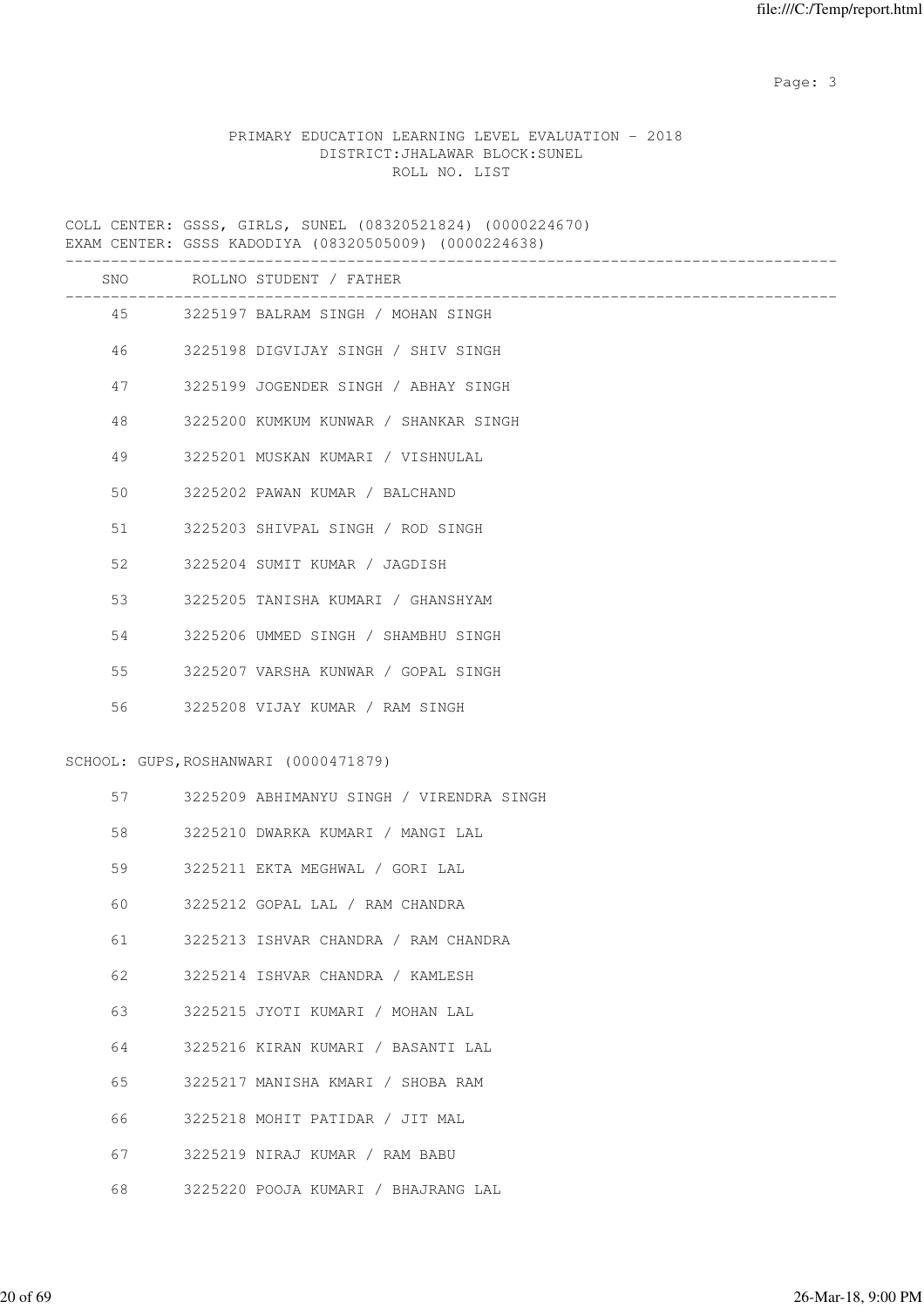Page: 4  $P$ 

# PRIMARY EDUCATION LEARNING LEVEL EVALUATION - 2018 DISTRICT:JHALAWAR BLOCK:SUNEL ROLL NO. LIST

COLL CENTER: GSSS, GIRLS, SUNEL (08320521824) (0000224670) EXAM CENTER: GSSS KADODIYA (08320505009) (0000224638)

| SNO | ROLLNO STUDENT / FATHER             |
|-----|-------------------------------------|
| 69  | 3225221 RAJESH KUMAR / NBASANTI LAL |
| 70  | 3225222 RAJU LAL / MOHAN LAL        |
| 71  | 3225223 ROHIT KUMAR / BABU LAL      |
| 72  | 3225224 SAVITRI / DURGA LAL         |
| 73  | 3225225 TANISHA / SURENDRA SINGH    |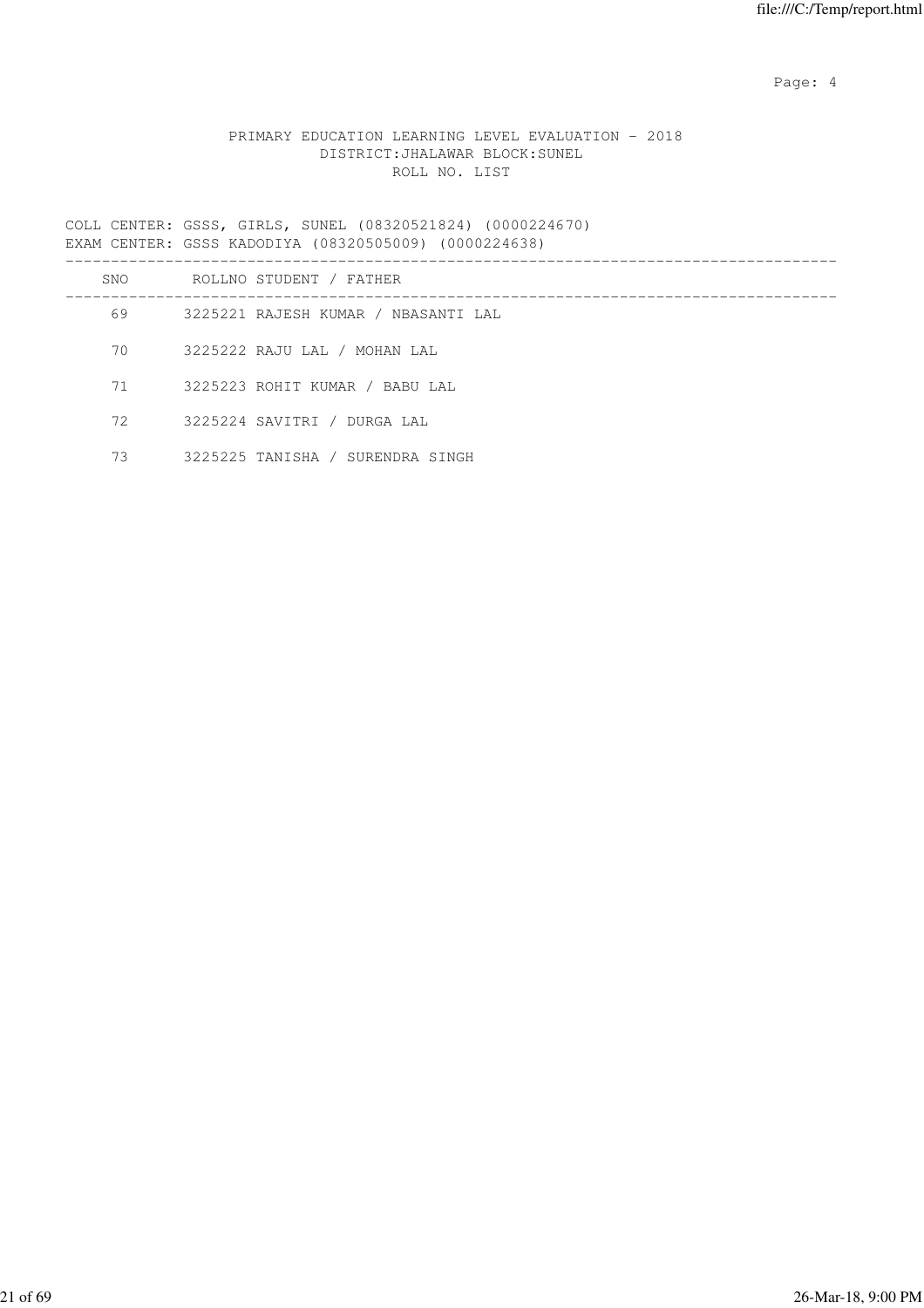expected to the control of the control of the control of the control of the control of the control of the control of the control of the control of the control of the control of the control of the control of the control of

#### PRIMARY EDUCATION LEARNING LEVEL EVALUATION - 2018 DISTRICT:JHALAWAR BLOCK:SUNEL ROLL NO. LIST

COLL CENTER: GSSS, GIRLS, SUNEL (08320521824) (0000224670) EXAM CENTER: GOVT ADARSH SR SEC SCH,SIRPOI (08320507308) (0000224643) ------------------------------------------------------------------------------------- SNO ROLLNO STUDENT / FATHER ------------------------------------------------------------------------------------- SCHOOL: GAYATRI VIDHYA MANDIR U.P. SCHOOL (0000020922) 1 3225226 AADITYA KUMAR DANGI / PIRU LAL DANGI 2 3225227 ANKITA PATIDAR / AASARAM PATIDAR 3 3225228 ARVIND NAGAR / BABU LAL NAGAR 4 3225229 DEEPAK PATIDAR / MAHESH KUMAR PATIDAR 5 3225230 KARINA PATIDAR / VALLABH PATIDAR 6 3225231 KRISHNAPAL VERMA / SURESH KUMAR VARMA 7 3225232 KUMKUM MEGHWAL / SHANKAR LAL MEGHWAL 8 3225233 SHUBHAM MEGHWAL / VISHNU MEGHWAL SCHOOL: MAA SHAKTI VIDHYA PEETH SIRPOI (0000058063) 9 3225234 ARJUN NAGAR / JAGDISH CHAND 10 3225235 DASHRATH MEGHWAL / DWARKILAL 11 3225236 KRISHNPAL VERMA / SURESH 12 3225237 RAVI KUMAR / BHAVANI SHANKAR 13 3225238 RUKMAN / GOVERDHAN LAL 14 3225239 VIJAY PATIDAR / RANGLAL SCHOOL: GOVT ADARSH SR SEC SCH, SIRPOI (0000224643) 15 3225240 ANJANA KUMARI / SURESH KUMAR 16 3225241 AVINASH MEGHWAL / RATAN LAL 17 3225242 BHUMIKA SONGARA / JASWANT SINGH 18 3225243 KAVITA LUHAR / RAMCHANDRA 19 3225244 KHUSHBOO NAGAR / PRABHULAL 20 3225245 KRISHN KANHAIYA / ASHOK KUMAR 21 3225246 LAKHAN PATIDAR / BHERULAL PATIDAR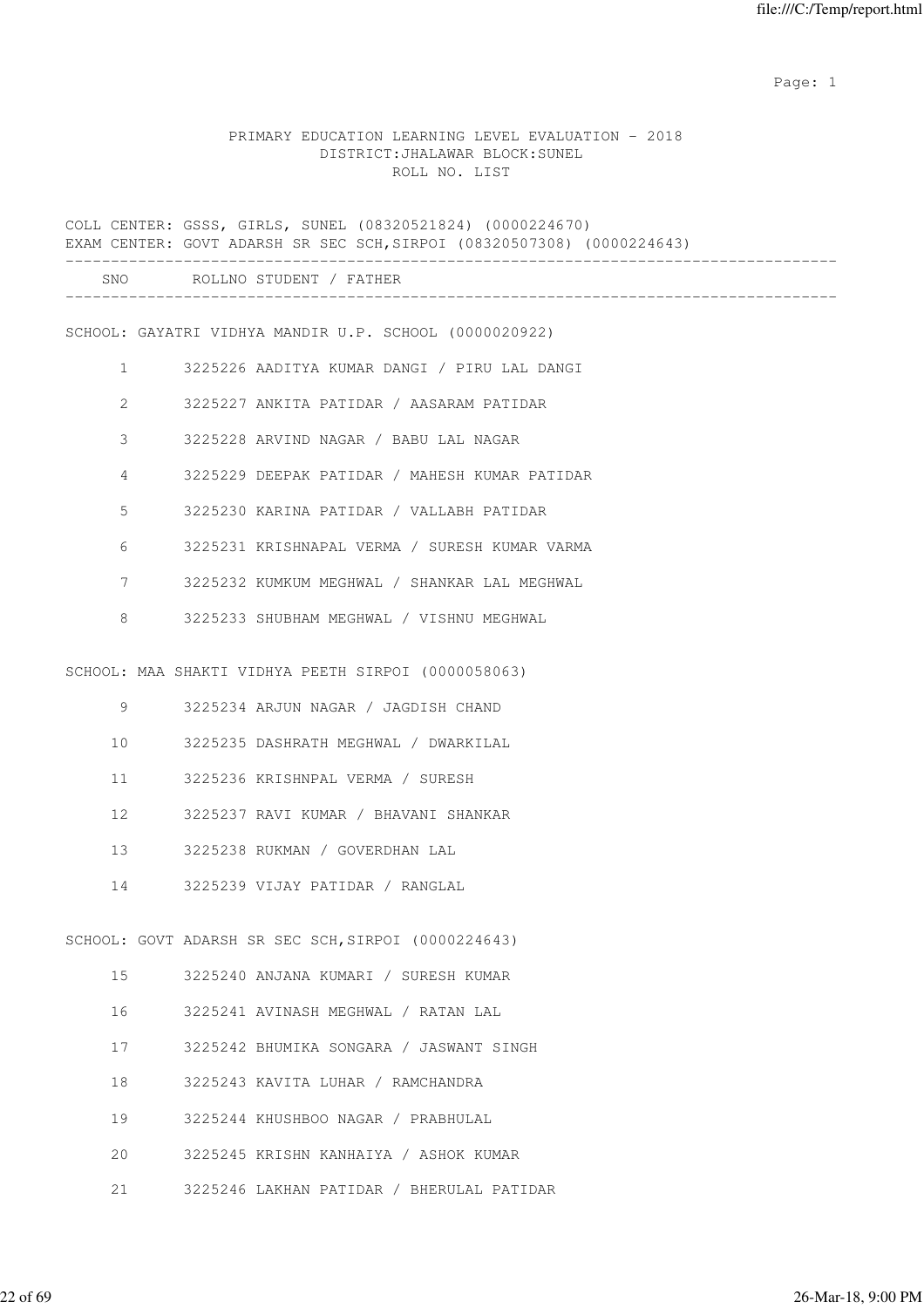# PRIMARY EDUCATION LEARNING LEVEL EVALUATION - 2018 DISTRICT:JHALAWAR BLOCK:SUNEL ROLL NO. LIST

COLL CENTER: GSSS, GIRLS, SUNEL (08320521824) (0000224670) EXAM CENTER: GOVT ADARSH SR SEC SCH,SIRPOI (08320507308) (0000224643) -------------------------------------------------------------------------------------

| SNO |    | ROLLNO STUDENT / FATHER                          |
|-----|----|--------------------------------------------------|
|     |    | 22 3225247 LAKHAN PATIDAR / PHOOL CHAND          |
|     |    | 23 3225248 MANISHA NAGAR / TUFAN SINGH           |
|     |    | 3225249 MUSKAN LUHAR / RATTIRAM LUHAR            |
|     | 25 | 3225250 NISHA KUMARI DHAKAD / BALCHAND           |
|     | 26 | 3225251 NITESH KUMAR MEGHWAL / GHANSHYAM MEGHWAL |
|     | 27 | 3225252 RADHESHYM NAGAR / TUFAN SINGH            |
|     | 28 | 3225253 RAJBEER SINGH / ISHWAR SINGH             |
|     | 29 | 3225254 SACHIN PATIDAR / VINOD KUMAR             |
|     |    | SCHOOL: GUPS, (GIRLS), SIRPOI (0000473468)       |
|     | 30 | 3225255 ALKA MEGHWAL / RADHESHYAM MEGHWAL        |

- 31 3225256 DEEPIKA MEHAR / GOPAL LAL MEHAR
- 32 3225257 GOMATI MEGHWAL / RADHESHYAM
- 33 3225258 KAVITA MEGHWAL / VINOD KUMAR
- 34 3225259 MANBHAR MEGHWAL / GHANSHYAM
- 35 3225260 RINKU KUNWAR / PREM SINGH
- 36 3225261 RINKU MEGHWAL / VISHNU PRASAD

#### SCHOOL: GPS,KOTDA JETMAL (0000473835)

- 37 3225262 ANKIT KUMAR / VIKRAM LAL
- 38 3225263 ARJUN LAL / JAGDISH CHAND
- 39 3225264 DEEPAK KUMAR / VISHNU PRASAD
- 40 3225265 JYOTI KUMARI / MANGI LAL

#### SCHOOL: SKS KHEDA SINDOORIYA (0000487061)

- 41 3225266 PRIYA KUMARI / MUKESH KUMAR
- 42 3225267 PUSHPA KUMARI / ASHOK KUMAR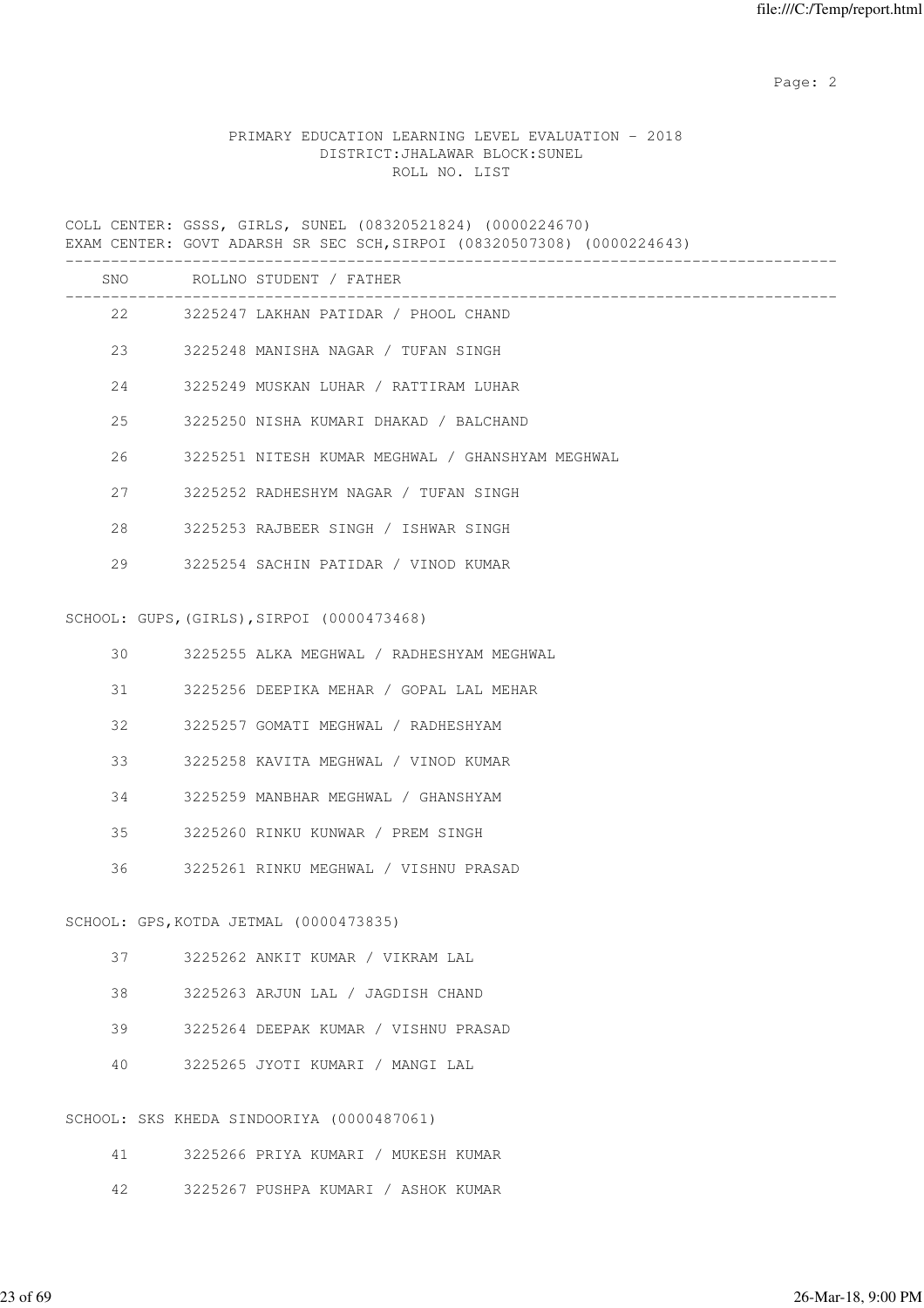# PRIMARY EDUCATION LEARNING LEVEL EVALUATION - 2018 DISTRICT:JHALAWAR BLOCK:SUNEL ROLL NO. LIST

COLL CENTER: GSSS, GIRLS, SUNEL (08320521824) (0000224670) EXAM CENTER: GOVT ADARSH SR SEC SCH,SIRPOI (08320507308) (0000224643) -------------------------------------------------------------------------------------

| SNO | ROLLNO STUDENT / FATHER          |
|-----|----------------------------------|
| 43  | 3225268 RAVINA KUMARI / BALARAM  |
| 44  | 3225269 RITESH KUMAR / GAJANAND  |
| 45  | 3225270 SHEKHAR BABU / DURGA LAL |
|     |                                  |

SCHOOL: GPS, NAI BASTI, SIRPOI (0000501985)

- 46 3225271 ARCHNA KUMARI MEGHWAL / SAWALIYA MEGHWAL
- 47 3225272 VANDNA KUMARI MEGHWAL / BHERU LAL MEGHWAL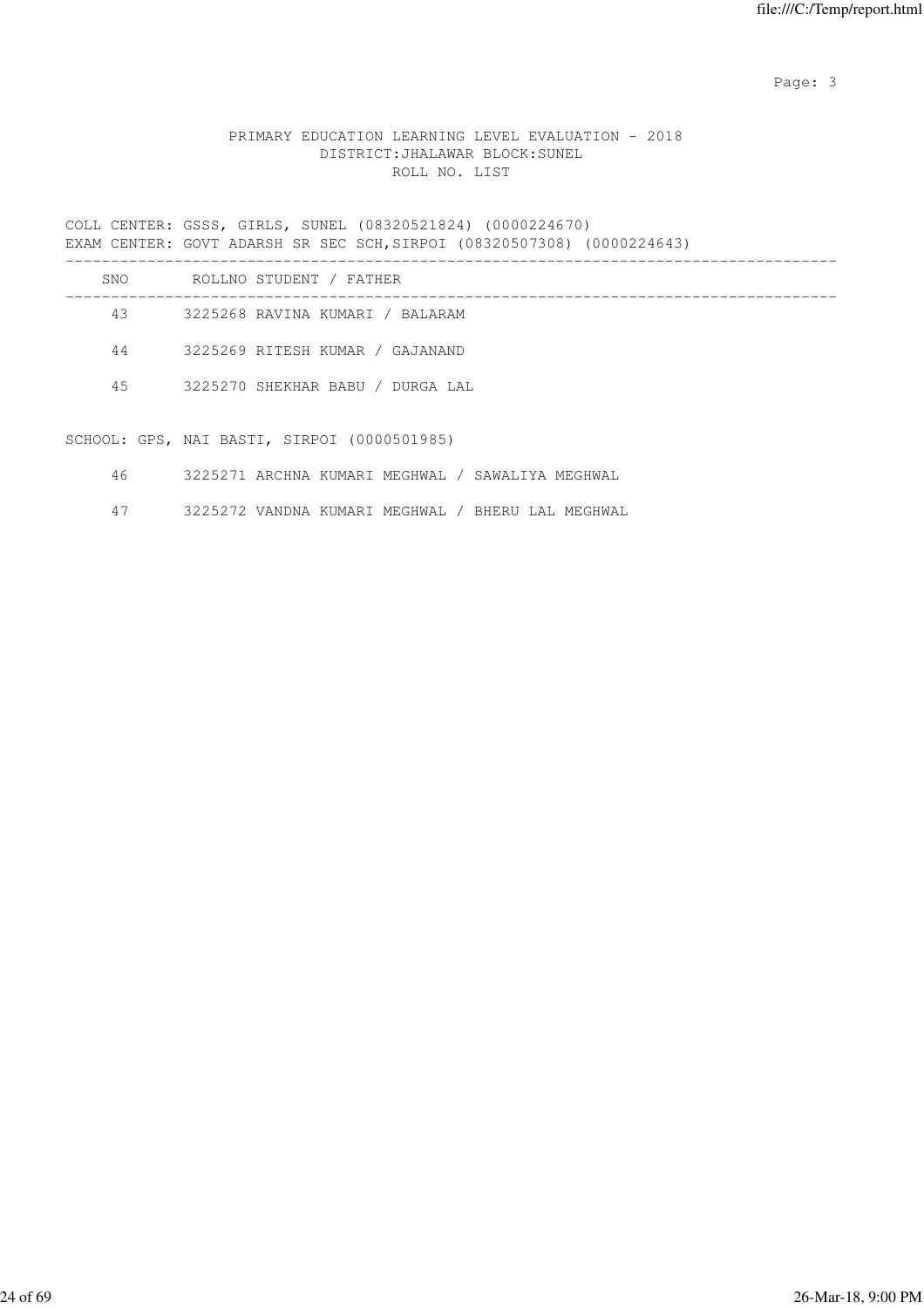expected to the control of the control of the control of the control of the control of the control of the control of the control of the control of the control of the control of the control of the control of the control of

### PRIMARY EDUCATION LEARNING LEVEL EVALUATION - 2018 DISTRICT:JHALAWAR BLOCK:SUNEL ROLL NO. LIST

COLL CENTER: GSSS, GIRLS, SUNEL (08320521824) (0000224670) EXAM CENTER: GSSS,DHABLA KHINCHI (08320507701) (0000224644)

SCHOOL: SWAMI VIVEKANAND UPS DHABLAKHINCHI (0000033792)

- 1 3225273 ANKUSH KUMAR DANGI / SURESH KUMAR DANGI
- 2 3225274 DEEPAK KUMAR / PIRU LAL DANGI
- 3 3225275 NISHA KUMARI / BAL CHAND DANGI
- 4 3225276 PRAGHYA DANGI / RAM KARAN DANGI
- 5 3225277 PRIYA KUMARI / SALAGRAM DANGI
- 6 3225278 RADHIKA DANGI / VISHNU PRASAD
- 7 3225279 URMILA DANGI / BHAGWAN SINGH
- 8 3225280 VIJAY DANGI / RAJU LAL DANGI

SCHOOL: BAL VIDHYA MANDIR UPPER PRIMARY SCHOOL DABLAKHINCHI (0000033824)

- 9 3225281 ANKIT KUMAR / RAM DAYAL DANGI
- 10 3225282 ARBAZ HUSAIN / ALTAB HUSAIN
- 11 3225283 ASHIKA BI / AKARAM
- 12 3225284 BHAVANA KUMARI / KAILASH CHAND
- 13 3225285 DHRUVEPAL SINGH / PRATAP SINGH SONGARA
- 14 3225286 DURGESH KUMAR DANGI / BALCHAND DANGI
- 15 3225287 FARAHAN KHAN / FARID MOHD
- 16 3225288 GIRIRAJ GOSWAMI / MOHAN LAL GOSWAMI
- 17 3225289 JUNED KHAN / NISAR MOHD
- 18 3225290 LAKKY / KALU KHAN
- 19 3225291 LALITA KUMARI / RADHESHYAM
- 20 3225292 RADHIKA DANGI / SHOBHARAM DANGI
- 21 3225293 RANU KUMARI / GOVIND PRAJAPAT
- 22 3225294 REKHA KUMARI / BAL CHAND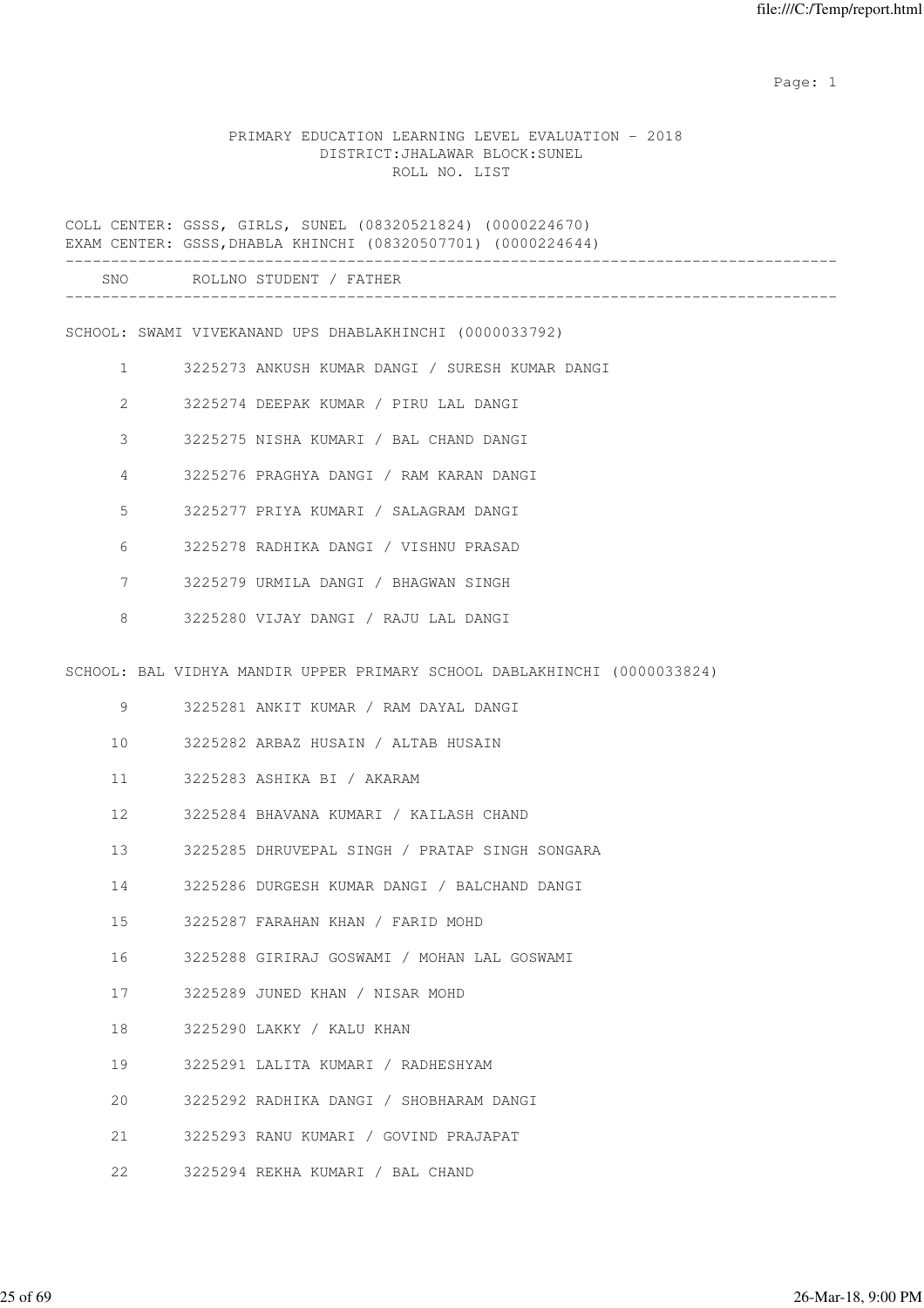### PRIMARY EDUCATION LEARNING LEVEL EVALUATION - 2018 DISTRICT:JHALAWAR BLOCK:SUNEL ROLL NO. LIST

COLL CENTER: GSSS, GIRLS, SUNEL (08320521824) (0000224670) EXAM CENTER: GSSS,DHABLA KHINCHI (08320507701) (0000224644)

| SNO | ROLLNO STUDENT / FATHER           |
|-----|-----------------------------------|
|     | 23 3225295 RISHAB KUMAR / RAMLAL  |
|     | 24 3225296 RUPCHAND / BALCHAND    |
| 25  | 3225297 SANAUL HAO / MOHD MUSLIM  |
|     | 26 3225298 SANDEEP / KALURAM      |
| 27  | 3225299 SHIV SHANKER / LALCHAND   |
| 2.8 | 3225300 SUMIT GURJAR / DWARKI LAL |
| 29  | 3225301 SURAJ SEN / RAMESH        |
|     |                                   |

### SCHOOL: GSSS,DHABLA KHINCHI (0000224644)

| 30  | 3225302 AADIL HUSSAIN / SHAKIR MOHAMMAD |
|-----|-----------------------------------------|
| 31  | 3225303 DANISH KHAN / SHAUKAT KHAN      |
| 32. | 3225304 PANKAJ SUMAN / BIRADHI CHAND    |
| 33  | 3225305 RADHA KUMARI / MANOHAR LAL      |
| 34  | 3225306 SURAINA KUMARI / ISHWAR CHAND   |

# SCHOOL: GUUPS,DABLI (0000414404)

| 35 | 3225307 JAGDISH CHAND / RODU LAL  |
|----|-----------------------------------|
| 36 | 3225308 JEETU KUMAR / MUKESH      |
| 37 | 3225309 LAKHAN KUMAR / PHULCHAND  |
| 38 | 3225310 LALITA KUMARI / SODAN LAL |
| 39 | 3225311 NAGMA BEE / HAKEEM KHAN   |
| 40 | 3225312 RAHEMEEN / JAKIR HUSAIN   |
| 41 | 3225313 RAHUL KUMAR / BALCHAND    |
| 42 | 3225314 SACHIN KUMAR / RAMCHANDRA |
| 43 | 3225315 SUNIL / KARU LAL          |
| 44 | 3225316 VIJAY KUMAR / PAPPU LAL   |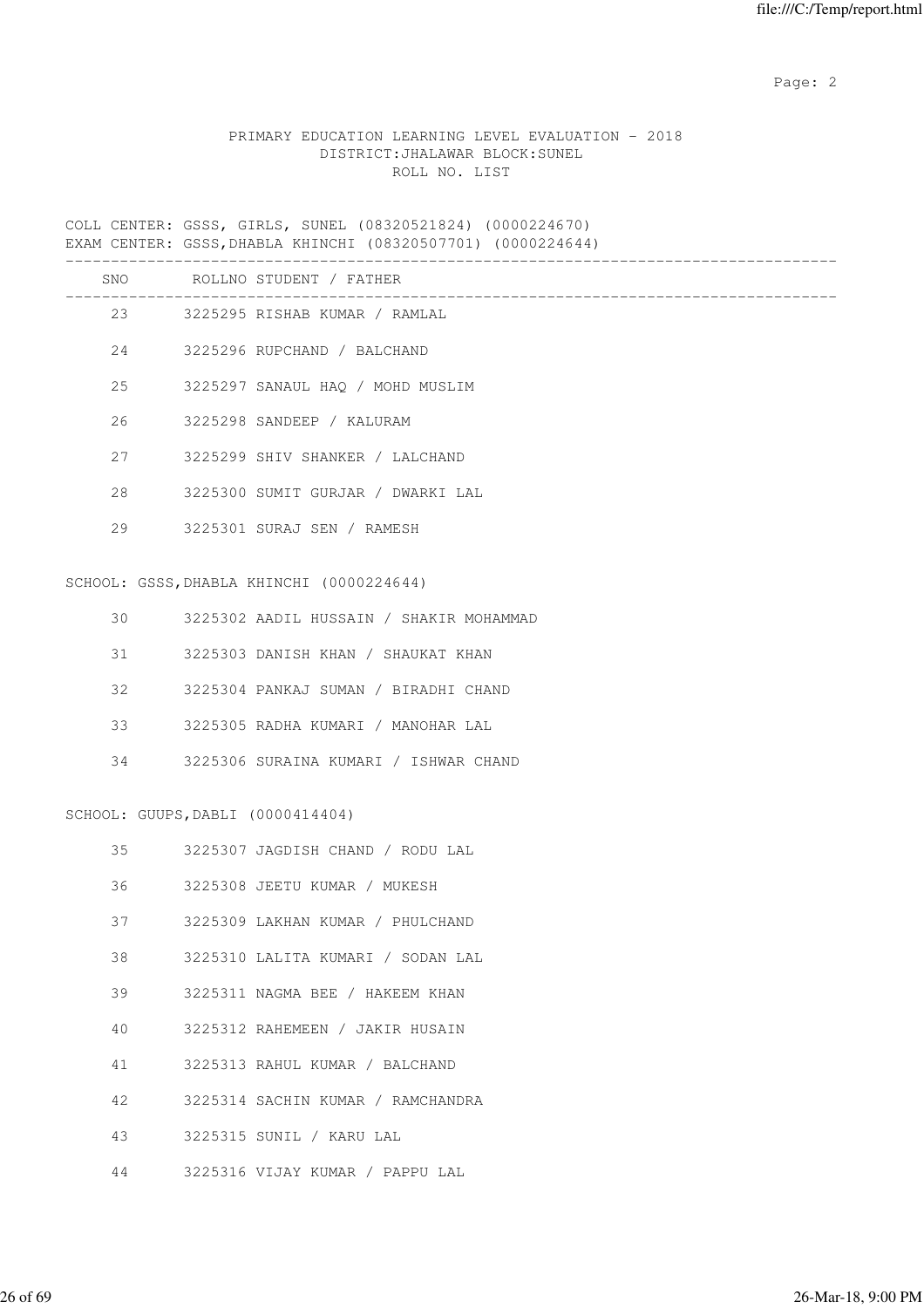#### PRIMARY EDUCATION LEARNING LEVEL EVALUATION - 2018 DISTRICT:JHALAWAR BLOCK:SUNEL ROLL NO. LIST

COLL CENTER: GSSS, GIRLS, SUNEL (08320521824) (0000224670) EXAM CENTER: GSSS,DHABLA KHINCHI (08320507701) (0000224644)

| SNO | ROLLNO STUDENT / FATHER         |
|-----|---------------------------------|
| 45  | 3225317 VISHNU BAI / PRABHU LAL |

SCHOOL: GPS,HANOTYA RAYMAL (0000467902)

- 46 3225318 LAD KUNWAR / NARAYAN SINGH
- 47 3225319 MANISHA KUMARI / MANGILAL

SCHOOL: GUPS,HANOTYA HINDUSINGH (0000473833)

- 48 3225320 DARU SINGH / RAM SINGH
- 49 3225321 DHIRAP SINGH / RAGHU SINGH
- 50 3225322 LAL SINGH / TOFAN SINGH
- 51 3225323 MAHENDRA SINGH / SOUDAN SINGH
- 52 3225324 RADHA BAI / PUR SINGH
- 53 3225325 RAHUL SINGH / NAIN SINGH
- 54 3225326 RUP KUNWAR / UMRAV SINGH
- 55 3225327 SAPANA KUMARI / GOKUL LAL
- 56 3225328 TEENA BAI / SULTAN SINGH
- 57 3225329 VISHNU KUMARI / NARAYAN SINGH

SCHOOL: GUPS (SANSKRIT) SHYAMPURA (0000540029)

| 58 | 3225330 BALWANT MEHAR / RAGHUNATH MEHAR          |
|----|--------------------------------------------------|
| 59 | 3225331 KOMAL KUMARI MEHAR / BHERULAL MEHAR      |
| 60 | 3225332 POOJA KUMARI MEHAR / RAMESH CHAND MEHAR  |
| 61 | 3225333 RAMDAYAL MEHAR / GOVIND MEHAR            |
| 62 | 3225334 SAPNA KUMARI MEHAR / SHYAMLAL MEHAR      |
| 63 | 3225335 SUMAN KUMARI MEHAR / KAILASH CHAND MEHAR |
| 64 | 3225336 VIJAY KUNMAR MEHAR / JAGDISH CHAND MEHAR |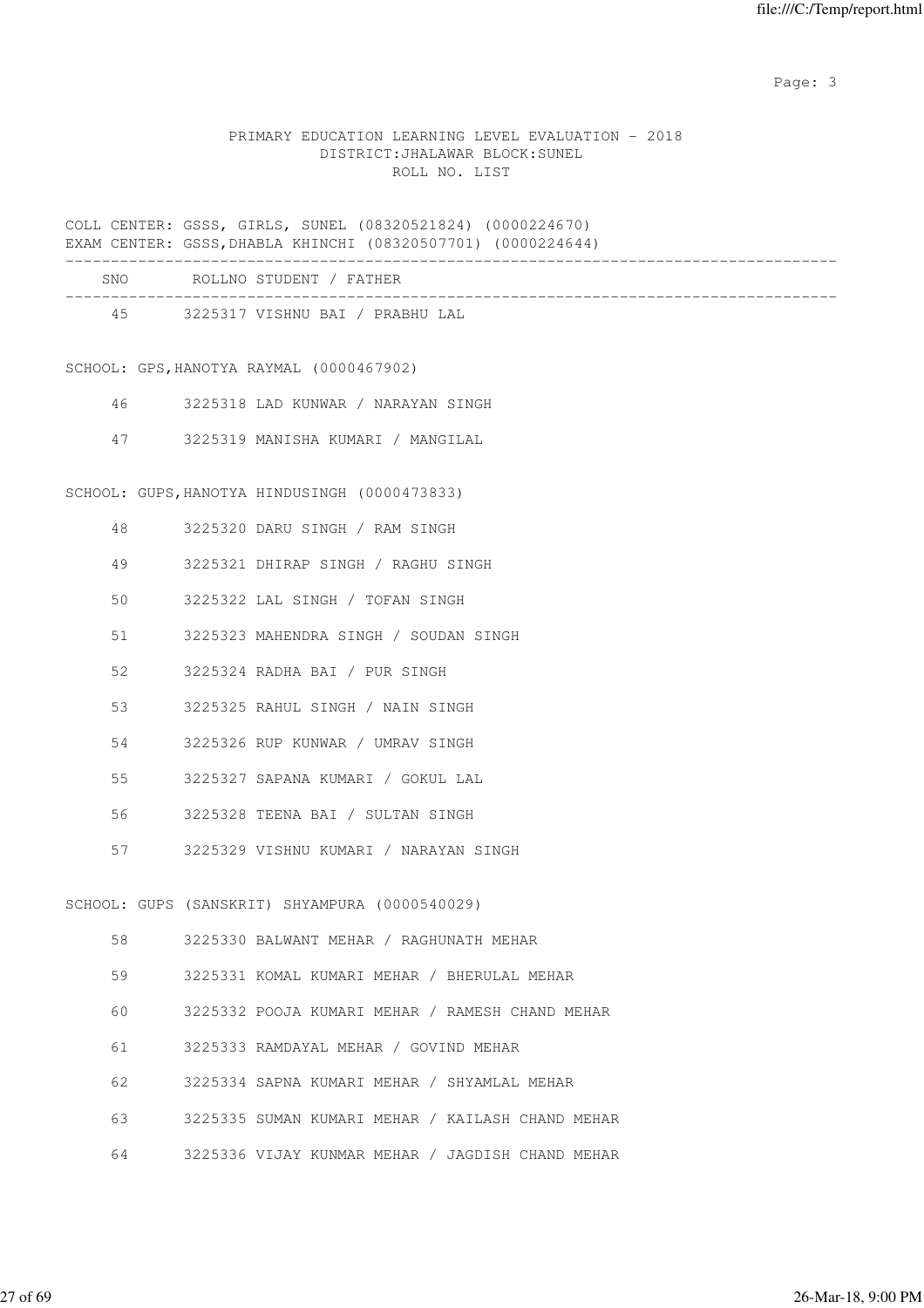expected to the control of the control of the control of the control of the control of the control of the control of the control of the control of the control of the control of the control of the control of the control of

#### PRIMARY EDUCATION LEARNING LEVEL EVALUATION - 2018 DISTRICT:JHALAWAR BLOCK:SUNEL ROLL NO. LIST

COLL CENTER: GSSS, GIRLS, SUNEL (08320521824) (0000224670) EXAM CENTER: GOVERMENT ADARSH SENIOR SECONDARY SCHOOL, MAGEESPUR (08320508201) (00002246 ------------------------------------------------------------------------------------- SNO ROLLNO STUDENT / FATHER ------------------------------------------------------------------------------------- SCHOOL: SARSWATI SHISHU MANDIR UPPER PRIMARY SCHOOL (0000020923) 1 3225337 GHANSHYAM / RAJENDRA KUMAR 2 3225338 LALITA BHEEL / KARULAL 3 3225339 NEHA MEHAR / ASHOK KUMAR SCHOOL: GOVERMENT ADARSH SENIOR SECONDARY SCHOOL, MAGEESPUR (0000224645) 4 3225340 AMAN PRAJAPAT / BALARAM PRAJAPAT 5 3225341 DEEPAK MEGHWAL / DURGA LAL MEGHWAL 6 3225342 DILRAJ PRAJPAT / BALARAM PRAJAPAT 7 3225343 DIVYA KUMARI DHOBI / BHAGWAT KUMAR DHOBI 8 3225344 GUNGUN KUMARI / NAND KISHOR 9 3225345 JIVAN KAHAR / RODU LAL KAHAR 10 3225346 LAKHAN GURJAR / SITARAM GURJAR 11 3225347 NARENDRA MEGHWAL / RAM LAL MEGHWAL 12 3225348 NIKITA GURJAR / BALARAM GURJAR 13 3225349 NIKITA KUMARI GURJAR / BHAGCHAND GURJAR 14 3225350 PANKAJ MEGHWAL / RAMBHAROS MEGHWAL 15 3225351 PAWAN KUMAR / RAMGOPAL PRAJAPAT 16 3225352 POOJA KUMARI / PRABHU LAL GURJAR 17 3225353 PRAHLAD KUMAR MEGHWAL / RAMGOPAL MEGHWAL 18 3225354 PRAMOD KUMAR DHOBI / BAPU LAL DHOBI 19 3225355 RADHA KUMARI BHEEL / BALARAM BHEEL 20 3225356 RADHA KUMARI MEGHWAL / PHOOLCHAND MEGHWAL 21 3225357 RAJESH KUMAR / BHAGWAT KUMAR 22 3225358 RAJKUMAR PRAJAPAT / BHERU LAL PRAJAPAT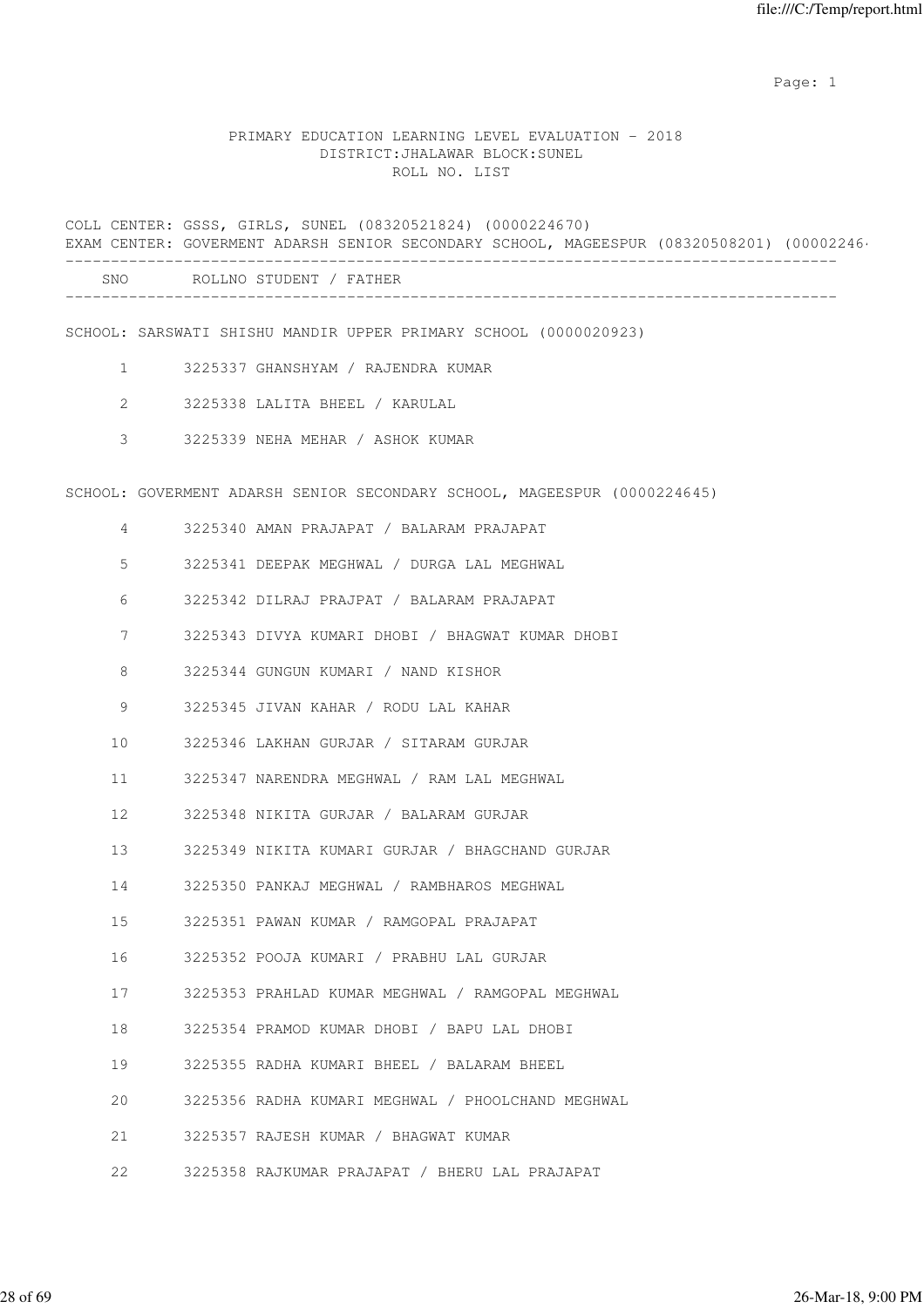# PRIMARY EDUCATION LEARNING LEVEL EVALUATION - 2018 DISTRICT:JHALAWAR BLOCK:SUNEL ROLL NO. LIST

COLL CENTER: GSSS, GIRLS, SUNEL (08320521824) (0000224670) EXAM CENTER: GOVERMENT ADARSH SENIOR SECONDARY SCHOOL, MAGEESPUR (08320508201) (00002246

|    |    | SNO ROLLNO STUDENT / FATHER<br>___________________________ |
|----|----|------------------------------------------------------------|
|    |    | 23 3225359 RANI MEGHWAL / DURGA LAL MEGHWAL                |
|    |    | 24 3225360 REKHA KUMARI / NAND LAL BARET                   |
| 25 |    | 3225361 RINKU MEHAR / BAGDI RAM MEHAR                      |
| 26 |    | 3225362 SANJANA / GOVIND                                   |
|    | 27 | 3225363 SUMAN KUMARI PATIDAR / RAKESH KUMAR                |
| 28 |    | 3225364 SURAJ MEGHWAL / PHOOLCHAND MEGHWAL                 |
| 29 |    | 3225365 VISHAL KUMAR MEGHWAL / LAL CHAND                   |
| 30 |    | 3225366 VISHAL KUMAR MEGHWAL / BHAWANI RAM MEGHWAL         |
|    |    | SCHOOL: GOVT. PRIMARY SCHOOL KHALIL NAGAR (0000406768)     |
|    | 31 | 3225367 ASHA KUMARI / RODU LAL                             |
| 32 |    | 3225368 BHOLARAM / AMAR LAL                                |
| 33 |    | 3225369 DEEPAK KUMAR / BHAGWAN SINGH                       |
| 34 |    | 3225370 DEEPIKA / PAPPU LAL                                |
| 35 |    | 3225371 DURGA LAL / MANGILAL                               |
| 36 |    | 3225372 JASHODA / RAMESH CHAND                             |
| 37 |    | 3225373 JYOTI KUMARI / PURI LAL                            |
| 38 |    | 3225374 KARAN LAL / BARDI LAL                              |
| 39 |    | 3225375 KAVITA / BAPU LAL                                  |
| 40 |    | 3225376 KIRAN / PHOOL CHAND                                |
| 41 |    | 3225377 NEETU KUMARI / MADAN LAL                           |
| 42 |    | 3225378 RADHA KUMARI / MUKAN LAL                           |
| 43 |    | 3225379 RAM LAL / NAND LAL                                 |
| 44 |    | 3225380 REENA KUMARI / BALARAM                             |
| 45 |    | 3225381 RUKMAN / KARULAL                                   |
| 46 |    | 3225382 SAPNA KUMARI / MANGI LAL                           |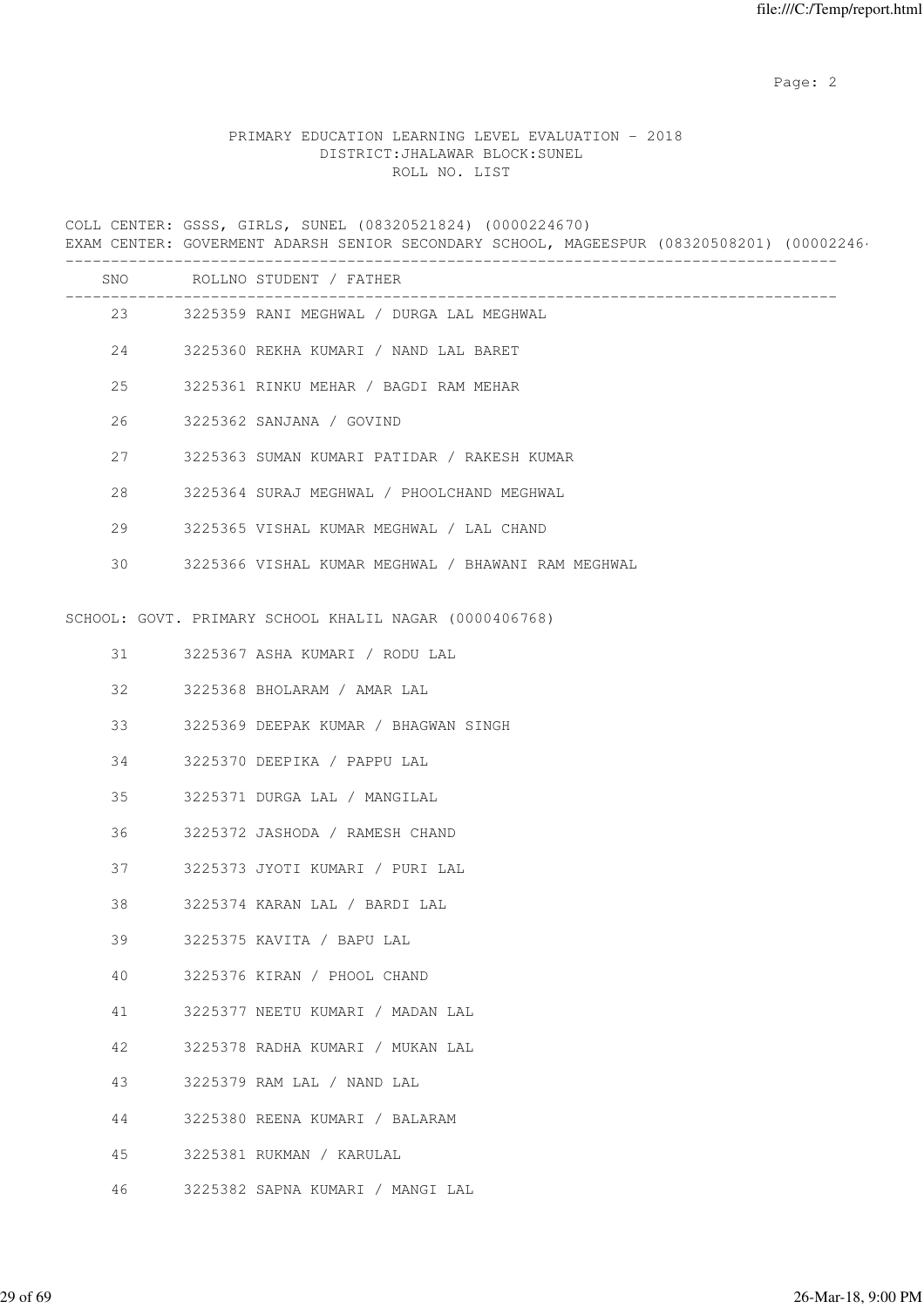# PRIMARY EDUCATION LEARNING LEVEL EVALUATION - 2018 DISTRICT:JHALAWAR BLOCK:SUNEL ROLL NO. LIST

COLL CENTER: GSSS, GIRLS, SUNEL (08320521824) (0000224670) EXAM CENTER: GOVERMENT ADARSH SENIOR SECONDARY SCHOOL, MAGEESPUR (08320508201) (00002246 ------------------------------------------------------------------------------------- SNO ROLLNO STUDENT / FATHER ------------------------------------------------------------------------------------- 47 3225383 VISHNU KUMARI / SUJAN SINGH 48 3225384 YASHWANT / JAGDISH CHAND SCHOOL: GOVT. PRIMARY SCHOOL SETKHERI (0000467899) 49 3225385 POOJA KUMARI / MANGI LAL 50 3225386 RINKU KUMARI / SALAG RAM 51 3225387 SAPNA KUMARI / SUJAN SINGH SCHOOL: GOVT. UTKRASTH UPPER PRIMARY SCHOOL KUNDALA PRATAP (0000473823) 52 3225388 ANVITA PATIDAR / MAHESH KUMAR 53 3225389 ARUNA PATIDAR / RAM BAKSH 54 3225390 BALCHAND BAIRAGI / HARI MOHAN 55 3225391 BHAVANA PATIDAR / MUKESH KUMAR 56 3225392 BHAVANA SONGARA / AMAR SINGH 57 3225393 DEVENDRA SONI / KAMLESH SONI 58 3225394 DHEERAJ PATIDAR / NEMI CHAND 59 3225395 GOVIND SONI / SHANTI LAL 60 3225396 HEMANT KUMAR / CHANDRA PRAKASH 61 3225397 JEEVAN SINGH / CHANDRA SINGH 62 3225398 KULDEEP PATIDAR / DINESH KUMAR PATIDAR 63 3225399 LAKHAN MEGHWAL / SURESH CHAND 64 3225400 MANISHA PATIDAR / RAMESH CHAND PATIDAR 65 3225401 NANDANI VAISHANAV / RAJESH KUMAR 66 3225402 POOJA KUMARI MEGHWAL / JAGDISH CHAND 67 3225403 RAJESH MEGHWAL / RAMKARAN 68 3225404 RAMPAL SINGH SONGARA / MAN SINGH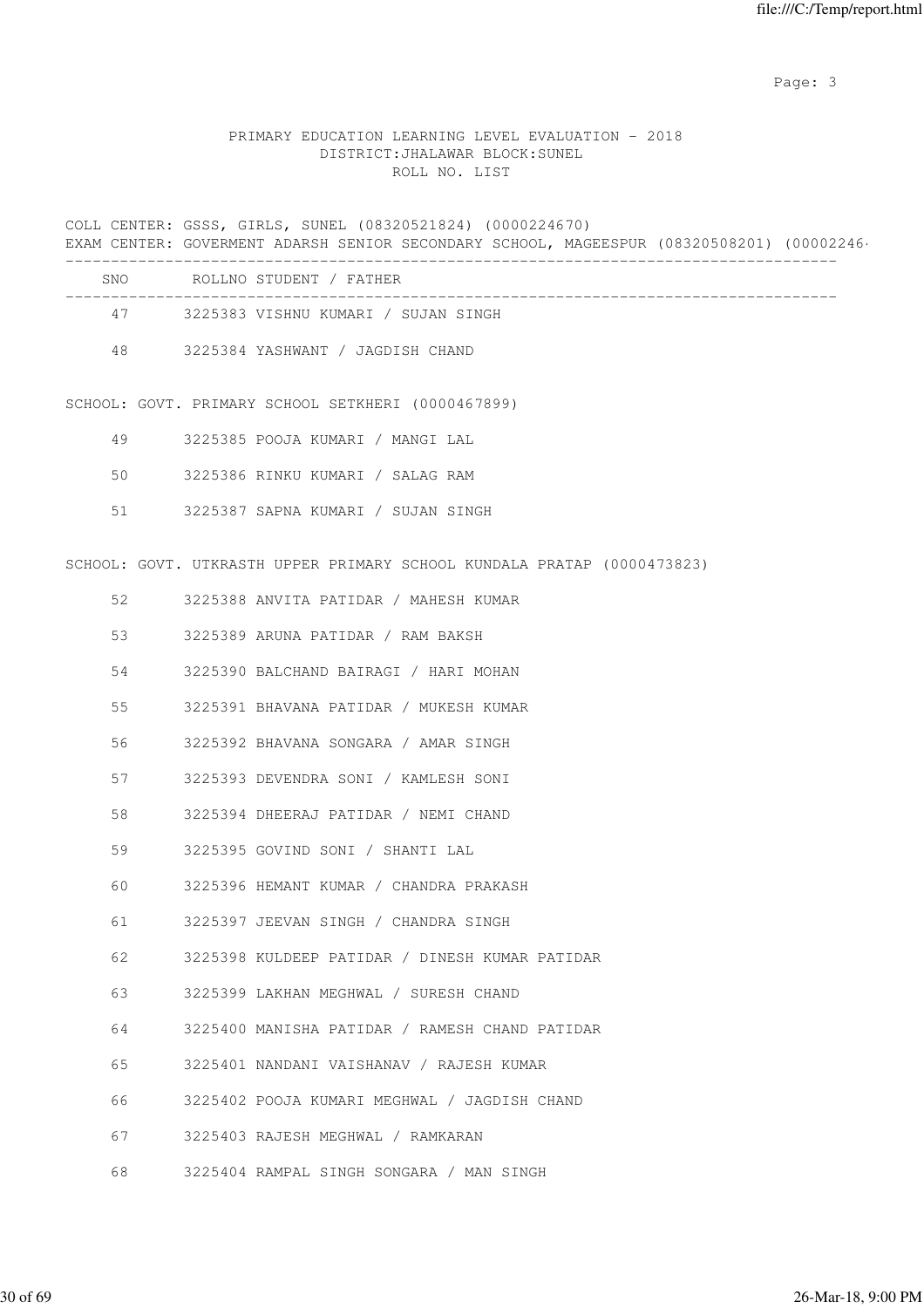Page: 4  $P$ 

# PRIMARY EDUCATION LEARNING LEVEL EVALUATION - 2018 DISTRICT:JHALAWAR BLOCK:SUNEL ROLL NO. LIST

COLL CENTER: GSSS, GIRLS, SUNEL (08320521824) (0000224670) EXAM CENTER: GOVERMENT ADARSH SENIOR SECONDARY SCHOOL, MAGEESPUR (08320508201) (00002246 -------------------------------------------------------------------------------------

| SNO | ROLLNO STUDENT / FATHER               |
|-----|---------------------------------------|
| 69  | 3225405 ROHIT PATIDAR / VISHNU PRASAD |
| 70  | 3225406 RUKMAN BAGARI / BARDI LAL     |
| 71  | 3225407 UJJVAL PATIDAR / RAMGOPAL     |
| 72  | 3225408 VIVEK PATIDAR / DAYA RAM      |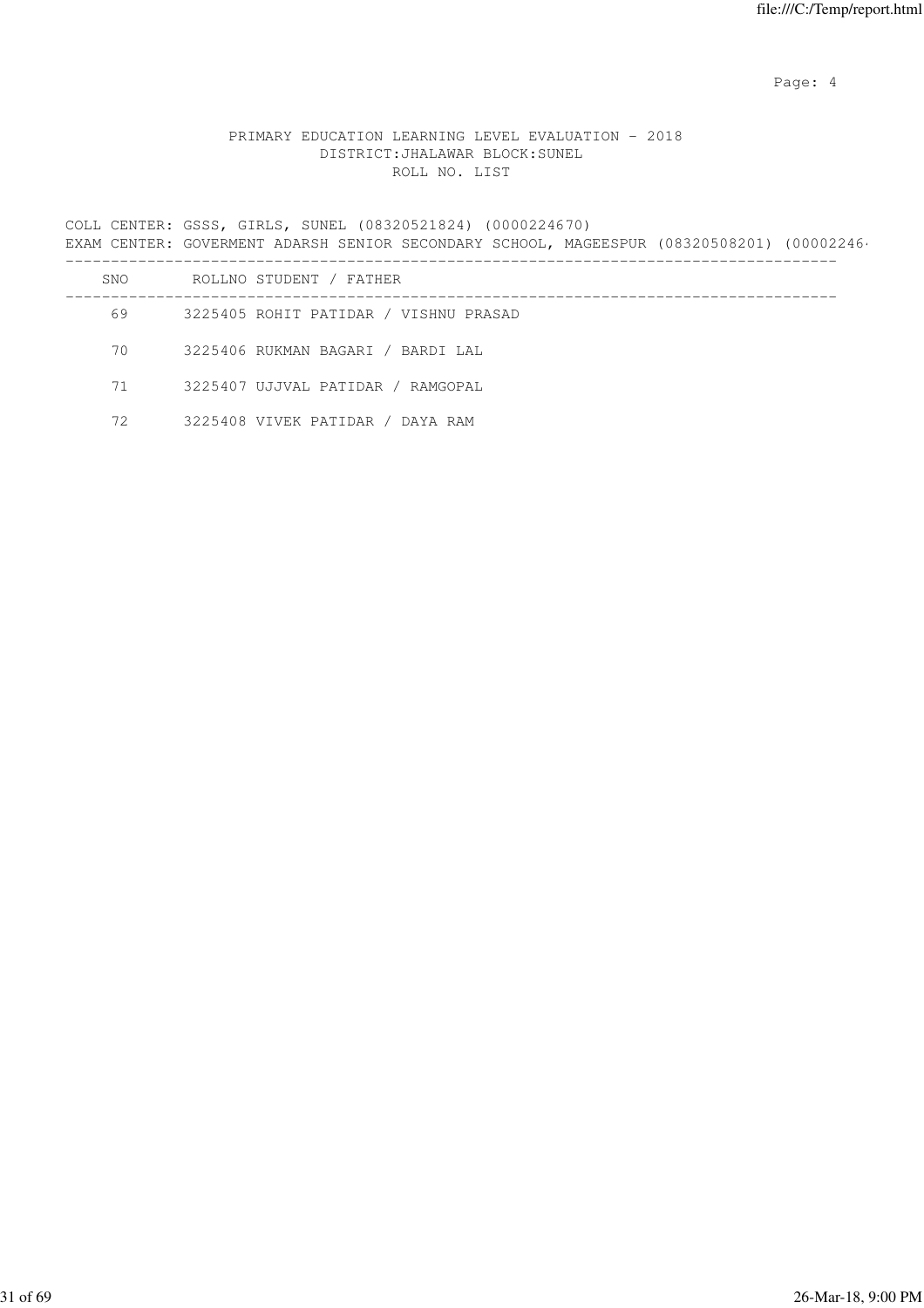expected to the control of the control of the control of the control of the control of the control of the control of the control of the control of the control of the control of the control of the control of the control of

#### PRIMARY EDUCATION LEARNING LEVEL EVALUATION - 2018 DISTRICT:JHALAWAR BLOCK:SUNEL ROLL NO. LIST

COLL CENTER: GSSS, GIRLS, SUNEL (08320521824) (0000224670) EXAM CENTER: GSSS HEMRA (08320510008) (0000224649) ------------------------------------------------------------------------------------- SNO ROLLNO STUDENT / FATHER ------------------------------------------------------------------------------------- SCHOOL: Maan Sarsvati Vidhya Mandir Sec. School Hemda (0000018943) 1 3225409 AASTHA SHARMA / MUKESH SHARMA 2 3225410 ANKITA PRAJAPAT / FHATEHLAL PRAJAPAT 3 3225411 ARJUN SEN / MANGILAL SEN 4 3225412 DEVENDRA NAYAK / OM PRAKASH NAYAK 5 3225413 DIVYA NAGAR / INDRA SINGH 6 3225414 DURGA DANGI / BHERULAL 7 3225415 DURGA DANGI / KARULAL DANGI 8 3225416 ELKAR SINGH / MADAN SINGH 9 3225417 ISHWAR SUMAN / KARULAL 10 3225418 JITENDRA NAT / RAMBILAS NAT 11 3225419 JYOTI LUHAR / NANDLAL 12 3225420 KAMAL SINGH / BAL SINGH 13 3225421 MANISHA JAISWAL / KAMAL KISHOR 14 3225422 PAYAL DANGI / RAMPRASAD 15 3225423 PAYAL MEGHWAL / BADRILAL 16 3225424 PIYUSH MODI / SATYANARAYAN MODI 17 3225425 ROHIT NAGAR / BHERULAL NAGAR 18 3225426 SHIVAM TIWARI / GOVIND TIWARI 19 3225427 VARSHA NAGAR / DWARKILAL 20 3225428 VASUDEV TIWARI / RAVINDRA TIWARI 21 3225429 VISHAL MEGHWAL / PRAKASH CHAND SCHOOL: VIDHYA PRASAR SHIKSHAN SANSTHAN (0000020710)

22 3225430 ANIL KUMAR DANGI / RAMBABU DANGI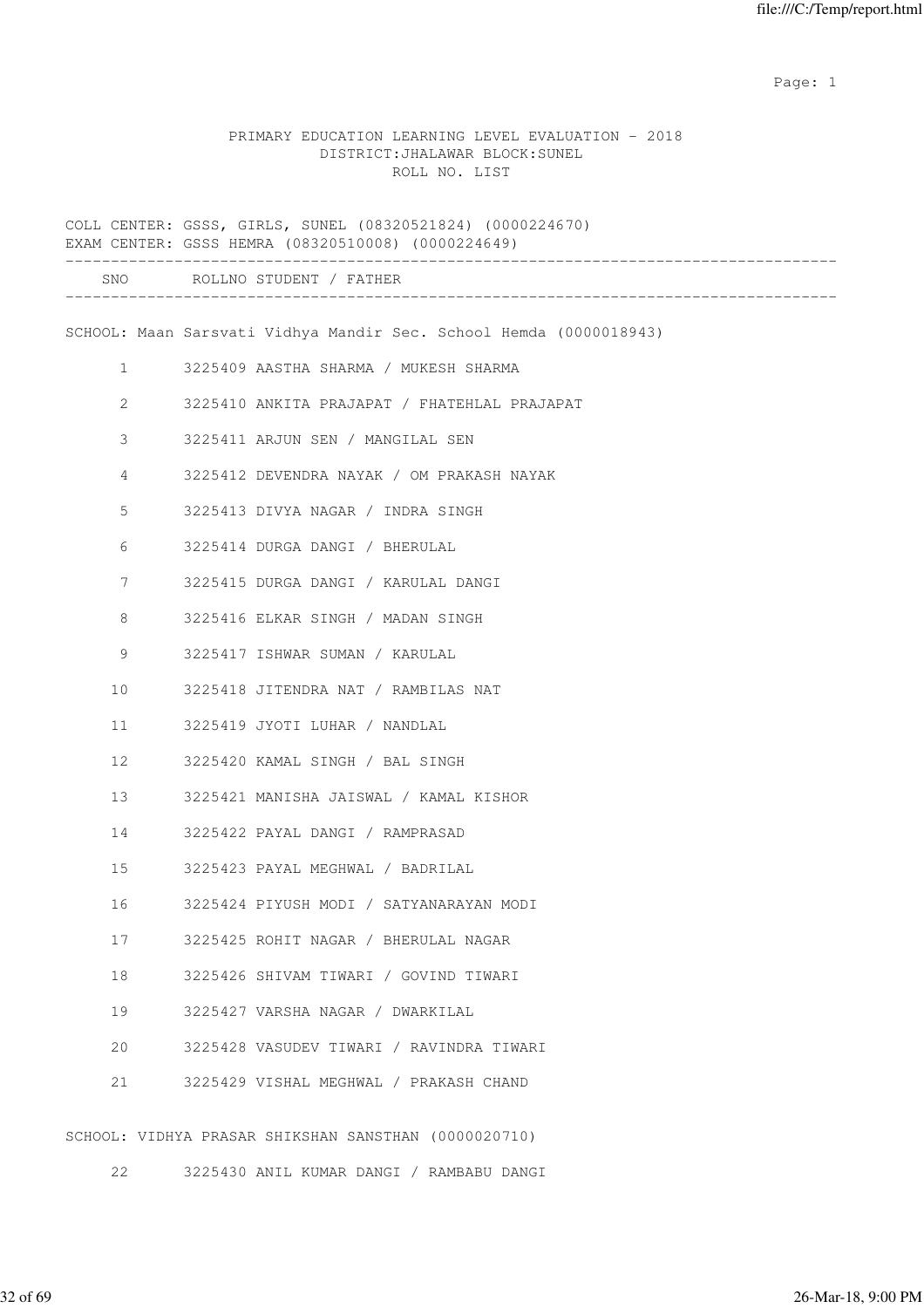# PRIMARY EDUCATION LEARNING LEVEL EVALUATION - 2018 DISTRICT:JHALAWAR BLOCK:SUNEL ROLL NO. LIST

COLL CENTER: GSSS, GIRLS, SUNEL (08320521824) (0000224670) EXAM CENTER: GSSS HEMRA (08320510008) (0000224649)

|    | SNO ROLLNO STUDENT / FATHER<br>-------------------- |
|----|-----------------------------------------------------|
|    | 23 3225431 ANITA DANGI / SATYANARAYAN DANGI         |
| 24 | 3225432 ASHISH NAGAR / SURESH NAGAR                 |
| 25 | 3225433 BAHUDAR SINGH / PUR SINGH                   |
| 26 | 3225434 BALWANT SINGH / UMEND SINGH                 |
| 27 | 3225435 BHERU SINGH / CHAIN SINGH                   |
| 28 | 3225436 DAKSH PATIDAR / DINESH PATIDAR              |
| 29 | 3225437 DIVYANSH PATIDAR / RAMKARAN PATIDAR         |
| 30 | 3225438 DURGA KUMARI GOSWAMI / SHANKAR LAL          |
| 31 | 3225439 DURGESH KUMAR / SHIVNARAYAN                 |
| 32 | 3225440 GAJRAJ SINGH / MEHARBAN SINGH               |
| 33 | 3225441 GUDDI BAI / GUMAN SINGH                     |
| 34 | 3225442 HIMANSHU GURJAR / BALCHAND                  |
| 35 | 3225443 JYOTI SUTAR / SATNARAYAN SUTAR              |
| 36 | 3225444 KAMLESH SINGH / BALU SINGH                  |
| 37 | 3225445 LAKHAN PATIDAR / SHELENDRA PATIDAR          |
| 38 | 3225446 MAHENDRA SINGH / UMRAY SINGH                |
| 39 | 3225447 MANISHA SISODIYA / JASWANT SINGH SISODIYA   |
| 40 | 3225448 NAROTTAM DANGI / DURGA LAL DANGI            |
| 41 | 3225449 PRAVEEN PATIDAR / PRAHLAD PATIDAR           |
| 42 | 3225450 RADHYESHYAM GURJAR / MANGILAL GURJAR        |
| 43 | 3225451 SAPNA LUHAR / LALCHAND LUHAR                |
| 44 | 3225452 SHIVPAL SINGH / GOPAL SINGH                 |
| 45 | 3225453 SHUBHAM DANGI / GOVARDHAN DANGI             |
| 46 | 3225454 SHUBHAM NAYAK / KARU LAL NAYAK              |
| 47 | 3225455 SURYANSH SUTHAR / HEMRAJ SUTHAR             |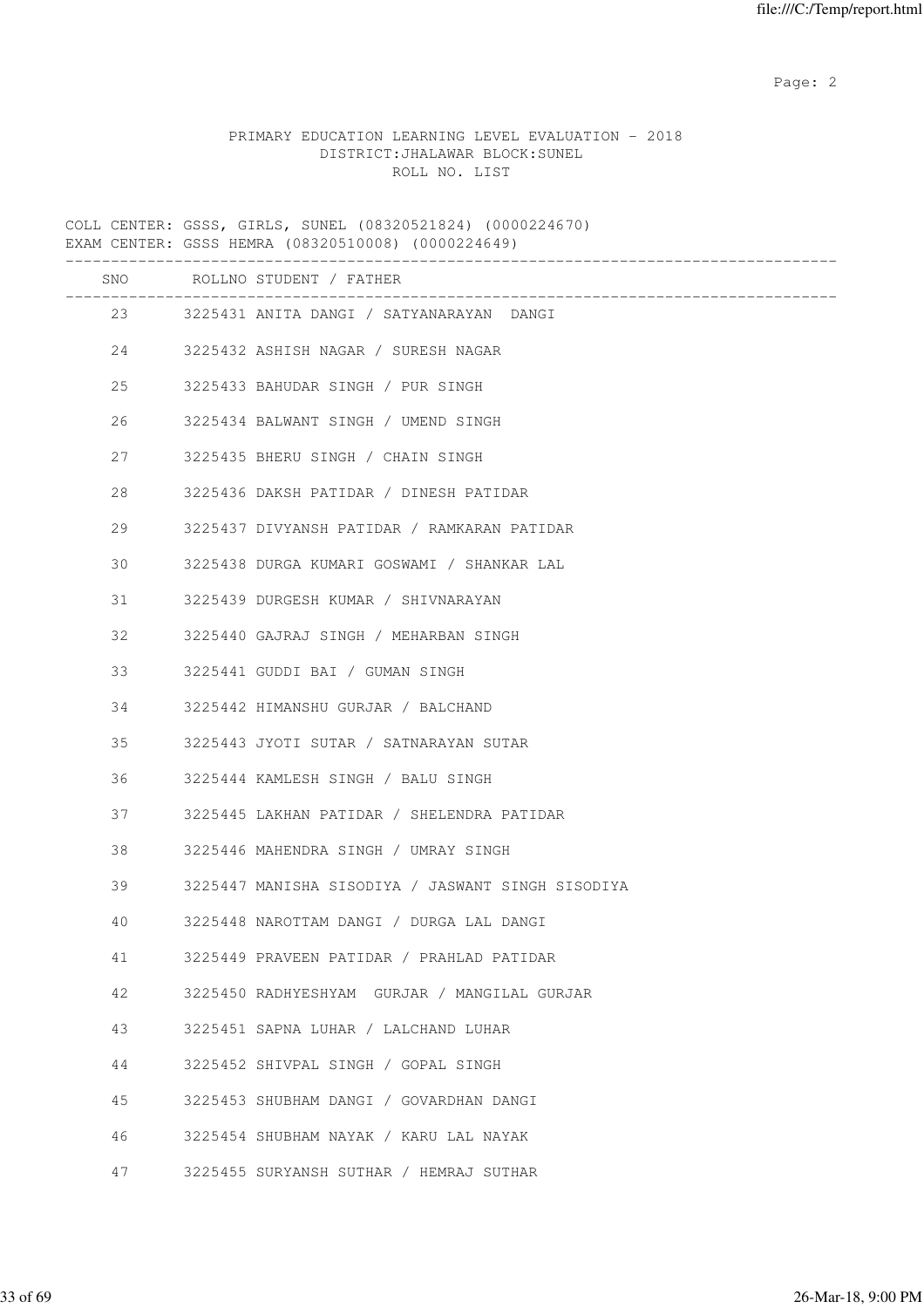# PRIMARY EDUCATION LEARNING LEVEL EVALUATION - 2018 DISTRICT:JHALAWAR BLOCK:SUNEL ROLL NO. LIST

COLL CENTER: GSSS, GIRLS, SUNEL (08320521824) (0000224670) EXAM CENTER: GSSS HEMRA (08320510008) (0000224649)

|    | SNO ROLLNO STUDENT / FATHER                        |
|----|----------------------------------------------------|
|    | 48 3225456 TANISHA KUNWAR / VIKRAM SINGH           |
| 49 | 3225457 USHA NAGAR / JAGDISH NAGAR                 |
| 50 | 3225458 VISHAL PRAJAPAT / KALU LAL                 |
| 51 | 3225459 VISHALSEN / MOHAN SEM                      |
| 52 | 3225460 YOGITA RATHORE / MUKESH RATHORE            |
|    | SCHOOL: SARASWATI SHISHU MANDIR HEMRA (0000021462) |
| 53 | 3225461 ANKUSH DANGI / KARU LAL DANGI              |
| 54 | 3225462 ANURAG NAYAK / RAMGOPAL NAYAK              |
| 55 | 3225463 ARVIND GOSWAMI / JAGDISH GOSWAMI           |
| 56 | 3225464 BHULEE NAGAR / MAN SINGH                   |
| 57 | 3225465 DEEPAK KUMAR / VISHNU LAL MEGHWAL          |
| 58 | 3225466 DINESH DHAKAD / PREM CHAND DHAKAD          |
| 59 | 3225467 HEMANT MALI / KALU LAL MALI                |
| 60 | 3225468 HEMANT VISHWAKARMA / RAJ KUMAR VISHWAKARMA |
| 61 | 3225469 JITENDRA NAGAR / DINESH NAGAR              |
| 62 | 3225470 JYOTI GURJAR / RAMESH CHAND GURJAR         |
| 63 | 3225471 KARU LAL NAGAR / SHOBHARAM NAGAR           |
| 64 | 3225472 KRISHNA PAL SINGH / BANE SINGH             |
| 65 | 3225473 KULDEEP PRAJAPAT / SHYAM LAL PRAJAPAT      |
| 66 | 3225474 KUMKUM NAGAR / KANHAIYA LAL                |
| 67 | 3225475 KUNAL MEHAR / RAJA RAM MEHAR               |
| 68 | 3225476 LAVISHA RATHORE / DURGESH RATHORE          |
| 69 | 3225477 LAXMI SUTHAR / YOGENDRA SUTHAR             |
| 70 | 3225478 MAHESH PATIDAR / GOPI KISHAN PATIDAR       |
| 71 | 3225479 MAHESH SONI / LAL CHAND SONI               |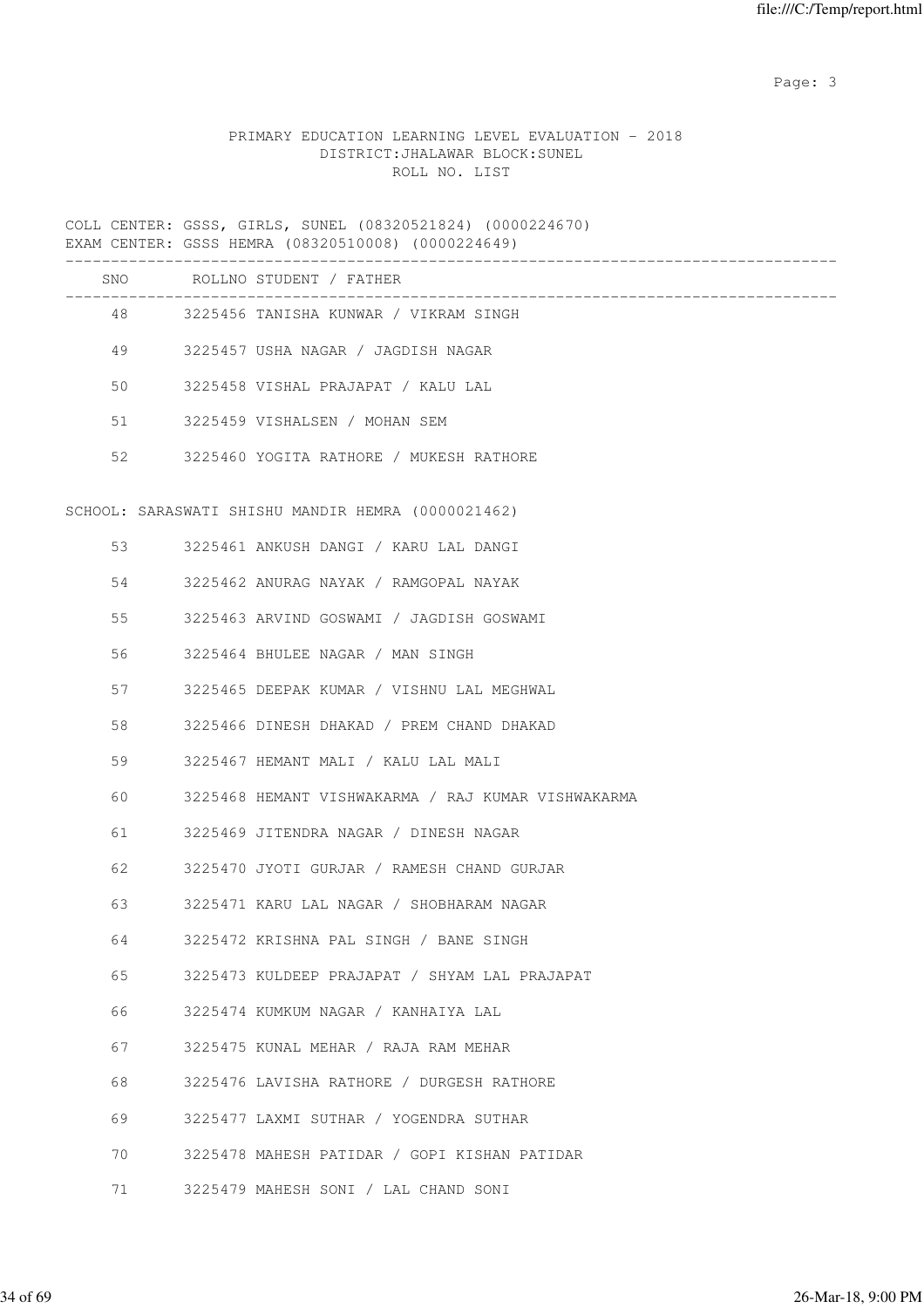Page: 4  $P$ 

# PRIMARY EDUCATION LEARNING LEVEL EVALUATION - 2018 DISTRICT:JHALAWAR BLOCK:SUNEL ROLL NO. LIST

COLL CENTER: GSSS, GIRLS, SUNEL (08320521824) (0000224670) EXAM CENTER: GSSS HEMRA (08320510008) (0000224649)

|    |                                 | SNO ROLLNO STUDENT / FATHER                                |
|----|---------------------------------|------------------------------------------------------------|
|    |                                 | ___________________<br>72 3225480 MUKESH GURJAR / TULSIRAM |
|    | 73 — 17                         | 3225481 NEHA PATIDAR / PARMANAND PATIDAR                   |
| 74 |                                 | 3225482 PALAK SEN / RAM GOPAL SEN                          |
| 75 |                                 | 3225483 PAVAN GURJAR / SANWAR LAL GURJAR                   |
| 76 |                                 | 3225484 PAYAL NAGAR / CHAIN SINGH NAGAR                    |
| 77 |                                 | 3225485 POOJA KUNWAR / RANJEET SINGH                       |
| 78 |                                 | 3225486 PRAKASH CHAND DANGI / BHERU LAL DANGI              |
| 79 |                                 | 3225487 RAGHUNANDAN PATIDAR / HARI OM PATIDAR              |
| 80 |                                 | 3225488 RAHUL SONI / PREM CHAND SONI                       |
| 81 |                                 | 3225489 SAWAN MEGHWAL / DINESH MEGHWAL                     |
| 82 |                                 | 3225490 SHUBHAM PATIDAR / SURESH PATIDAR                   |
| 83 |                                 | 3225491 VANSHIK KUMAR / MUKESH KUMAR PATIDAR               |
| 84 |                                 | 3225492 VARSHA NAGAR / SURESH NAGAR                        |
| 85 |                                 | 3225493 VIJAYLAXMI PATIDAR / PAPPU PATIDAR                 |
| 86 |                                 | 3225494 VIJENDRA SINGH / AMAR SINGH                        |
| 87 |                                 | 3225495 YASHWANT PRAJAPAT / RAMESH CHAND                   |
|    | SCHOOL: GSSS HEMRA (0000224649) |                                                            |
| 88 |                                 | 3225496 KOMAL BAIRAGI / BALCHAND BAIRAGI                   |
| 89 |                                 | 3225497 NAINA / RAJU HARIJAN                               |
| 90 |                                 | 3225498 PUSHPRAJ / RATAN LAL                               |
| 91 |                                 | 3225499 RAKESH GURJAR / LALCHAND GURJAR                    |
| 92 |                                 | 3225500 TEENA ERWAL / AMARLAL ERWAL                        |
| 93 |                                 | 3225501 VANDNI PRAJAPATI / RAMESHWAR DYAL                  |
|    |                                 |                                                            |

94 3225502 YOGENDRA SINGH / BAJE SINGH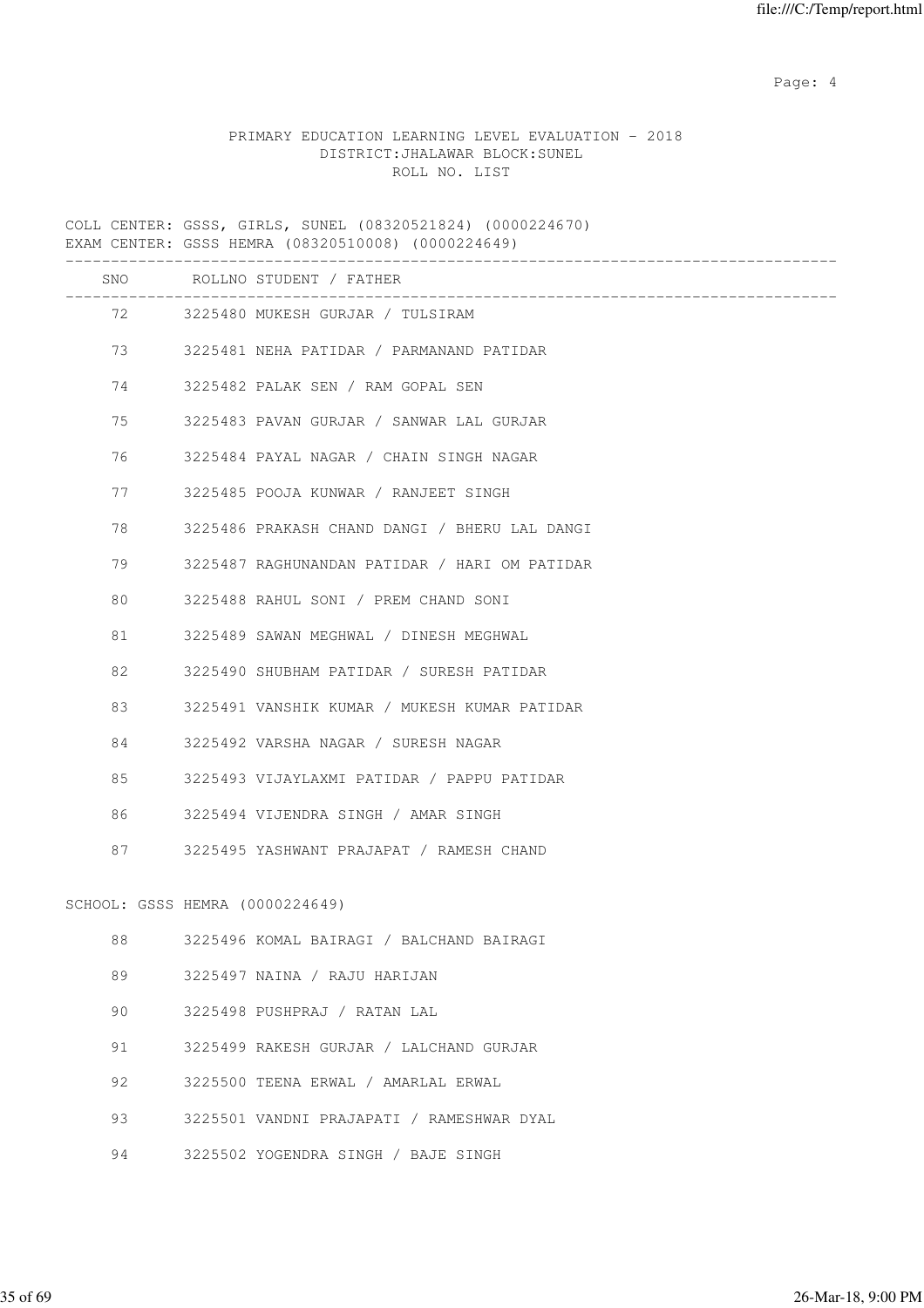Page: 5  $P$  and  $P$  and  $P$  and  $P$  and  $P$  and  $P$  and  $P$  and  $P$  and  $P$  and  $P$  and  $P$  and  $P$  and  $P$  and  $P$  and  $P$  and  $P$  and  $P$  and  $P$  and  $P$  and  $P$  and  $P$  and  $P$  and  $P$  and  $P$  and  $P$  and  $P$  and  $P$  an

#### PRIMARY EDUCATION LEARNING LEVEL EVALUATION - 2018 DISTRICT:JHALAWAR BLOCK:SUNEL ROLL NO. LIST

COLL CENTER: GSSS, GIRLS, SUNEL (08320521824) (0000224670) EXAM CENTER: GSSS HEMRA (08320510008) (0000224649) ------------------------------------------------------------------------------------- SNO ROLLNO STUDENT / FATHER ------------------------------------------------------------------------------------- 95 3225503 ARBEENA NAGAR / MOTILAL NAGAR 96 3225504 MADHU RATHOR / KAILASH RATHOR 97 3225505 MALA KUNWAR / KARAN SINGH 98 3225506 NEHA MEGHWAL / RAMKARAN MEGHWAL 99 3225507 NISHA MEGHWAL / RAMPRASAD MEGHWAL 100 3225508 PAWAN PARETA / GIRIRAJ PARETA 101 3225509 PRAMILA GURJAR / NANDARAM GURJAR 102 3225510 RAMBAROS GURJAR / RATTIRAM GURJAR 103 3225511 REENA BAGRI / BABU BAGRI 104 3225512 SANDEEP NAGAR / BHARAT NAGAR 105 3225513 SHALU MEGHWAL / MANGILAL MEGHWAL 106 3225514 SUMIT PRAJAPAT / RAMESHWAR DAYAL 107 3225515 SUNIL MEGHWAL / DINESH MEGHWAL 108 3225516 VANSHIKA MEGHWAL / LALCHAND MEGHWAL SCHOOL: GUPS,KARMAKHERI (0000500244) 109 3225517 DILKUSH SINGH SONGARA / LAXMAN SINGH SONGARA 110 3225518 KAJAL NAT / BILAS NAT 111 3225519 KANHAIYA LAL BHEEL / MANOHAR LAL 112 3225520 KULDEEP BHEEL / PARMANAND BHEEL 113 3225521 MANISHA KUNWAR / HOKAM SINGH 114 3225522 PAWAN KUMAR MEGHWAL / JAGDISH CHAND MEGHWAL 115 3225523 PAYAL BHEEL / BHANWAR LAL BHEEL 116 3225524 PAYAL BHEEL / GOVRDHAN LAL

117 3225525 VISHAL SINGH / INDR SINGH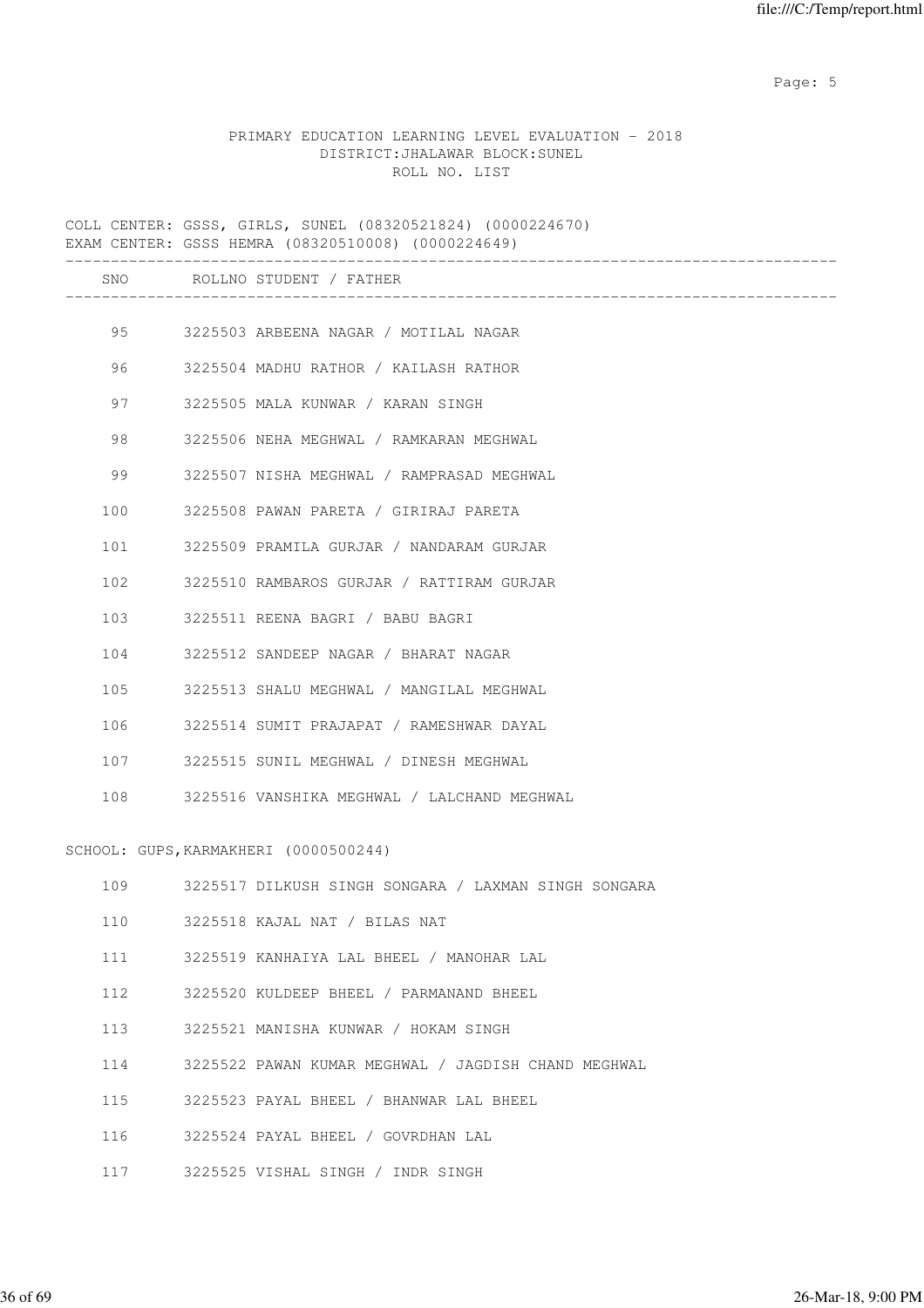Page: 6  $P$  and  $P$  and  $P$  and  $P$  and  $P$  and  $P$  and  $P$  and  $P$  and  $P$  and  $P$  and  $P$  and  $P$  and  $P$  and  $P$  and  $P$  and  $P$  and  $P$  and  $P$  and  $P$  and  $P$  and  $P$  and  $P$  and  $P$  and  $P$  and  $P$  and  $P$  and  $P$  an

## PRIMARY EDUCATION LEARNING LEVEL EVALUATION - 2018 DISTRICT:JHALAWAR BLOCK:SUNEL ROLL NO. LIST

COLL CENTER: GSSS, GIRLS, SUNEL (08320521824) (0000224670) EXAM CENTER: GSSS HEMRA (08320510008) (0000224649) ------------------------------------------------------------------------------------- SNO ROLLNO STUDENT / FATHER ------------------------------------------------------------------------------------- SCHOOL: GUPS,PEETHAKHERI (0000501569) 118 3225526 AJAY SINGH / JASWANT SINGH 119 3225527 ANKUSH / DHAN SINGH 120 3225528 ARJUN / RAMLAL 121 3225529 ARUN / INDAR SINGH BHEEL 122 3225530 DHEERAJ SINGH / GOVIND SINGH 123 3225531 DINESH / KANHIRAM 124 3225532 GULSHAN / ASHOK BHEEL 125 3225533 HARIOM / PURILAL 126 3225534 INDRA BHEEL / MANGILAL 127 3225535 JYOTI / DAYARAM 128 3225536 KARI BAI / UDAY RAM 129 3225537 KAVITA / HEMRAJ 130 3225538 KOMAL / ONKAR LAL 131 3225539 LALI / PRAHLAD NAGAR 132 3225540 MANISHA / BANE SINGH 133 3225541 OMPRAKASH / BHAGWAAN SINGH 134 3225542 POOJA BHEEL / INDAR SINGH 135 3225543 POOJA BHEEL / RAMESH BHEEL 136 3225544 RAHUL / PRAHLAD 137 3225545 SONA / PURILAL 138 3225546 VIRENDRA SINGH / BHARAT SINGH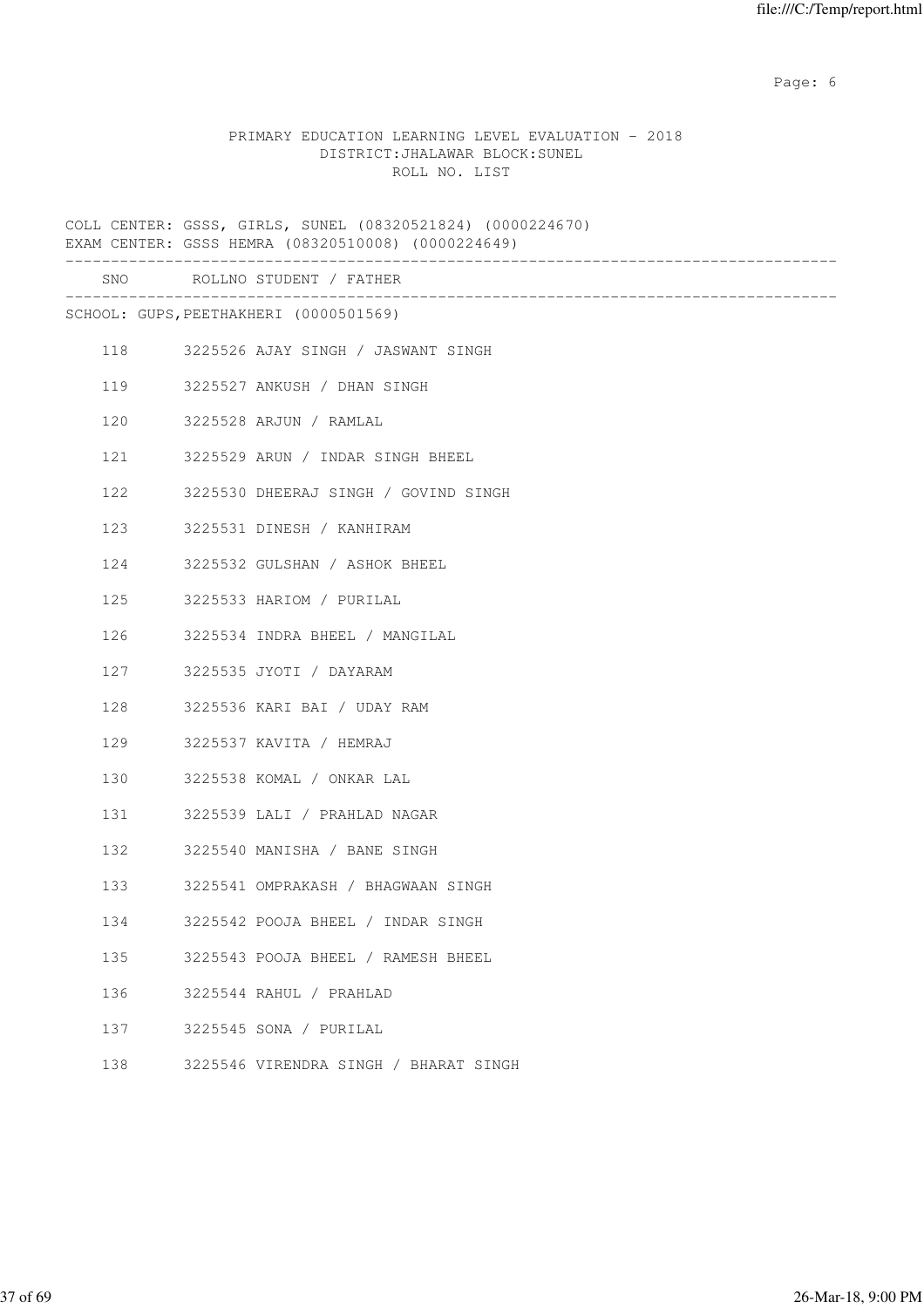expected to the control of the control of the control of the control of the control of the control of the control of the control of the control of the control of the control of the control of the control of the control of

#### PRIMARY EDUCATION LEARNING LEVEL EVALUATION - 2018 DISTRICT:JHALAWAR BLOCK:SUNEL ROLL NO. LIST

COLL CENTER: GSSS, GIRLS, SUNEL (08320521824) (0000224670) EXAM CENTER: GASSS, SANGRIYA (08320510303) (0000224650) ------------------------------------------------------------------------------------- SNO ROLLNO STUDENT / FATHER ------------------------------------------------------------------------------------- SCHOOL: SARSWATI BAL VIDHYA MANDIR UPPER PRIMARY SCHOOL (0000018033) 1 3225547 ADESHKUMAR / SANWALIYA PATIDAR 2 3225548 AJEETSINGH SONAGARA / NAND SINGH 3 3225549 BEBEEKUNWAR SONGARA / DHIRAPSINGH 4 3225550 BHOJRAJ / DUWARKILAL 5 3225551 BHOJRAJSINGH GURJAR / RAMNARAYAN 6 3225552 CHETNAKUMARI PATIDAR / LALITKUMAR 7 3225553 DEEPAKKUMAR BHEEL / DEVILAL 8 3225554 DILKUSH MEHAR / JUWARI LAL 9 3225555 DIVYAKUMARI PRAJAPAT / BABULAL 10 3225556 DURGESHKUNWAR / TOPHANSINGH 11 3225557 GOVINDKUMAR PRAJAPAT / LALCHAND 12 3225558 KAPIL / DASHRATH TAILOR 13 3225559 LOKESHKUMAR GOSWAMI / BABULAL 14 3225560 MANISH KUMAR PATIDAR / KARULAL 15 3225561 MANJUKUMARI GURJAR / MANGILAL 16 3225562 NITUKUMARI MEGHWAL / DEVILAL 17 3225563 PAVANKUMAR MEHAR / BAGDURAM 18 3225564 PAYALKUMARI BARETH / BHAGCHAND 19 3225565 PRITAM KUMAR / RAMPRASAD PRAJAPAT 20 3225566 PRIYANKA KUNWAR / LAXMANSINGH CHANDRAWAT 21 3225567 PUJAKUMARI RATHORE / DINESHKUMAR 22 3225568 RANJANA KUMARI TAILOR / NEMICHAND 23 3225569 RAVIRAJSINGH / PREMSINGH CHANDRAWAT 24 3225570 SEEMA KUMARI GURJAR / KARULAL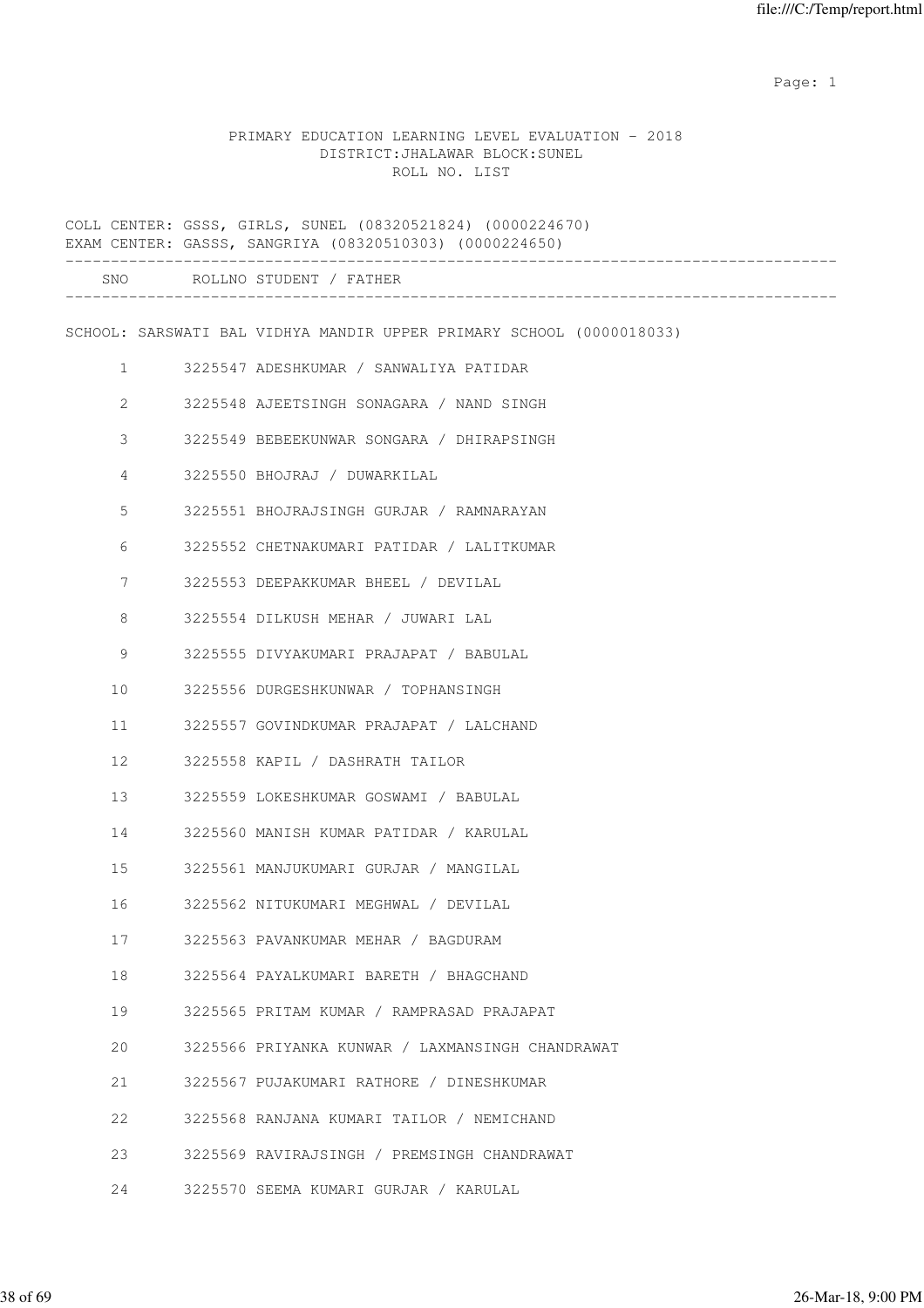# PRIMARY EDUCATION LEARNING LEVEL EVALUATION - 2018 DISTRICT:JHALAWAR BLOCK:SUNEL ROLL NO. LIST

COLL CENTER: GSSS, GIRLS, SUNEL (08320521824) (0000224670) EXAM CENTER: GASSS, SANGRIYA (08320510303) (0000224650)

| SNO. | ROLLNO STUDENT / FATHER                              |  |
|------|------------------------------------------------------|--|
| 2.5  | 3225571 SURESHKUMAR GURJAR / PRAHLAD                 |  |
| 26   | 3225572 UDAYBHANSINGH SONGARA / GOVINDSINGH SONAGARA |  |
| 27   | 3225573 VISHANU KUMAR GURJAR / RODULAL               |  |

SCHOOL: New Modarn Education School Sangariya (0000049039)

| 28 3225574 ANITA KUMARI / LAL CHAND            |
|------------------------------------------------|
| 29 3225575 DEEPAK KUMAR GOSWAMI / RAMESH CHAND |
| 30 3225576 DEEPAK SINGH / GOVIND SINGH         |
| 31 3225577 DEVENDRA SINGH / GULAB SINGH        |
| 32 3225578 GOTAM SINGH / KARAN SINGH           |
| 33 3225579 NILESH / DAYARAM                    |
| 34 3225580 PINKI GOCHAR / LAL CHAND GOCHAR     |
| 35 3225581 RAHUL KUMAR MEGHWAL / RAMGOPAL      |
| 36 3225582 RAMBHAROS NAT / JAGDISH NAT         |
| 37 3225583 SHIVAM SHARMA / MUKESH SHARMA       |
| 38 3225584 SUNIL KUMAR / MOHAN LAL             |
|                                                |
| SCHOOL: GASSS, SANGRIYA (0000224650)           |
| 39 3225585 BHULI BAI / GOPAL LAL               |

- 40 3225586 LOKESH / BALARAM
- 41 3225587 NEHA KUNWAR SONGARA / DHIRAP SINGH SONGARA
- 42 3225588 NIKITA KUMARI GURJAR / MOHAN LAL
- 43 3225589 NISHA KUMARI / JAGDISH CHAND
- 44 3225590 PAWAN KUMAR / MUKESH KUMAR
- 45 3225591 RADHA KUMARI / RAM DAYAL
- 46 3225592 REENA KUNWAR / ABHAY SINGH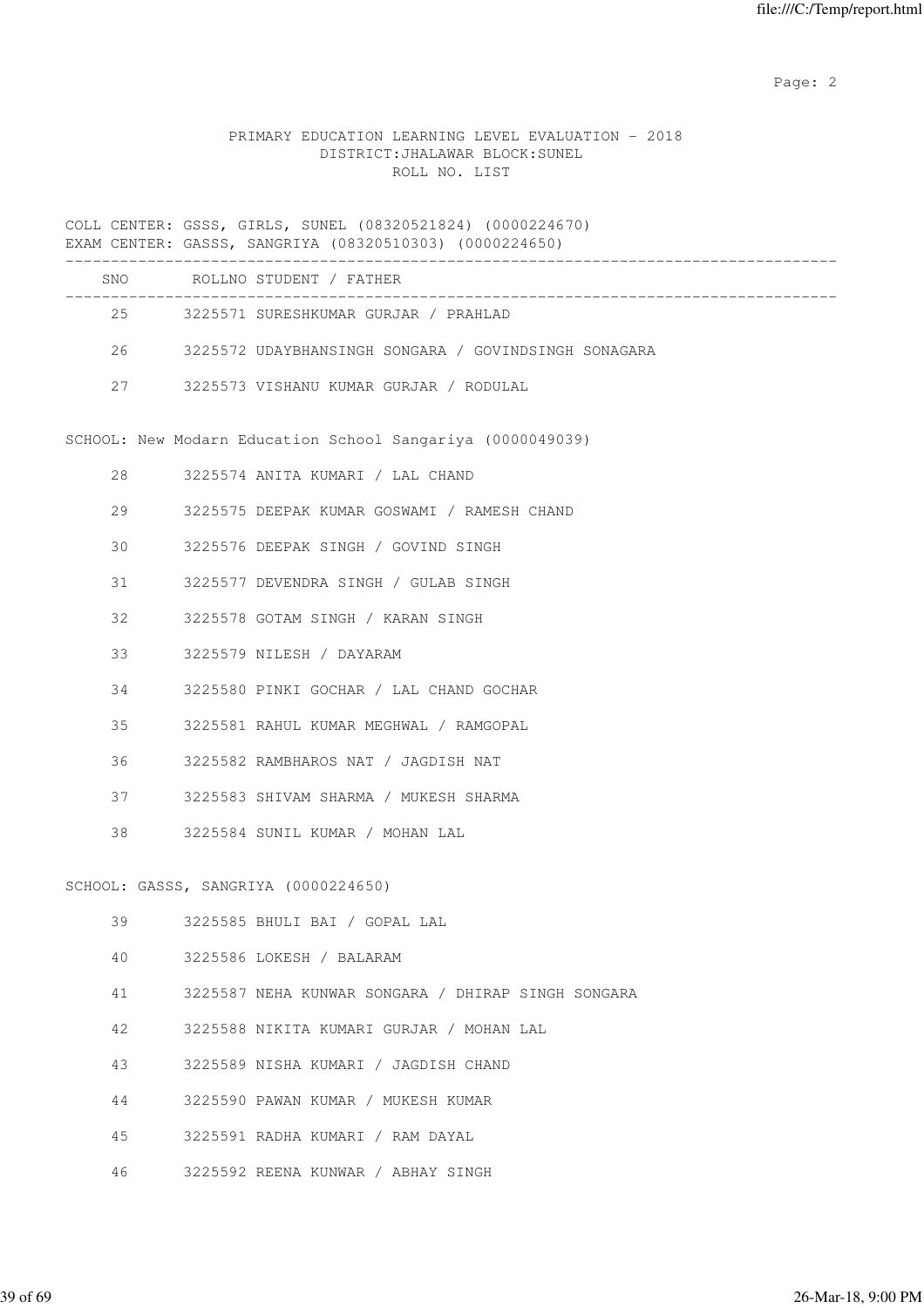# PRIMARY EDUCATION LEARNING LEVEL EVALUATION - 2018 DISTRICT:JHALAWAR BLOCK:SUNEL ROLL NO. LIST

COLL CENTER: GSSS, GIRLS, SUNEL (08320521824) (0000224670) EXAM CENTER: GASSS, SANGRIYA (08320510303) (0000224650)

| <b>SNO</b> | ROLLNO STUDENT / FATHER               |
|------------|---------------------------------------|
| 47         | 3225593 RITESH KUMAR / KALU RAM       |
| 48         | 3225594 SALONI KUMARI / JAGDISH CHAND |

SCHOOL: GUPS,KOLIKHERA (0000500294)

| 49 |  | 3225595 AELKAR SINGH / ARJUN SINGH     |
|----|--|----------------------------------------|
| 50 |  | 3225596 AJAY KUMAR / GHANSHYAM         |
| 51 |  | 3225597 AJAYPAL SINGH / SHYAM SINGH    |
| 52 |  | 3225598 DEEPIKA KUMARI / BALU LAL      |
| 53 |  | 3225599 DILIP SINGH / MEHARBAN SINGH   |
| 54 |  | 3225600 KIRAN BALA / KANWAR LAL        |
| 55 |  | 3225601 LAKHAN SOLANKI / RODU LAL      |
| 56 |  | 3225602 MANGU KANWAR / FOOL SINGH      |
| 57 |  | 3225603 MANISHA KANWAR / GOPAL SINGH   |
| 58 |  | 3225604 POOJA KUMARI / RAM GOPAL       |
| 59 |  | 3225605 POOJA KUMARI / MOHAN LAL       |
| 60 |  | 3225606 RACHNA KUMARI / MANGI LAL      |
| 61 |  | 3225607 RAM BHAROS / NARAYAN LAL       |
| 62 |  | 3225608 SANGITA KANWAR / NARAYAN SINGH |
| 63 |  | 3225609 SAPANA KANWAR / MEHARBAN SINGH |
| 64 |  | 3225610 SAPANA KANWAR / NARAYAN SINGH  |
| 65 |  | 3225611 SAPNA KANWAR / GABB SINGH      |
| 66 |  | 3225612 VISHAL KUMAR / BAGDU LAL       |
|    |  | SCHOOL: SKS SUNARI (0000500295)        |

67 3225613 RAVINA KUMARI / SHANKAR LAL

68 3225614 SITA RAM / SHANKAR LAL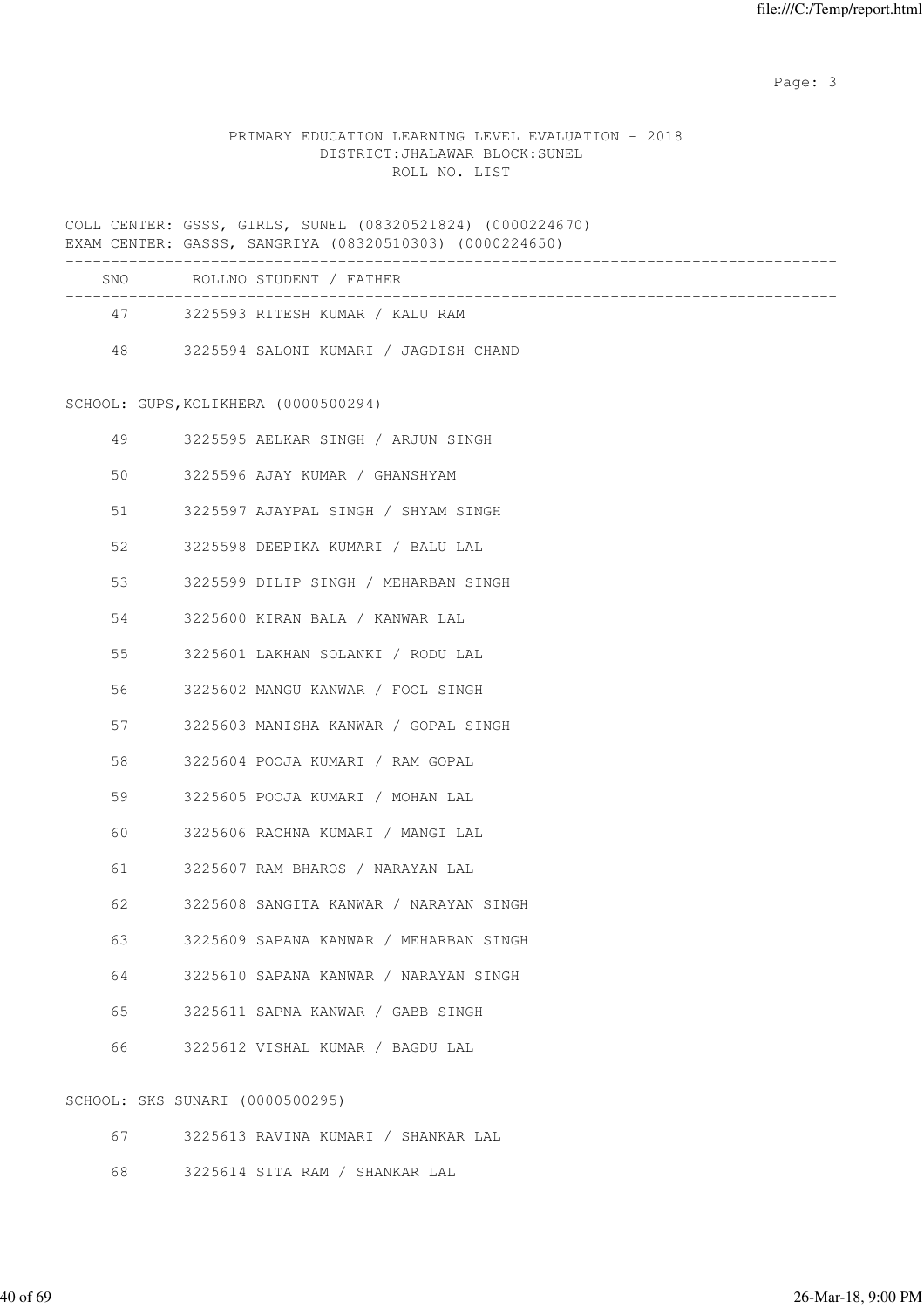expected to the control of the control of the control of the control of the control of the control of the control of the control of the control of the control of the control of the control of the control of the control of

#### PRIMARY EDUCATION LEARNING LEVEL EVALUATION - 2018 DISTRICT:JHALAWAR BLOCK:SUNEL ROLL NO. LIST

COLL CENTER: GSSS, GIRLS, SUNEL (08320521824) (0000224670) EXAM CENTER: GASSS BOLIYA BUJURG (08320519213) (0000224665) ------------------------------------------------------------------------------------- SNO ROLLNO STUDENT / FATHER ------------------------------------------------------------------------------------- SCHOOL: sarswat bal vidhya mandir ups boliya bujurg (0000015795) 1 3225615 ABHISHEK SEN / SHYAM LAL 2 3225616 BUNTY KUMAR SEN / AMBA RAM 3 3225617 ISHWAR SINGH / BHANWAR SINGH 4 3225618 KULDDEP SINGH / NAR SINGH 5 3225619 KULDEEP PATIDAR / KAMLESH KUMAR PATIDAR 6 3225620 MANISH KUMAR PATIDAR / MUKESH KUMAR 7 3225621 RAJU LAL / BALARAM 8 3225622 RAVI KUMAR SHARMA / SANJAY KUMAR 9 3225623 SUNIL KUMAR SEN / BASANTI LAL SCHOOL: DR. SARVPALLY RADHA KRISHNAN SEC. SCHOOL (0000021463) 10 3225624 ADARSH PATIDAR / RAKESH KUMAR 11 3225625 ARCHANA MEGHWAL / SITA RAM MEGHWAL 12 3225626 BHAVSAGAR VISHVKARMA / DHARAMRAJ 13 3225627 DIVYA CHANDRAWAT / KALU SINGH 14 3225628 KU. SAPNA SONGARA / BAJESINGH 15 3225629 KU. TANISHA SONGARA / BAJE SINGH 16 3225630 LAKHAN KUMAR MEGHWAL / MADAN LAL 17 3225631 PRIYANKA SONGARA / DASHRATH SINGH 18 3225632 RAVINA KUNWAR / MADAN SINGH 19 3225633 YUVRAJ SINGH / RAM SINGH SONGARA SCHOOL: SARASWATI VIDHYA MANDIR SINDOORIYA (0000033957)

|  |  |  | 3225634 BUL BUL KUNWAR / DASHARATH SINGH |  |
|--|--|--|------------------------------------------|--|
|  |  |  |                                          |  |

21 3225635 DEEPAK SHARMA / MUKESH SHARMA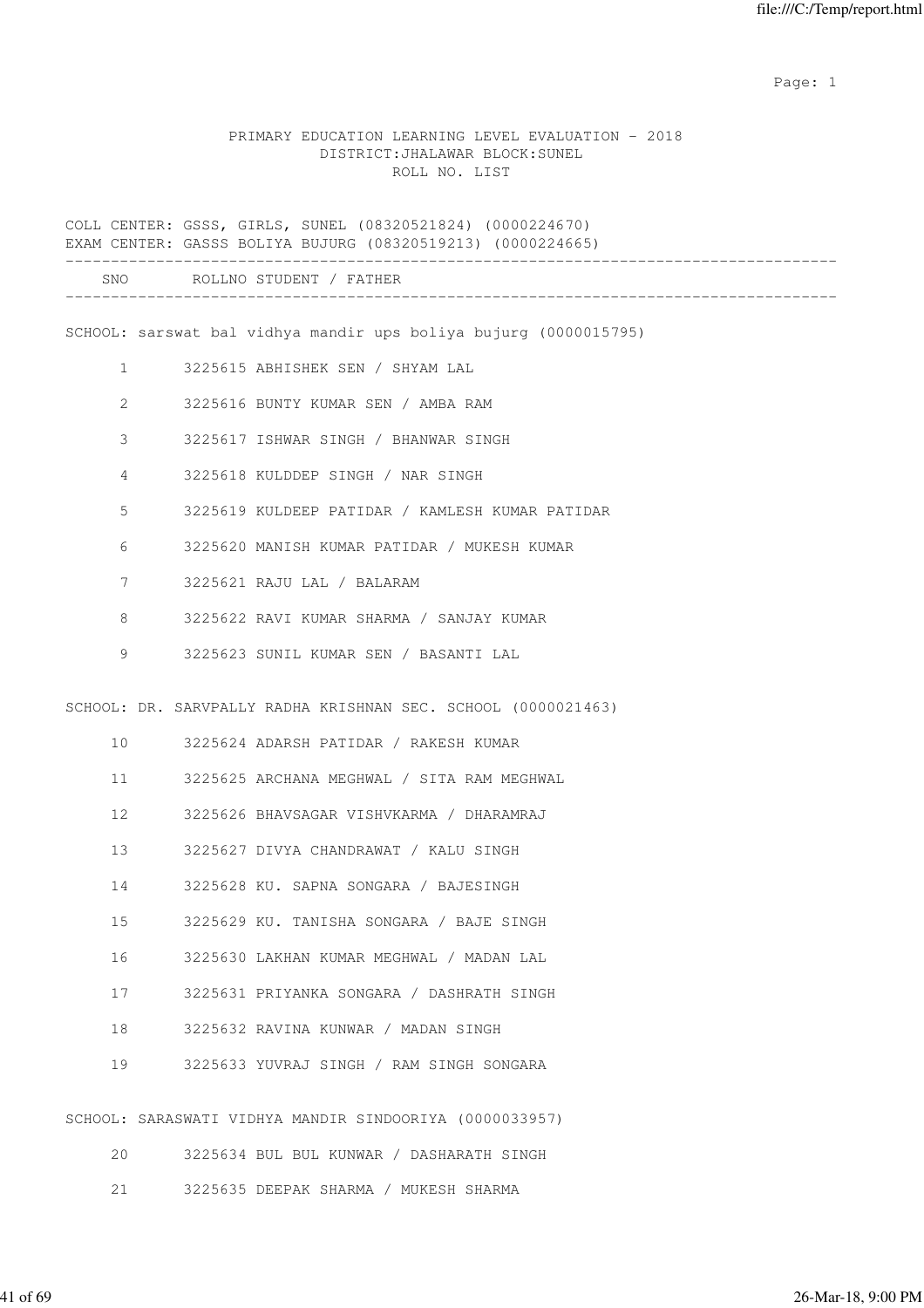# PRIMARY EDUCATION LEARNING LEVEL EVALUATION - 2018 DISTRICT:JHALAWAR BLOCK:SUNEL ROLL NO. LIST

COLL CENTER: GSSS, GIRLS, SUNEL (08320521824) (0000224670) EXAM CENTER: GASSS BOLIYA BUJURG (08320519213) (0000224665)

|    | SNO ROLLNO STUDENT / FATHER                      |
|----|--------------------------------------------------|
|    | 22 3225636 JASHWANT SINGH / BAL SINGH            |
|    | 23 3225637 MINAL RATHORE / NAND KISHOR           |
| 24 | 3225638 MOHIT KUMAR PARIHAR / GOPAL LAL PARIHAR  |
| 25 | 3225639 PIYUSH MEHARA / RAMKARAN MEHARA          |
| 26 | 3225640 RADHA KUMARI / KELASH CHAND              |
| 27 | 3225641 SANDEEP KUMAR MEHAR / RAJU LAL MEHAR     |
|    | SCHOOL: GASSS BOLIYA BUJURG (0000224665)         |
| 28 | 3225642 ANKUSH PATIDAR / SHIV JI PATIDAR         |
| 29 | 3225643 ANURAG MEGHWAL / AMAR LAL                |
| 30 | 3225644 ARJUN KUMAR BHEEL / SURESH KUMAR         |
| 31 | 3225645 ARJUN MEGHWAL / BHAVANI SHANKAR          |
| 32 | 3225646 ARVIND KUMAR BHEEL / SURESH KUMAR        |
| 33 | 3225647 BHAIRULAL BHEEL / BAJRANG LAL            |
| 34 | 3225648 DHEERAJ KUMAR BHEEL / PURILAL            |
| 35 | 3225649 DILIP KUMAR / PRAHLAD                    |
| 36 | 3225650 KANTA BAI / KALYAN SINGH                 |
| 37 | 3225651 KESHAV KUMAR SHARMA / SHIVNARAYAN SHARMA |
| 38 | 3225652 KOMAL KUMARI / RAJU LAL                  |
| 39 | 3225653 MANISH HARIJAN / NATHULAL                |
| 40 | 3225654 MEGHA BHEEL / SODAN SINGH                |
| 41 | 3225655 NIKITA KUMARI / BHARAT RAM               |
| 42 | 3225656 PARMESHWAR / HARISH CHAND                |
| 43 | 3225657 RADHA BHEEL / BHAIRU LAL                 |
| 44 | 3225658 RANU BHEEL / MUKESH KUMAR                |
| 45 | 3225659 RANU KUMARI / RAJU LAL                   |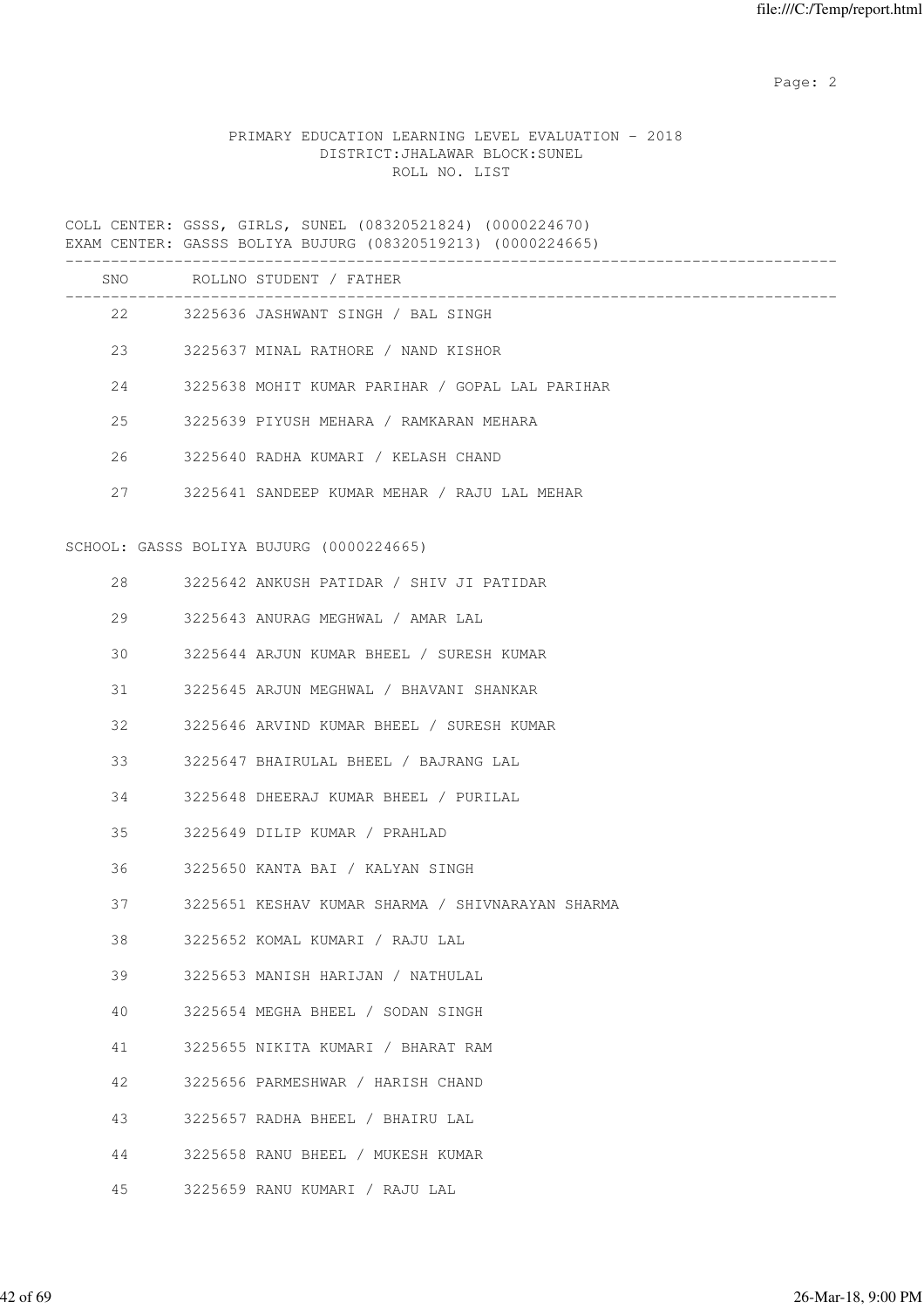# PRIMARY EDUCATION LEARNING LEVEL EVALUATION - 2018 DISTRICT:JHALAWAR BLOCK:SUNEL ROLL NO. LIST

COLL CENTER: GSSS, GIRLS, SUNEL (08320521824) (0000224670) EXAM CENTER: GASSS BOLIYA BUJURG (08320519213) (0000224665)

|    | SNO ROLLNO STUDENT / FATHER                          |
|----|------------------------------------------------------|
|    | 46 3225660 REKHA / PARWAT SINGH                      |
| 47 | 3225661 REKHA BHEEL / BHAIRU LAL                     |
| 48 | 3225662 SAPANA KUMARI BHEEL / OMPRAKASH BHEEL        |
| 49 | 3225663 SHAITAN BHEEL / CHHITAR LAL                  |
| 50 | 3225664 SONA KUMARI / CHHITAR LAL                    |
| 51 | 3225665 SURAJ MEGHWAL / BALARAM                      |
| 52 | 3225666 TANISHA KUNWAR SONGARA / MOHAN SINGH SONGARA |
| 53 | 3225667 VISHAL KUMAR RATHORE / BALCHAND RATHORE      |
| 54 | 3225668 YASHODA / BHAIRU SINGH                       |
|    |                                                      |
|    | SCHOOL: GUPS(GIRLS), SINDOORIYA (0000487059)         |
| 55 | 3225669 AASHA KUMARI MEHAR / RADHESHYAM MEHAR        |
| 56 | 3225670 ANJANA RATHOR / HEMCHAND RATHOR              |
| 57 | 3225671 ANTAR MEGHWAL / NANURAM MEGHWAL              |
| 58 | 3225672 GAURAV KUMAR / GORDHAN LAL                   |
| 59 | 3225673 KALPANA KUMARI / NATHULAL MEHAR              |
| 60 | 3225674 KIRAN MEGHWAL / DEVI LAL MEGHWAL             |
| 61 | 3225675 MANJU MEGHWAL / PURA LAL MEGHWAL             |
| 62 | 3225676 PANKAJ KUMAR / RAM PRASAD MEGHWAL            |
| 63 | 3225677 POOJA MEGHWAL / JAGDISH MEGHWAL              |
| 64 | 3225678 PRIYANKA RAJPUT / KESAR SINGH                |
| 65 | 3225679 RADHIKA SEN / SHOBHARAM                      |
| 66 | 3225680 RONAK KUNWAR / HARISINGH                     |
| 67 | 3225681 SAPNA AIRWAL / RAMESH CHAND AIRWAL           |
| 68 | 3225682 SAPNA MEGHWAL / SHANKAR LAL                  |
| 69 | 3225683 SHALU KUMARI / SHYAM LAL                     |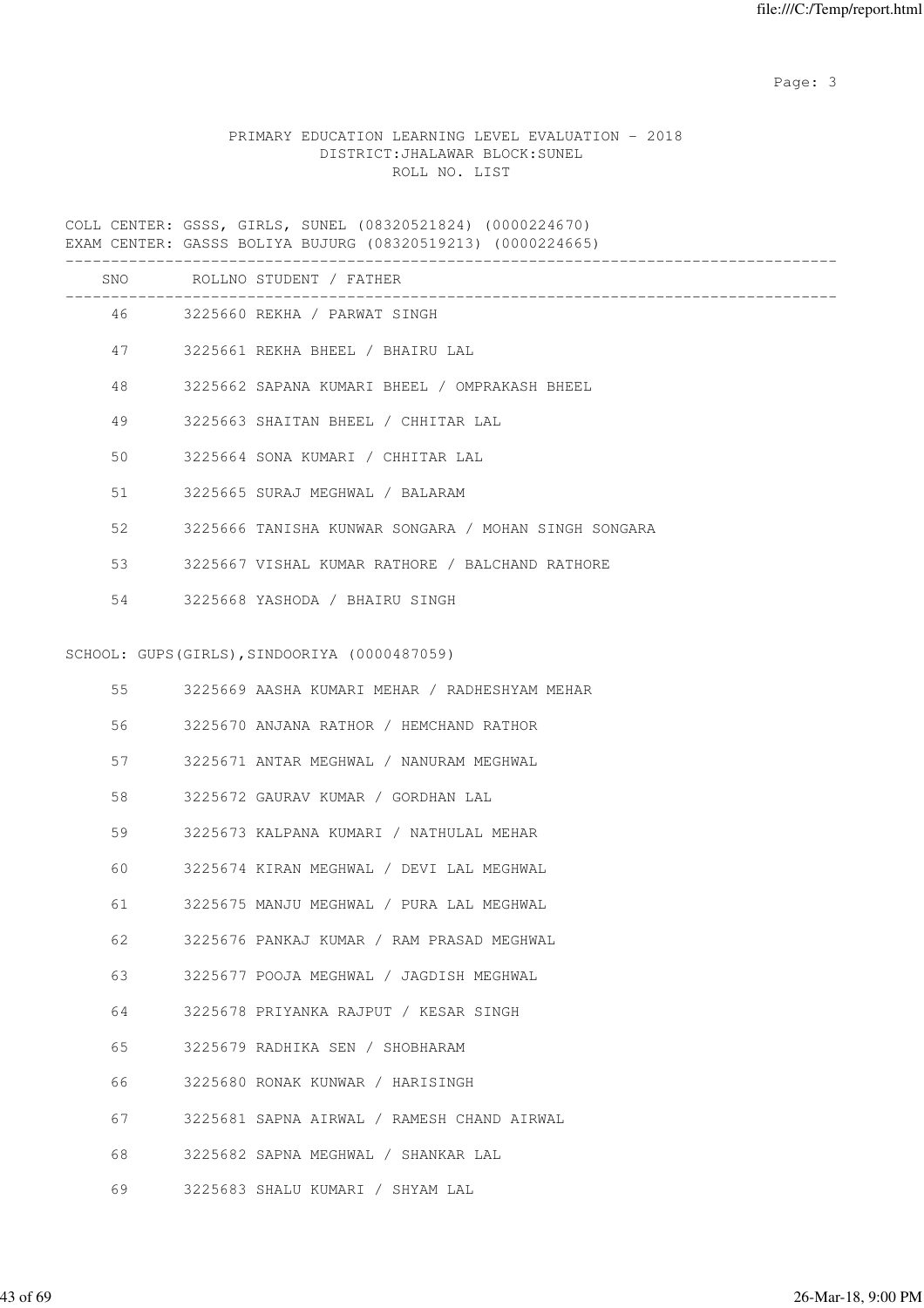Page: 4  $P$ 

# PRIMARY EDUCATION LEARNING LEVEL EVALUATION - 2018 DISTRICT:JHALAWAR BLOCK:SUNEL ROLL NO. LIST

COLL CENTER: GSSS, GIRLS, SUNEL (08320521824) (0000224670) EXAM CENTER: GASSS BOLIYA BUJURG (08320519213) (0000224665)

| SNO | ROLLNO STUDENT / FATHER                       |
|-----|-----------------------------------------------|
| 70  | 3225684 SHITAL AIRWAL / RAMCHANDRA AIRWAL     |
| 71  | 3225685 SONU KUMAR MEGHWAL / PURI LAL         |
| 72  | 3225686 TANISHA RATHOR / RAMPRASAD            |
|     | SCHOOL: GPS BOLIYA BUJURG COLONY (0000489928) |

- 73 3225687 AARTI KUMARI / BALARAM
- 74 3225688 BHARAT KUMAR / BHERU LAL
- 75 3225689 LAKHAN KUMAR / DURGA LAL
- 76 3225690 POOJA KUMARI / BHERU LAL
- 77 3225691 RANU KUMARI / GANGARAM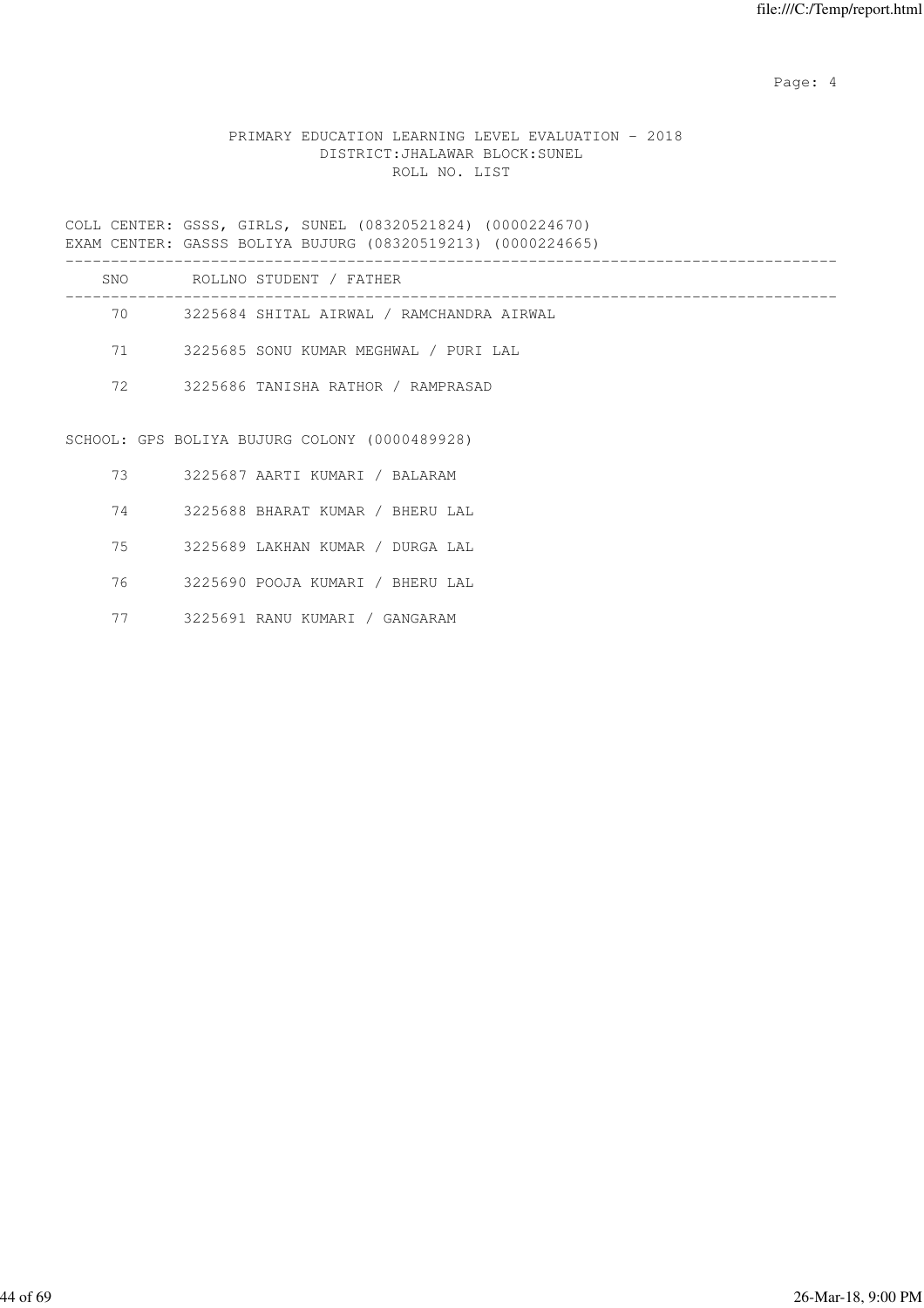expected to the control of the control of the control of the control of the control of the control of the control of the control of the control of the control of the control of the control of the control of the control of

#### PRIMARY EDUCATION LEARNING LEVEL EVALUATION - 2018 DISTRICT:JHALAWAR BLOCK:SUNEL ROLL NO. LIST

|                | COLL CENTER: GSSS, GIRLS, SUNEL (08320521824) (0000224670)<br>EXAM CENTER: GSSS, SAMRIYA (08320520001) (0000224666) |
|----------------|---------------------------------------------------------------------------------------------------------------------|
|                | SNO ROLLNO STUDENT / FATHER                                                                                         |
|                | SCHOOL: GYAN SAROWAR PUBLIC UPS KANDALKHERI (0000020713)                                                            |
| $\mathbf{1}$   | 3225692 ANKUSH / RAJENDRA SINGH                                                                                     |
| $\overline{c}$ | 3225693 CHETANA KUMARI / BHAGWAN SINGH                                                                              |
| 3              | 3225694 DHAPU KUNWAR / HOKAM SINGH                                                                                  |
| 4              | 3225695 DHIRAJ KUMAR / PEER CHAND                                                                                   |
| 5              | 3225696 DIVYA KUNWAR / KARU SINGH                                                                                   |
| 6              | 3225697 GULSAN LODHA / NEMICHAND                                                                                    |
| 7              | 3225698 HARSITA KUNWAR / LEKHRAJ SINGH                                                                              |
| 8              | 3225699 JASWANT SINGH / MUKESH KUMAR                                                                                |
| 9              | 3225700 JITENDRA KUMAR / KARU LAL                                                                                   |
| 10             | 3225701 JYOTI KUMARI / LAL CHAND                                                                                    |
| 11             | 3225702 KARAN LODHA / RAM KUNWAR                                                                                    |
| 12             | 3225703 KULDEEP KUMAR / RAJENDRA KUMAR                                                                              |
| 13             | 3225704 MANISH KUMAR / KESRILAL                                                                                     |
| 14             | 3225705 MOHIT KUMAR / SANWAR LAL                                                                                    |
| 15             | 3225706 MONA KUNWAR / SHAMBHU SINGH                                                                                 |
| 16             | 3225707 NITESH KUMAR / KARU LAL                                                                                     |
| 17             | 3225708 PAWAN KUMAR / DINESH CHAND                                                                                  |
| 18             | 3225709 RAHUL KUMAR / KAILASH CHAND                                                                                 |
| 19             | 3225710 RAHUL KUMAR / DHARMVEER                                                                                     |
| 20             | 3225711 SANDHYA KUMARI / GIRDHARI LAL                                                                               |
| 21             | 3225712 SHUBHAM KUMAR / VISHNU LAL                                                                                  |
| 22             | 3225713 VIRENDRA SINGH / ISHVER SINGH                                                                               |
| 23             | 3225714 VISHAL KUMAR / GHANSHYAM                                                                                    |
| 24             | 3225715 VISHAL KUMAR / RADHESHYAM                                                                                   |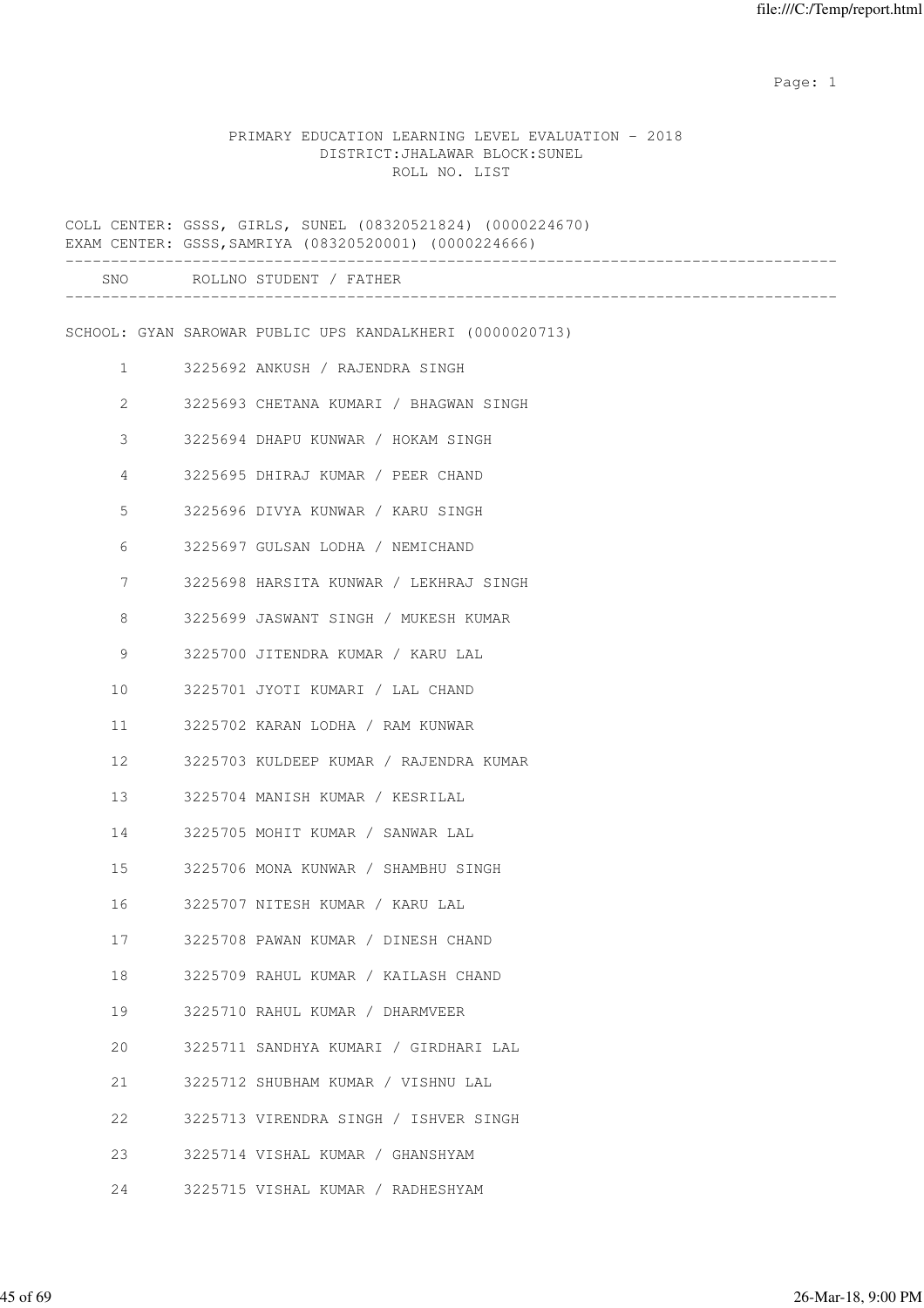# PRIMARY EDUCATION LEARNING LEVEL EVALUATION - 2018 DISTRICT:JHALAWAR BLOCK:SUNEL ROLL NO. LIST

COLL CENTER: GSSS, GIRLS, SUNEL (08320521824) (0000224670) EXAM CENTER: GSSS,SAMRIYA (08320520001) (0000224666)

| SNO.   | ROLLNO STUDENT / FATHER            |  |
|--------|------------------------------------|--|
| $25 -$ | 3225716 YOGESH KUMAR / MUKAND LAL  |  |
| 26     | 3225717 YUVRAJ SINGH / KANHIYA LAL |  |

SCHOOL: GSSS,SAMRIYA (0000224666)

| 27 | 3225718 CHANCHAL KUMARI / RAM SINGH      |
|----|------------------------------------------|
| 28 | 3225719 DIVYA NAGAR / MANOHAR LAL NAGAR  |
| 29 | 3225720 DURGESH KUMAR / BHARAT LAL       |
| 30 | 3225721 GANESH NATH / MUKESH NATH        |
| 31 | 3225722 ISHWAR CHAND / BHAGWAN SINGH     |
| 32 | 3225723 KRISHNA KUMARI BHEEL / GUDDA LAL |
| 33 | 3225724 KULDDEP NAGAR / JAGDISH          |
| 34 | 3225725 KUNAL / TARACHAND                |
| 35 | 3225726 LAKHAN / HEMRAJ BHEEL            |
| 36 | 3225727 MAHAVEER / KANHAIYA LAL          |
| 37 | 3225728 MONA KUMARI / PHOOL CHAND        |
| 38 | 3225729 MONA KUMARI / RAJESH KUMAR       |
| 39 | 3225730 MONIKA / TARACHAND               |
| 40 | 3225731 MONIKA NAGAR / PARWAT SINGH      |
| 41 | 3225732 PAYAL KUMARI / NIRMAL KUMAR      |
| 42 | 3225733 RADHA BAI / KARU LAL NAGAR       |
| 43 | 3225734 RAHUL / HEMRAJ BHEEL             |
| 44 | 3225735 RANU KUMARI / BHAGWAN SINGH      |
| 45 | 3225736 RANU NATH / MUKESH NATH          |
| 46 | 3225737 RAVEENA / SHOBHA RAM             |
| 47 | 3225738 SANDEEP NAGAR / BHAGWAN NAGAR    |
| 48 | 3225739 SANJANA SUTAR / SATYNARAYAN      |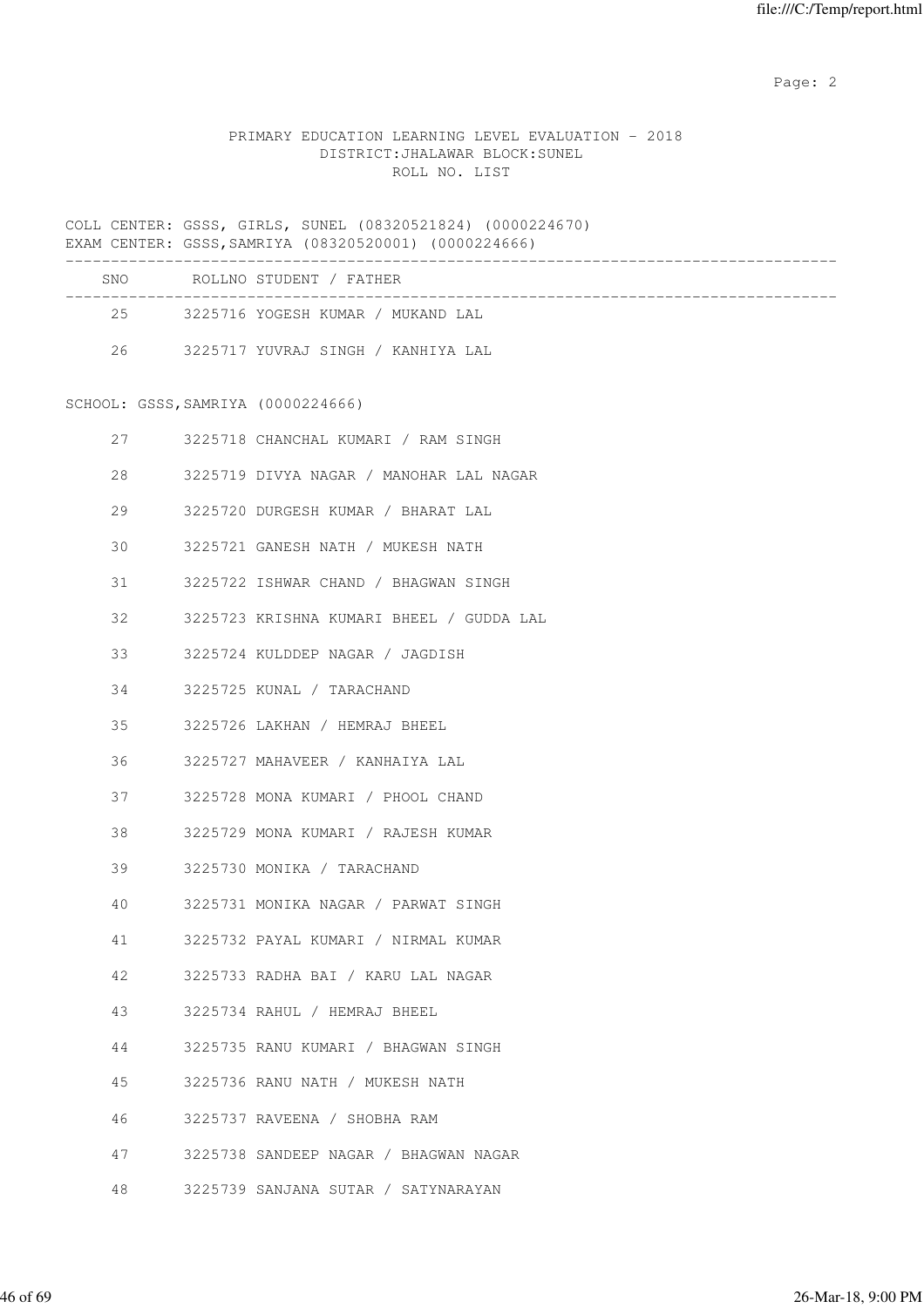# PRIMARY EDUCATION LEARNING LEVEL EVALUATION - 2018 DISTRICT:JHALAWAR BLOCK:SUNEL ROLL NO. LIST

COLL CENTER: GSSS, GIRLS, SUNEL (08320521824) (0000224670) EXAM CENTER: GSSS,SAMRIYA (08320520001) (0000224666)

|    |                                 | SNO ROLLNO STUDENT / FATHER                        |
|----|---------------------------------|----------------------------------------------------|
|    |                                 | 49 3225740 SHILPA NAGAR / BHAGWAN SINGH            |
| 50 |                                 | 3225741 TANUSHA NAGAR / BHAGWAN SINGH NAGAR        |
| 51 |                                 | 3225742 USHA NAGAR / KARU LAL NAGAR                |
| 52 |                                 | 3225743 VARSHA NAGAR / BAL CHAND NAGAR             |
|    |                                 |                                                    |
|    |                                 | SCHOOL: GUPS (GIRLS), YASHWANTPURA (0000403415)    |
| 53 |                                 | 3225744 KOMAL NAGAR / RAM SINGH NAGAR              |
| 54 |                                 | 3225745 MUSKAN KUMARI / KANHAIYA LAL               |
| 55 |                                 | 3225746 ROHIT KUMAR / KANHAIYA LAL                 |
|    |                                 | 3225747 SHIVANI KUMARI BAIRAGI / GHANSHYAM BAIRAGI |
|    |                                 |                                                    |
|    | SCHOOL: SKS ARNIYA (0000486917) |                                                    |
|    | 57 — 1                          | 3225748 BHERU LAL / JANAKI LAL                     |
| 58 |                                 | 3225749 KIRAN KUMARI / RAM LAL                     |
| 59 |                                 | 3225750 PAYAL KUMARI / KARU LAL                    |
| 60 |                                 | 3225751 RAVINA KUMARI / DASHRATH SINGH             |
| 61 |                                 | 3225752 SANGEETA KUMARI / SHYAM SINGH              |
| 62 |                                 | 3225753 SAPANA KUMARI / PURI LAL                   |
|    |                                 | SCHOOL: GUPS, KHANDAL KHERI (0000501236)           |
|    |                                 |                                                    |
| 63 |                                 | 3225754 ARJUN SINGH / BHAIRU LAL                   |
| 64 |                                 | 3225755 JEETU CHOUDHARI / BHAGWAN SINGH            |
| 65 |                                 | 3225756 JIWENDAR DHAKAR / SHADI LAL                |
| 66 |                                 | 3225757 KOMAL KUMARI / DHANNA LAL                  |
| 67 |                                 | 3225758 KOMAL KUMARI / NANDRAM DHAKAR              |
| 68 |                                 | 3225759 KOMESH KUMAR / UDAY RAM                    |
| 69 |                                 | 3225760 MOHIT KUMAR / MISHRI LAL                   |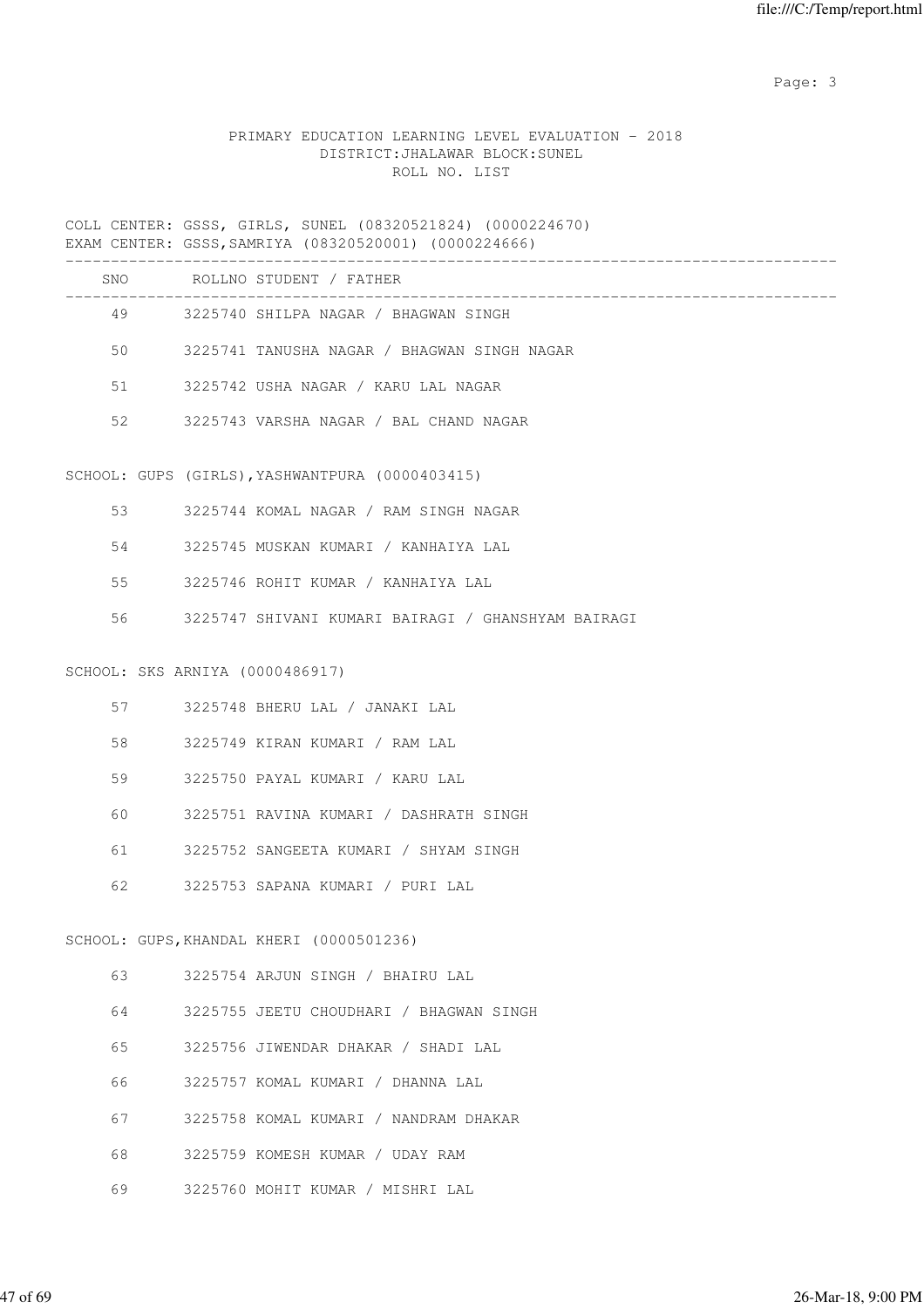Page: 4  $P$ 

## PRIMARY EDUCATION LEARNING LEVEL EVALUATION - 2018 DISTRICT:JHALAWAR BLOCK:SUNEL ROLL NO. LIST

COLL CENTER: GSSS, GIRLS, SUNEL (08320521824) (0000224670) EXAM CENTER: GSSS,SAMRIYA (08320520001) (0000224666)

| SNO. | ROLLNO STUDENT / FATHER           |  |
|------|-----------------------------------|--|
|      | 3225761 NISHA KUMARI / BAPU LAL   |  |
| 71 — | 3225762 NITIN KUMAR / SHAMBHU LAL |  |
| 72   | 3225763 SUNDAR LAL / HEERA LAL    |  |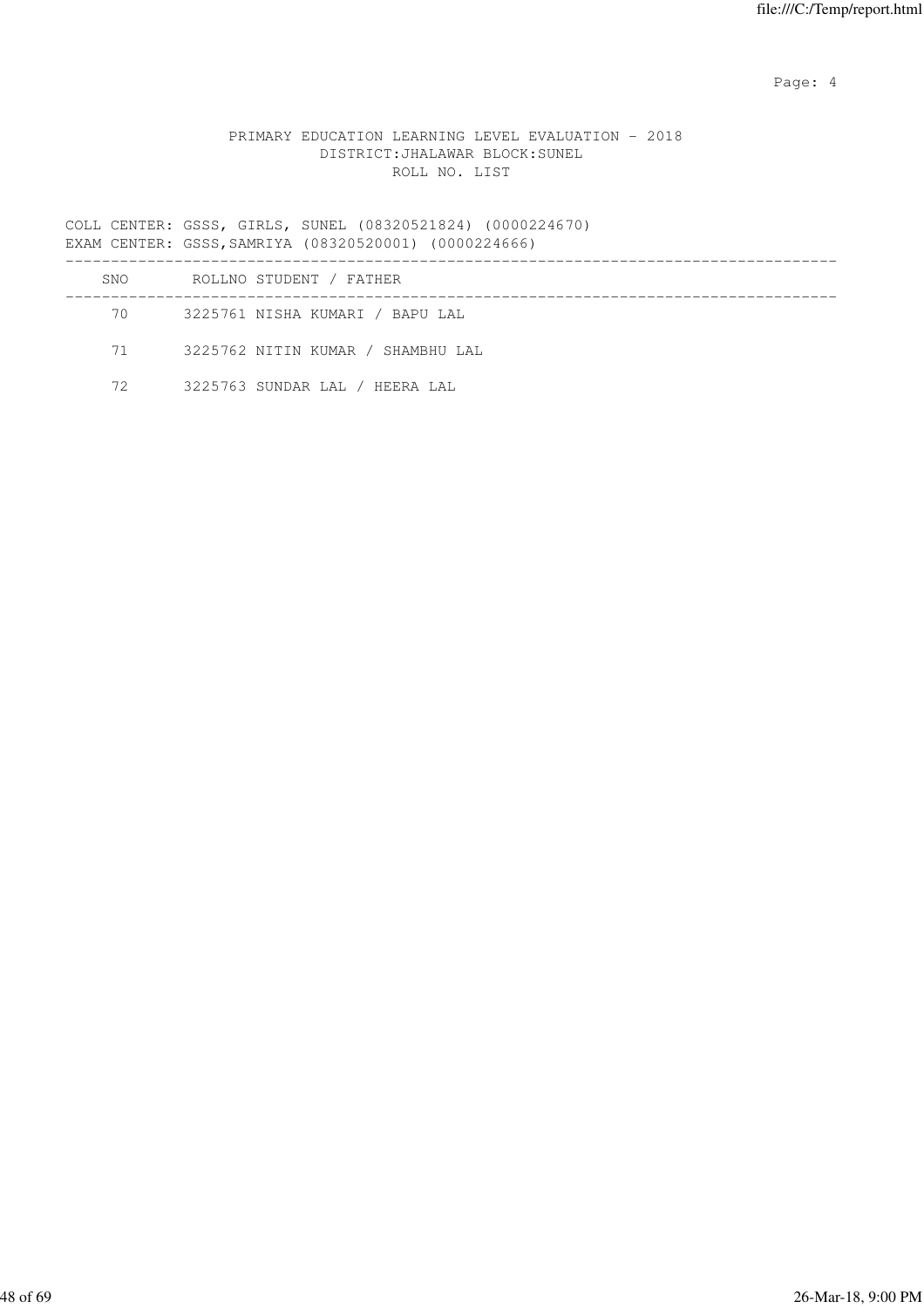example of the state of the state of the state of the state of the state of the state of the state of the state of the state of the state of the state of the state of the state of the state of the state of the state of the

#### PRIMARY EDUCATION LEARNING LEVEL EVALUATION - 2018 DISTRICT:JHALAWAR BLOCK:SUNEL ROLL NO. LIST

COLL CENTER: GSSS, GIRLS, SUNEL (08320521824) (0000224670) EXAM CENTER: GASSS, GELANI (08320520902) (0000224668) -------------------------------------------------------------------------------------

| SNO          | ROLLNO STUDENT / FATHER                             |
|--------------|-----------------------------------------------------|
|              | SCHOOL: GASSS, GELANI (0000224668)                  |
| $\mathbf{1}$ | 3225764 ANTIMBALIKA JAIN / PARAS JAIN               |
| 2            | 3225765 BHAWNA BHEEL / DHOLTRAM BHEEL               |
| 3            | 3225766 DEEPAK BHEEL / SHANTI LAL BHEEL             |
| 4            | 3225767 DEVENDRA SINGH SONGARA / PREM SINGH SONGARA |
| 5            | 3225768 DILSHAN MEGHWAL / RAM LAL                   |
| 6            | 3225769 KIRAN MEGHWAL / SHYAM LAL                   |
| 7            | 3225770 MAHIMA MEGHWAL / RAJU LAL                   |
| 8            | 3225771 NIMICHAND BHEEL / BHAGIRATH                 |
| 9            | 3225772 RAHUL BHEEL / BHAGIRATH                     |
| 10           | 3225773 ROHIT MEGHWAL / RAMESH CHAND MEGHWAL        |
| 11           | 3225774 SHUBHAM BHEEL / FATEH SINGH                 |
| 12           | 3225775 SONA MEGHWAL / NAND LAL MEGHWAL             |
| 13           | 3225776 SUDAMA BHEEL / KISHOR                       |
| 14           | 3225777 SURAJ KUMAR MEGHWAL / SHYAM LAL             |
| 15           | 3225778 VANDANA KUMARI / PRAKASH CHAND              |
| 16           | 3225779 VARSHA MEHAR / ISHWARCHAND MEHAR            |
|              | SCHOOL: GUPS, GAILANA (0000467881)                  |
| 17           | 3225780 BANSHEELAL / KARU LAL                       |
| 18           | 3225781 BHOLARAM GURJAR / NAND LAL                  |
| 19           | 3225782 DEEPAK KUMAR / GYANCHAND                    |
| 20           | 3225783 DEEPIKA KUNWAR / BANE SINGH                 |
| 21           | 3225784 DILIP KUMAR / SHAMBHU NATH                  |

22 3225785 HIMANSHEE / DHANRAJ GURJAR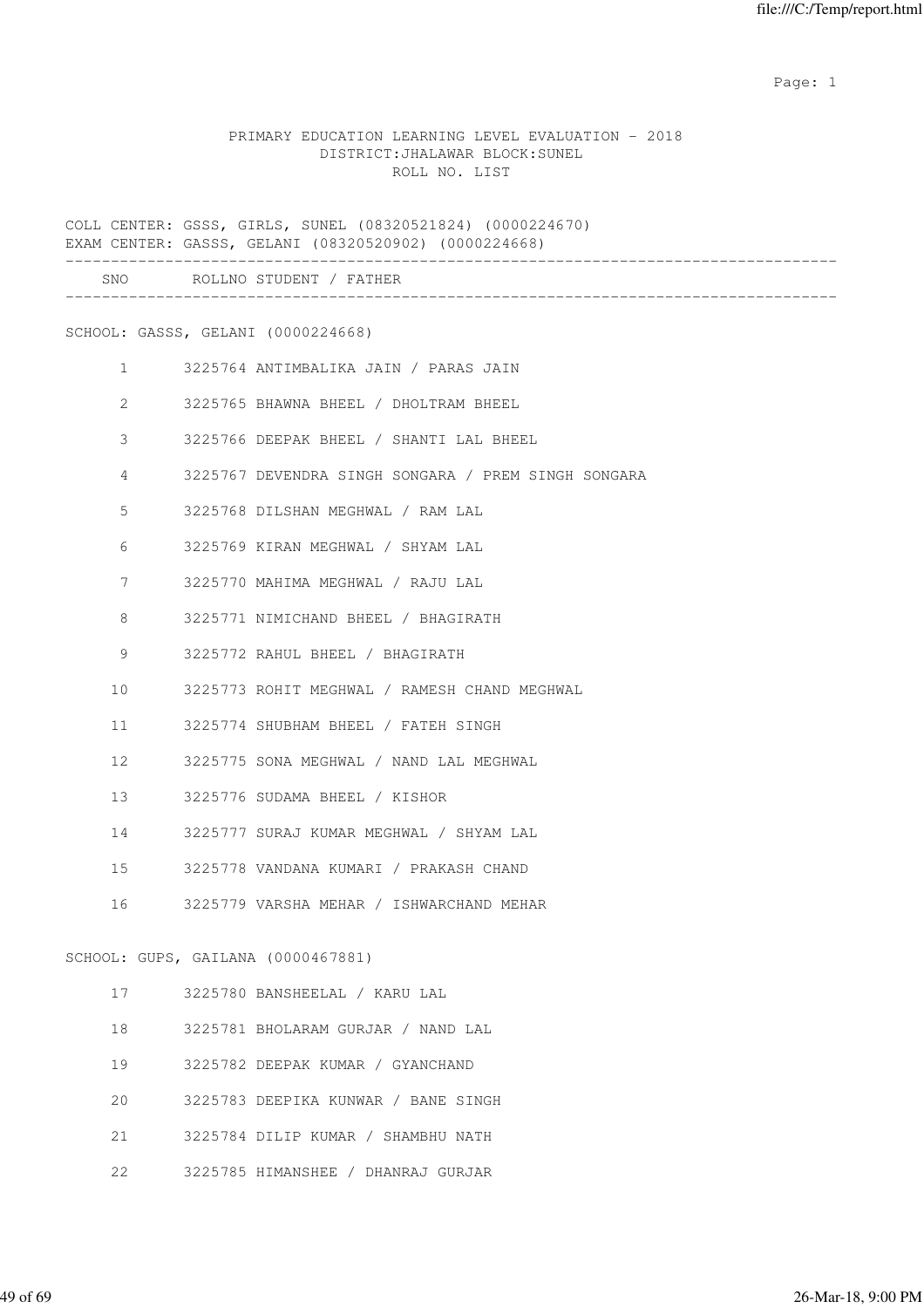# PRIMARY EDUCATION LEARNING LEVEL EVALUATION - 2018 DISTRICT:JHALAWAR BLOCK:SUNEL ROLL NO. LIST

COLL CENTER: GSSS, GIRLS, SUNEL (08320521824) (0000224670) EXAM CENTER: GASSS, GELANI (08320520902) (0000224668)

|    |                                | SNO ROLLNO STUDENT / FATHER<br>. _ _ _ _ _ _ _ _ _ _ |
|----|--------------------------------|------------------------------------------------------|
|    |                                | 23 3225786 IKLESH KANWAR / RAM SINGH                 |
| 24 |                                | 3225787 MANBHAR KUMARI / RADHESHYAM                  |
| 25 |                                | 3225788 NEETU KUMARI / SITARAM                       |
| 26 |                                | 3225789 PINTU SINGH / HADMAT SINGH                   |
| 27 |                                | 3225790 RACHNA KANWAR / BANESINGH                    |
| 28 |                                | 3225791 RAVINA KUMARI / GUMAN LAL                    |
| 29 |                                | 3225792 ROHIT SINGH / BAJRANG SINGH                  |
| 30 |                                | 3225793 SURAJ KUMAR / HEMRAJ                         |
| 31 |                                | 3225794 TEENA KUMARI / ISHWAR LAL                    |
|    |                                |                                                      |
|    | SCHOOL: GPS, PURA (0000467910) |                                                      |
| 32 |                                | 3225795 AJAY KUMAR / RADHESHYAM                      |
| 33 |                                | 3225796 GAYATRI BAI / DINESH KUMAR                   |
| 34 |                                | 3225797 JYOTI KUMARI / RADHESHYAM                    |
| 35 |                                | 3225798 KOUSHALYA KUNVAR / PRAHLAD SINGH             |
| 36 |                                | 3225799 KUSUM KUMARI / RAJESH KUMAR                  |
| 37 |                                | 3225800 MANBHAR BAI / PREM CHAND                     |
| 38 |                                | 3225801 PAYAL KUMARI / SHYAM LAL                     |
| 39 |                                | 3225802 PAYAL KUNWAR / BRAJRAJ SINGH                 |
| 40 |                                | 3225803 RAJU BAI / SALAGRAM                          |
| 41 |                                | 3225804 VISHNU KUMAR / RAJU LAL                      |
|    |                                | SCHOOL: GPS RAJA KHEDI (0000487065)                  |
| 42 |                                | 3225805 DILKUSH NAYAK / OMPRAKASH                    |
| 43 |                                | 3225806 ISHWAR NAYAK / MANOHAR LAL                   |
| 44 |                                | 3225807 KALU LAL NAYAK / NAIN SINGH                  |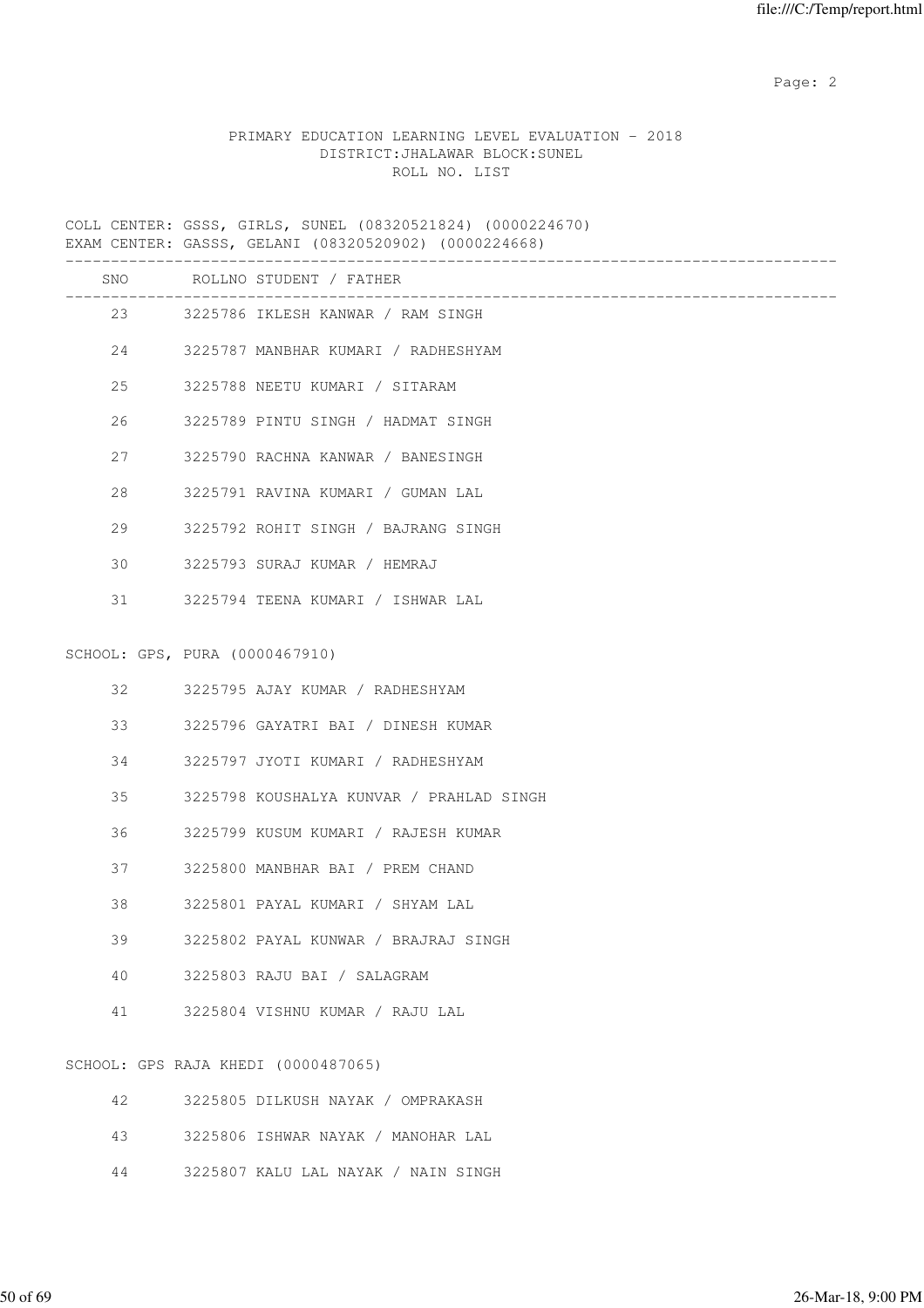### PRIMARY EDUCATION LEARNING LEVEL EVALUATION - 2018 DISTRICT:JHALAWAR BLOCK:SUNEL ROLL NO. LIST

COLL CENTER: GSSS, GIRLS, SUNEL (08320521824) (0000224670) EXAM CENTER: GASSS, GELANI (08320520902) (0000224668)

------------------------------------------------------------------------------------- SNO ROLLNO STUDENT / FATHER

------------------------------------------------------------------------------------- SCHOOL: GPS, KHERA NIPANIYA (0000503206)

45 3225808 KAJAL / VIKRAM SINGH

46 3225809 SAPNA KANWAR / MOHAN SINGH

SCHOOL: GPS SC BASTI GAILANA (0000506972)

- 47 3225810 DALI BAI / PRABHU LAL MEGHWAL
- 48 3225811 GANPAT / GANGA RAM BAGRI
- 49 3225812 SURAJ / GANGA RAM BAGRI
- 50 3225813 VISHAL / MOHAN LAL MEGHWAL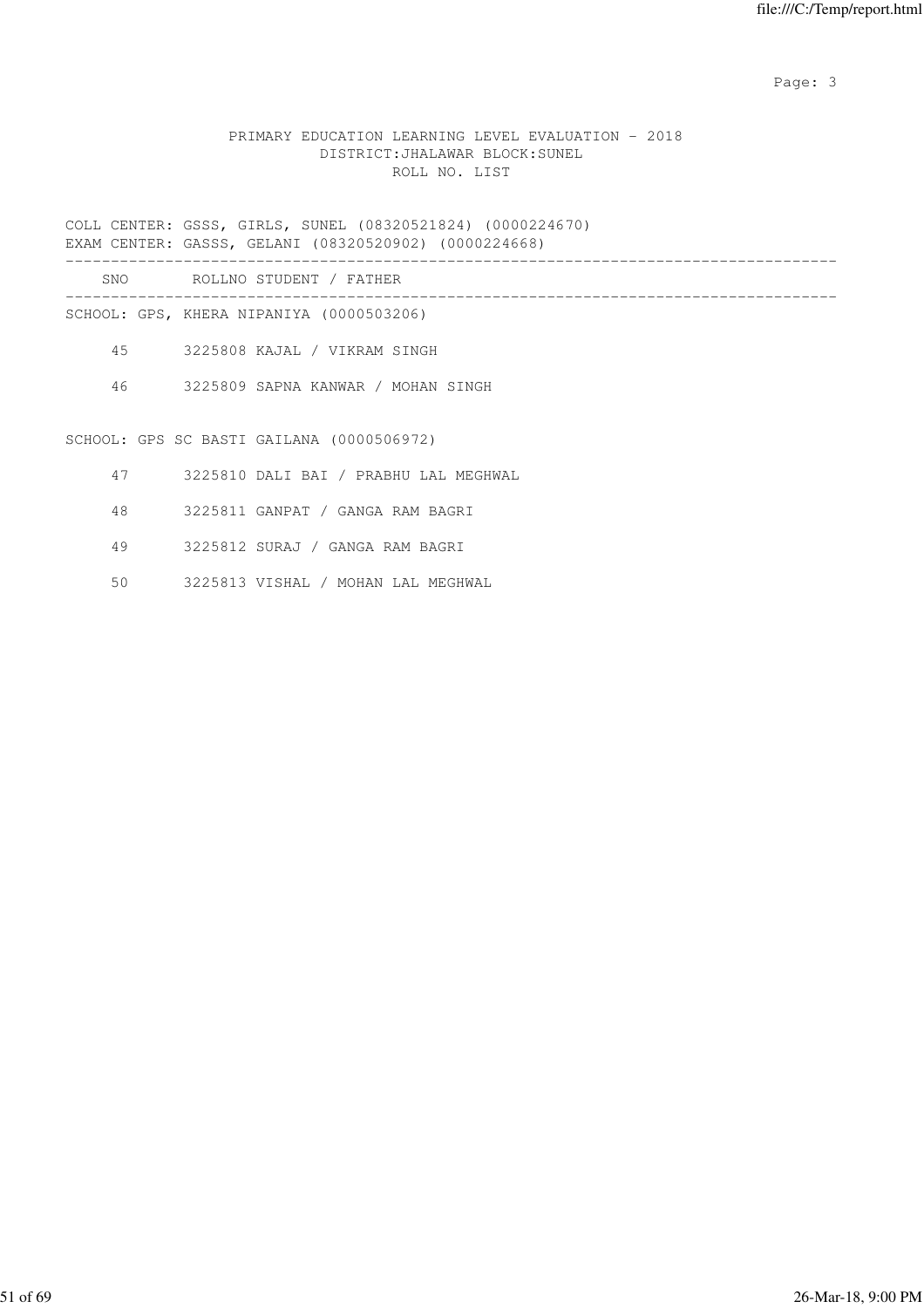example of the state of the state of the state of the state of the state of the state of the state of the state of the state of the state of the state of the state of the state of the state of the state of the state of the

#### PRIMARY EDUCATION LEARNING LEVEL EVALUATION - 2018 DISTRICT:JHALAWAR BLOCK:SUNEL ROLL NO. LIST

|              | COLL CENTER: GSSS, GIRLS, SUNEL (08320521824) (0000224670)<br>EXAM CENTER: GOVT.ADARASH SEN.SEC.SCHOOL SEMLA (08320521402) (0000224669) |
|--------------|-----------------------------------------------------------------------------------------------------------------------------------------|
|              | SNO ROLLNO STUDENT / FATHER                                                                                                             |
|              | SCHOOL: Govt.ADARASH SEN.SEC.SCHOOL SEMLA (0000224669)                                                                                  |
| $\mathbf{1}$ | 3225814 BHAVESH KUMAR PRAJAPAT / LALCHAND PRAJAPAT                                                                                      |
| 2            | 3225815 CHANDA MEGHWAL / PURI LAL MEGHWAL                                                                                               |
| 3            | 3225816 DIYA DHAKAR / BABU LAL DHAKAR                                                                                                   |
| 4            | 3225817 GOVIND BAGRI / RAMESH CHAND BAGRI                                                                                               |
| 5            | 3225818 KAMAL SHARMA / HARINARAYAN SHARMA                                                                                               |
| 6            | 3225819 KANHEYA LAL MEGHWAL / SHAMBHU LAL MEGHWAL                                                                                       |
| 7            | 3225820 KRITIKA KUNWAR / TANWAR SINGH                                                                                                   |
| 8            | 3225821 KULDEEP SINGH SONGARA / LAXMAN SINGH                                                                                            |
| 9            | 3225822 MADHU KUMARI GURJAR / DURGALAL GURJAR                                                                                           |
| 10           | 3225823 MAHENDRA SINGH / KALU SINGH                                                                                                     |
| 11           | 3225824 MAHIMA NAGAR / SHOBHARAM NAGAR                                                                                                  |
| 12           | 3225825 PAWAN KUMAR MEGHWAL / GOPAL LAL MEGHWAL                                                                                         |
| 13           | 3225826 POOJA GOSWAMI / RAJESH GOSWAMI                                                                                                  |
| 14           | 3225827 POOJA MEGHWAL / RAMSINGH MEGHWAL                                                                                                |
| 15           | 3225828 POOJA PRAJAPAT / MANGILAL PRAJAPAT                                                                                              |
| 16           | 3225829 POOJA SEN / LAXMINARAYAN SEN                                                                                                    |
| 17           | 3225830 PRAVEEN NAGAR / MATHURA LAL NAGAR                                                                                               |
| 18           | 3225831 PRIYA SEN / FUL CHAND SEN                                                                                                       |
| 19           | 3225832 RAMKARAN MEGHWAL / BAJRANG LAL MEGHWAL                                                                                          |
| 20           | 3225833 RAVEENA BAGRI / BALARAM BAGRI                                                                                                   |
| 21           | 3225834 SHIVANI PRAJAPAT / BALRAM PRAJAPAT                                                                                              |
| 22           | 3225835 TEENA NAGAR / SHIV LAL NAGAR                                                                                                    |
| 23           | 3225836 UMESH KUMAR NAGAR / SATYANARAYAN NAGAR                                                                                          |
| 24           | 3225837 VISHAL SINGH SONGARA / JASWANT SINGH SONGARA                                                                                    |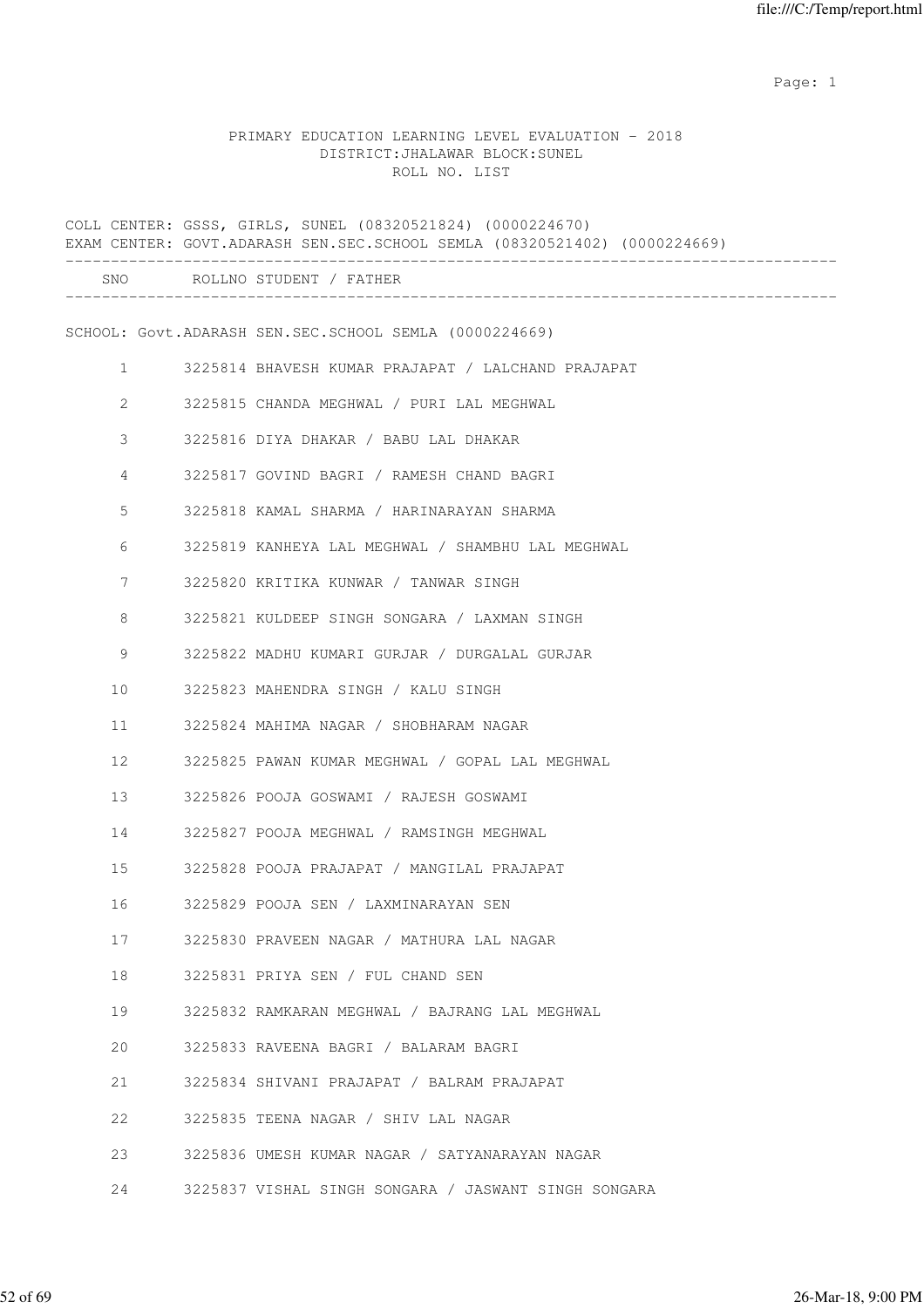#### PRIMARY EDUCATION LEARNING LEVEL EVALUATION - 2018 DISTRICT:JHALAWAR BLOCK:SUNEL ROLL NO. LIST

COLL CENTER: GSSS, GIRLS, SUNEL (08320521824) (0000224670) EXAM CENTER: GOVT.ADARASH SEN.SEC.SCHOOL SEMLA (08320521402) (0000224669) ------------------------------------------------------------------------------------- SNO ROLLNO STUDENT / FATHER ------------------------------------------------------------------------------------- SCHOOL: GUPS, WAZIRPURA (0000482837) 25 3225838 AAKASH DANGI / RAJU LAL DANGI 26 3225839 DEVRAJ / HEMRAJ 27 3225840 JIGYASA SONAGRA / GAJRAJ SINGH 28 3225841 JYOTI MEGHWAL / RODULAL 29 3225842 KANYA DANGI / RODU LAL 30 3225843 PAVITRA KUMARI DANGI / BHAGIRATH 31 3225844 POOJA KUMARI / RADHESHYAM SCHOOL: GUPS, NOORPURA (0000482838) 32 3225845 KIRAN MEGHWAL / LALCHAND 33 3225846 KULDEEP NAGAR / RAJENDRA SINGH 34 3225847 NIKITA / PURI LAL NAGAR 35 3225848 PRAKASH MEHAR / KISHAN LAL MEHAR 36 3225849 RAHUL / JETRAM 37 3225850 SHIVANI / RAMPRASAD 38 3225851 USHA NAGAR / INDRA SINGH SCHOOL: GUPS, KOTDA PRATAP (0000502071) 39 3225852 DEEPAK KUMAR / RAM LAL 40 3225853 KAMLESH KUNWAR / JAGDISH SINGH 41 3225854 KHUSHABU KUMARI / RAJU LAL 42 3225855 KRISHNA KUNWAR / DHIRAJ SINGH 43 3225856 RADHA KUNWAR / BALU SINGH

44 3225857 SHITAL KUNWAR / RAJENDRA SINGH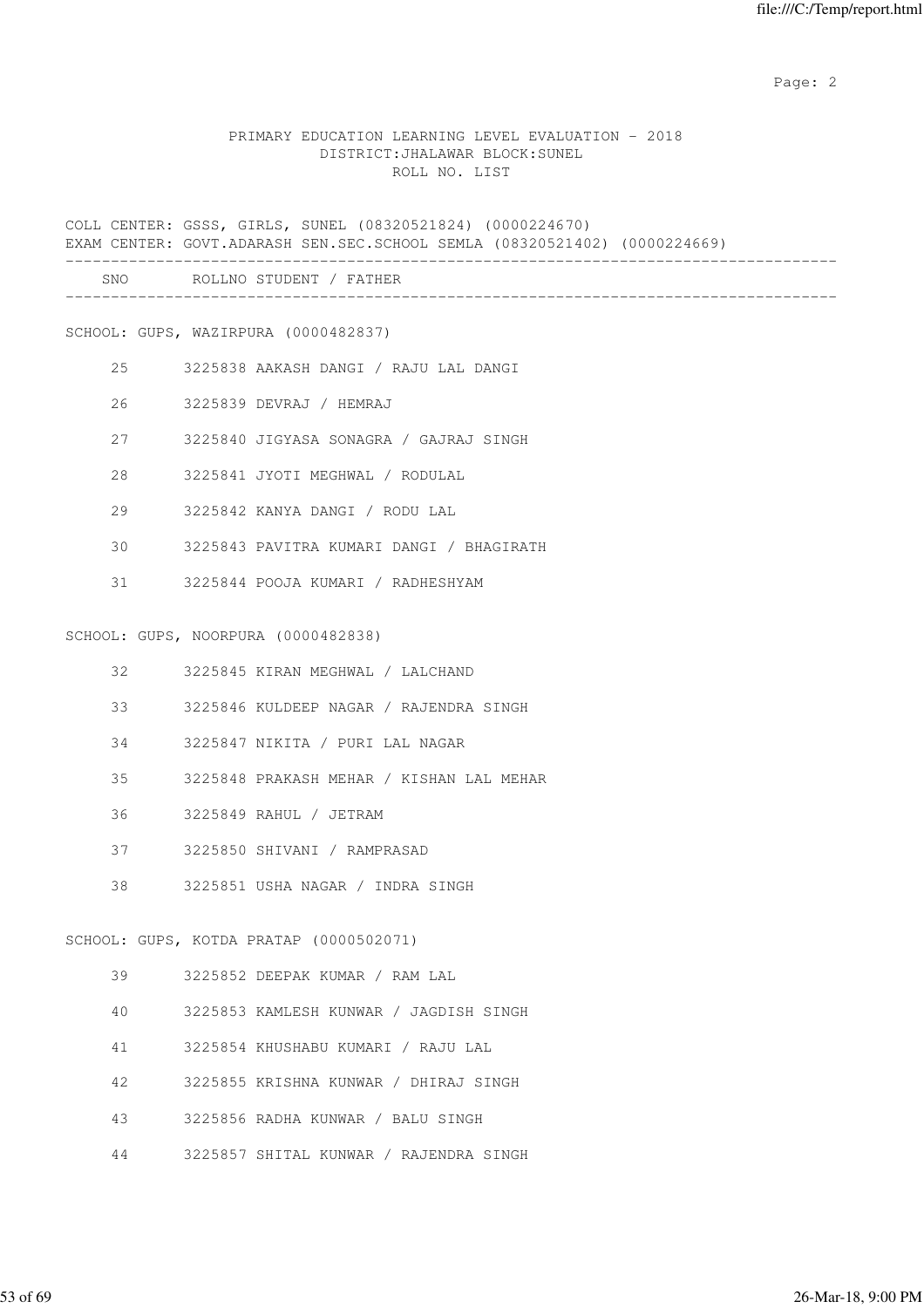example of the state of the state of the state of the state of the state of the state of the state of the state of the state of the state of the state of the state of the state of the state of the state of the state of the

#### PRIMARY EDUCATION LEARNING LEVEL EVALUATION - 2018 DISTRICT:JHALAWAR BLOCK:SUNEL ROLL NO. LIST

COLL CENTER: GSSS, GIRLS, SUNEL (08320521824) (0000224670) EXAM CENTER: GSSS, GIRLS, SUNEL (08320521824) (0000224670) ------------------------------------------------------------------------------------- SNO ROLLNO STUDENT / FATHER ------------------------------------------------------------------------------------- SCHOOL: GSSS, GIRLS, SUNEL (0000224670) 1 3225858 ANISHA GURJAR / JAGDISH CHAND 2 3225859 ANJANA KUMARI NAGAR / SURESH KUMAR 3 3225860 BANAS / DILIP KUMAR 4 3225861 CHANDRAKALA GURJAR / SANATAN GURJAR 5 3225862 KHUSHABU NAGAR / BALARAM 6 3225863 MUSKAN KUMARI / BIRAM LAL 7 3225864 NARENDRA SINGH / TEJPAL SINGH 8 3225865 NIKITA KUMARI / ASHOK MEGHWAL 9 3225866 PINKY SUMAN / TULASI RAM 10 3225867 POOJA MEGHWAL / RAJU LAL MEGHWAL 11 3225868 RADHIKA VISHVKARMA / NAND KISHOR 12 3225869 RAKESH KUMAR / KAILASH CHAND MEGHWAL 13 3225870 RANU KARPENTER / BAL MUKUND 14 3225871 ROHIT KUMAR MEGHWAL / BAGDURAMJI 15 3225872 SAHIBA BEE / JAFAR ALI 16 3225873 SAPANA MEGHWAL / GOVERDHAN LAL 17 3225874 SHANU KUMARI / PRAHLAD CHAND 18 3225875 SHIVANI GURJAR / RAMLAL GURJAR 19 3225876 TEENA GURJAR / MANGILAL GURJAR 20 3225877 VARSHA GURJAR / KISHOR 21 3225878 VARSHA KUMARI / CHUNNI LAL SCHOOL: GUPS,NAVIN BUS STAND SUNEL (0000467907)

22 3225879 ISNEHA JHAWA / VIJAY JHAWA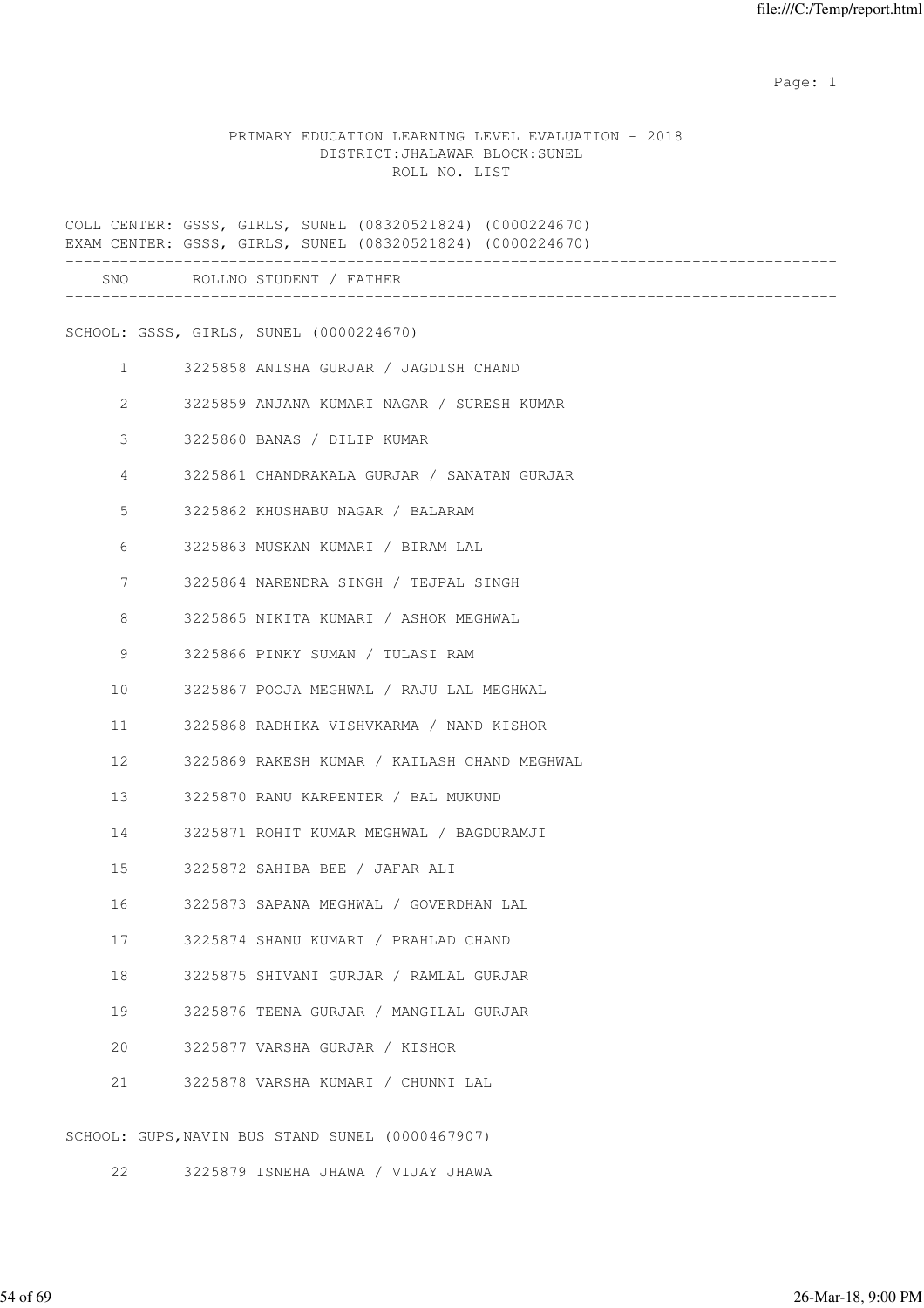# PRIMARY EDUCATION LEARNING LEVEL EVALUATION - 2018 DISTRICT:JHALAWAR BLOCK:SUNEL ROLL NO. LIST

COLL CENTER: GSSS, GIRLS, SUNEL (08320521824) (0000224670) EXAM CENTER: GSSS, GIRLS, SUNEL (08320521824) (0000224670) -------------------------------------------------------------------------------------

| SNO |               | ROLLNO STUDENT / FATHER                         |
|-----|---------------|-------------------------------------------------|
|     | 23 and $\sim$ | 3225880 LOKESH KUMAR SONI / SANJAY KUMAR SONI   |
| 24  |               | 3225881 MOHAMMAD ASZAD / AHAMAD HUSAIN          |
| 25  |               | 3225882 MOHAMMAD AYAN / HUSAIN MOHAMMAD         |
| 26  |               | 3225883 SANIYA ANSARI / ASLAM ANSARI            |
| 27  |               | 3225884 SHEENAM BEE / HUSAIN MOHAMMAD           |
| 28  |               | 3225885 VISHAL / RAMGOPAL GOCHAR                |
|     |               | SCHOOL: GUPS, RAM MANDIR SUNEL (0000482835)     |
| 29  |               | 3225886 DURGESH DHAKAD / BAPU LAL DHAKAD        |
| 30  |               | 3225887 GOPAL SINGH / MANOHAR SINGH SISODIYA    |
| 31  |               | 3225888 JIYA SEN / HEMRAJ SEN                   |
| 32  |               | 3225889 KANHAIYA SUMAN / RADHESHYAM SUMAN       |
| 33  |               | 3225890 KIRAN KUMARI / MOHAN LAL LAKHARA        |
| 34  |               | 3225891 LAKKI HARIJAN / RAHUL KUMAR             |
| 35  |               | 3225892 LAXMI MALI / RAMESH MALI                |
| 36  |               | 3225893 LOKESH KUMAR SEN / SW. BHAWANI LAL SEN  |
| 37  |               | 3225894 MANISH JHAWA / PURANMAL JHAVA           |
| 38  |               | 3225895 NIRMALA MALI / RAMESH MALI              |
| 39  |               | 3225896 NITIN GOSAR / MAHENDRA                  |
| 40  |               | 3225897 PAYAL GURJAR / BHERU LAL GURJAR         |
| 41  |               | 3225898 PIYUSH KUMAR JOSHI / KRISHAN KANT JOSHI |
| 42  |               | 3225899 POOJA GURJAR / RAMESH GURJAR            |
| 43  |               | 3225900 PRADIP KUMAR / MOHAN LAL LAKHARA        |
| 44  |               | 3225901 RAHUL SUMAN / RAM GOPAL SUMAN           |
| 45  |               | 3225902 SHIVANI SEN / PRAMOD SEN                |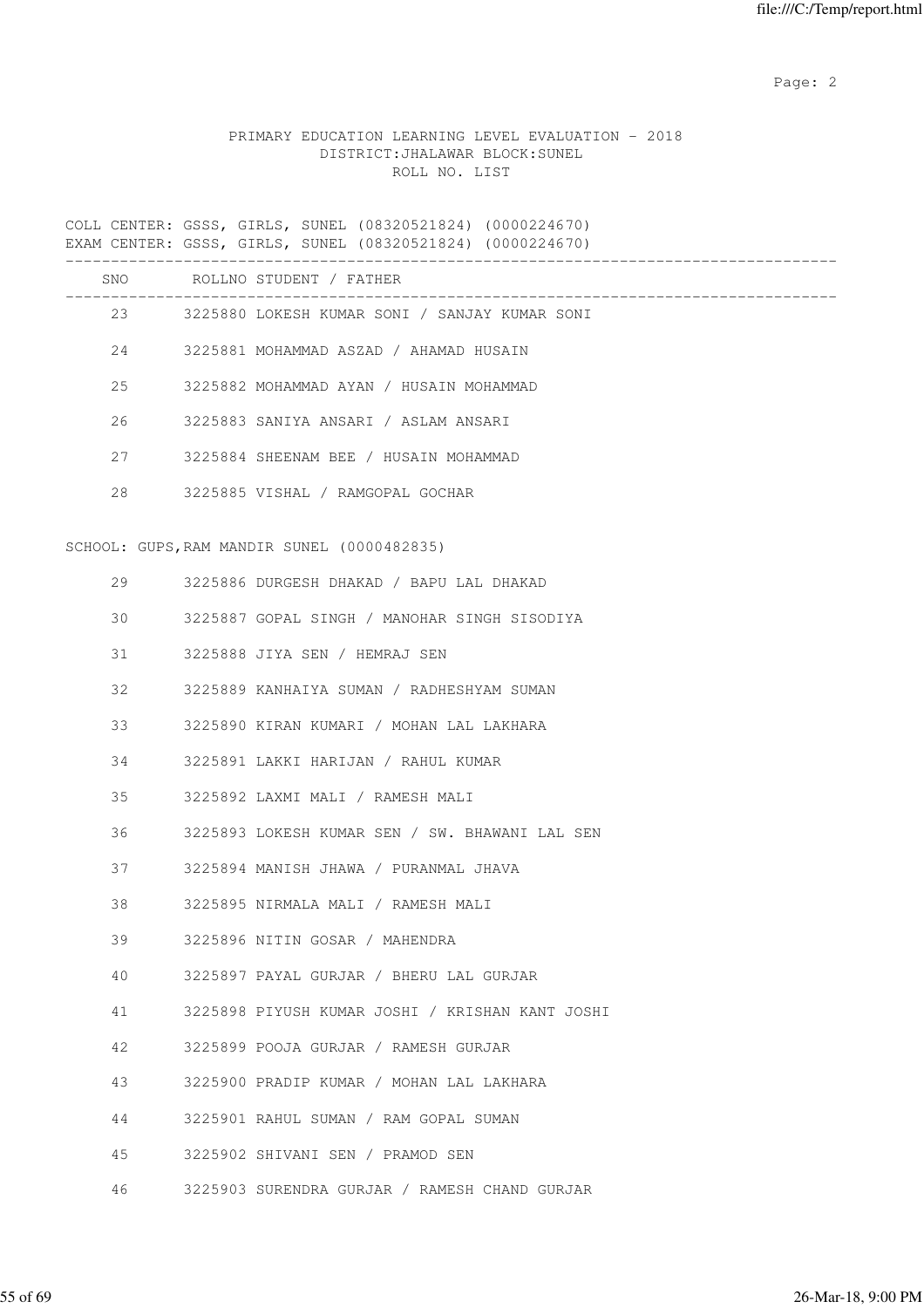# PRIMARY EDUCATION LEARNING LEVEL EVALUATION - 2018 DISTRICT:JHALAWAR BLOCK:SUNEL ROLL NO. LIST

COLL CENTER: GSSS, GIRLS, SUNEL (08320521824) (0000224670) EXAM CENTER: GSSS, GIRLS, SUNEL (08320521824) (0000224670) ------------------------------------------------------------------------------------- SNO ROLLNO STUDENT / FATHER ------------------------------------------------------------------------------------- 47 3225904 VISHAL NAGAR / HIRA LAL NAGAR 48 3225905 VISHAL PRAJAPATI / DEVI LAL PRAJAPATI

49 3225906 YASHODA MALI / PAPPU MALI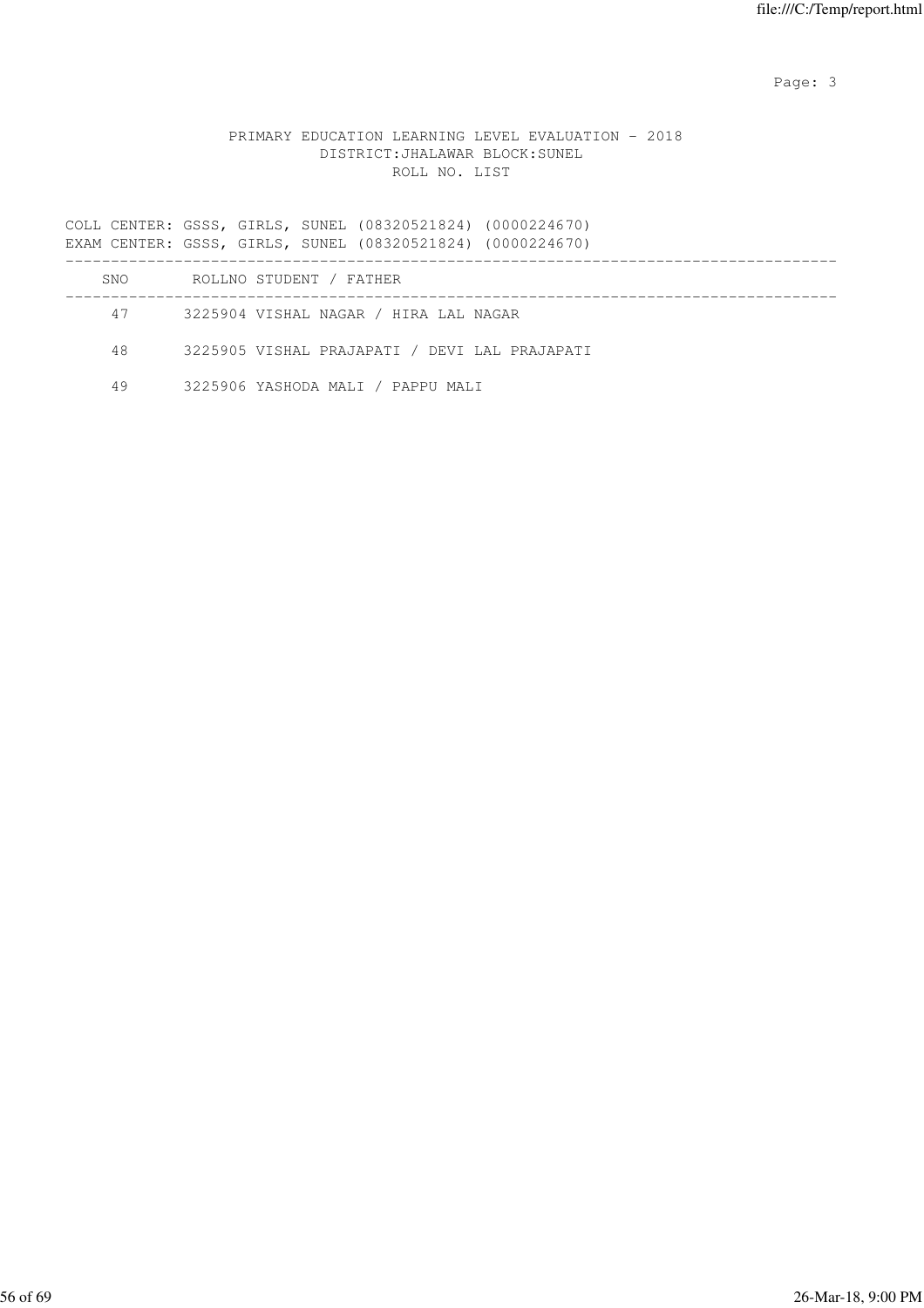example of the state of the state of the state of the state of the state of the state of the state of the state of the state of the state of the state of the state of the state of the state of the state of the state of the

#### PRIMARY EDUCATION LEARNING LEVEL EVALUATION - 2018 DISTRICT:JHALAWAR BLOCK:SUNEL ROLL NO. LIST

COLL CENTER: GSSS, GIRLS, SUNEL (08320521824) (0000224670) EXAM CENTER: GSSS SUNEL (08320521829) (0000224671) ------------------------------------------------------------------------------------- SNO ROLLNO STUDENT / FATHER ------------------------------------------------------------------------------------- SCHOOL: BHARAT PUBLIC UPPER PRIMARY SHIKSHAN SANSTHAN (0000018034) 1 3225907 AADRSH KUMAR NAGAR / TUFAN SINGH 2 3225908 ANJANA KUMARI / LOKESH GOSWAMI 3 3225909 ANJLI NAGAR / BALCHAND NAGAR 4 3225910 ANKUSH NAGAR / CHAIN SINGH NAGAR 5 3225911 ANUSUYA NAGAR / TOOFAN SINGH 6 3225912 ARUN KUMAR / PRAHLAD MEGHWAL 7 3225913 BABLU GOSWAMI / DURGA LAL GOSWAMI 8 3225914 DEEPIKA NAGAR / PRAHLAD NAGAR 9 3225915 HARI OM NAGAR / GOPAL 10 3225916 HARSITA KUMARI BAIRAGI / PADAM KUMAR BAIRAGI 11 3225917 ISHVAR NAGAR / JORAVAR SINGH 12 3225918 KAMAL KUMAR NAGAR / LALITESH NAGAR 13 3225919 KAVITA KUMARI NAGAR / BALCHAND NAGAR 14 3225920 PANKAJ KUMAR MEGHWAL / KUSHAL MEGHWAL 15 3225921 SALONI PRAJAPAT / RAM GOPAL PRAJAPAT 16 3225922 SAPNA KUMARI NAGAR / JAGDISH CHAND NAGAR 17 3225923 SHERUBHEEL / MOR SINGH BHEEL 18 3225924 TANIYA KUMARI MEHAR / VISHNU KUMAR MEHAR 19 3225925 UMESH NAGAR / LAXMINARAYAN NAGAR SCHOOL: JYOTI CHILDREN SECONDARY SCHOOL (0000019418) 20 3225926 AKHILESH NAT / MR. PAPPU NAT

- 21 3225927 DINESH KUMAR VERMA / SURESH CHAND
- 22 3225928 HIMANSHU PATIDAR / MUKESH PATIDAR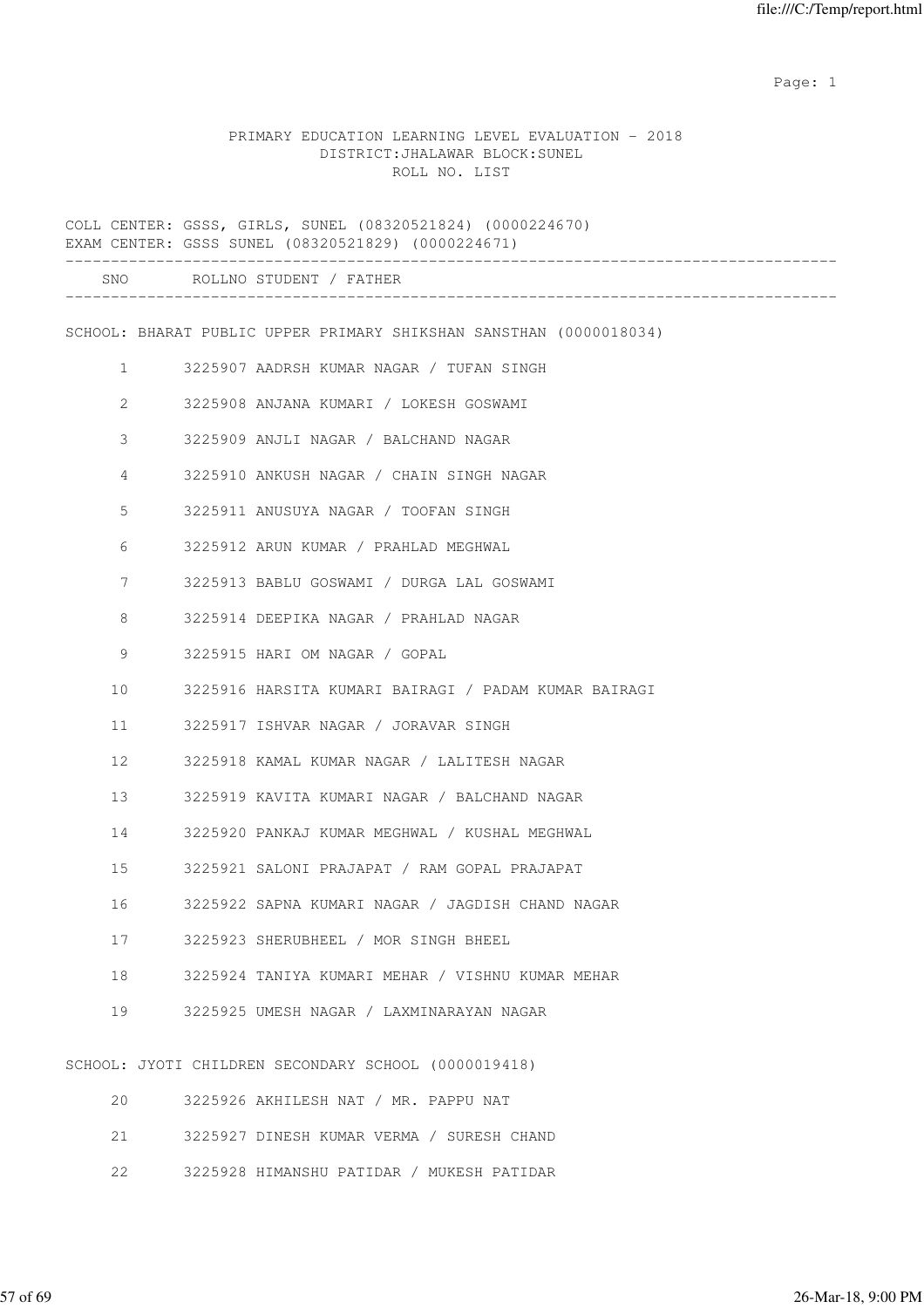# PRIMARY EDUCATION LEARNING LEVEL EVALUATION - 2018 DISTRICT:JHALAWAR BLOCK:SUNEL ROLL NO. LIST

COLL CENTER: GSSS, GIRLS, SUNEL (08320521824) (0000224670) EXAM CENTER: GSSS SUNEL (08320521829) (0000224671)

|    |        | SNO ROLLNO STUDENT / FATHER                              |
|----|--------|----------------------------------------------------------|
|    |        | ___________<br>23 3225929 KIRAN PATIDAR / TUFAN PATIDAR  |
|    |        | 24 3225930 MANISH LUHAR / MR. SHYAM LAL                  |
|    | 25     | 3225931 PAVAN KUMAR VERMA / LAL CHAND VERMA              |
|    | 26     | 3225932 PAYAL PATIDAR / TUFAN PATIDAR                    |
|    | 27     | 3225933 RAJENDRA PRATAP SINGH / HARI SINGH               |
| 28 |        | 3225934 RANI / MR. GOPAL LAL                             |
|    | 29     | 3225935 ROSHAN HUSAIN / BABU SHAH                        |
|    |        | 30 3225936 SHIFA KHANAM / AKTHAR HUSSIN                  |
|    |        | SCHOOL: BALAJI CONVENT UPPER PRIMARY SCHOOL (0000019420) |
|    | 31 — 1 | 3225937 ALISHA MANSURI / SHABBIR MANSURI                 |
| 32 |        | 3225938 ANKUSH MEGHWAL / BABU LAL MEGHWAL                |
| 33 |        | 3225939 AYAN ALI / ABDUL SATTAR                          |
| 34 |        | 3225940 AYAN ANSARI / SAJID ANSARI                       |
| 35 |        | 3225941 FARHEEN BEE / SALIM SATTAR                       |
|    | 36     | 3225942 HEMLATA KUMARI / BALARAM MEGHWAL                 |
|    | 37 — 1 | 3225943 KIRAN LUHAR / RADHESHYAM LUHAR                   |
| 38 |        | 3225944 KUMKUM MEENA / KOUSHAL KISHOR MEENA              |
| 39 |        | 3225945 NITIN LUHAR / RAJENDRA LUHAR                     |
| 40 |        | 3225946 NITYA PRAJAPATI / ASHOK PRAJAPATI                |
| 41 |        | 3225947 PRACHI MEENA / MUKESH MEENA                      |
| 42 |        | 3225948 PRATHVIRAJ SINGH / NARENDRA SINGH                |
| 43 |        | 3225949 SUMAYALA / ILIYAS ANSARI                         |
| 44 |        | 3225950 SUMIT SINGH / JASWANT SINGH                      |

SCHOOL: SHANTI NIKETAN UPPER PRIMARY SCHOOL (0000019542)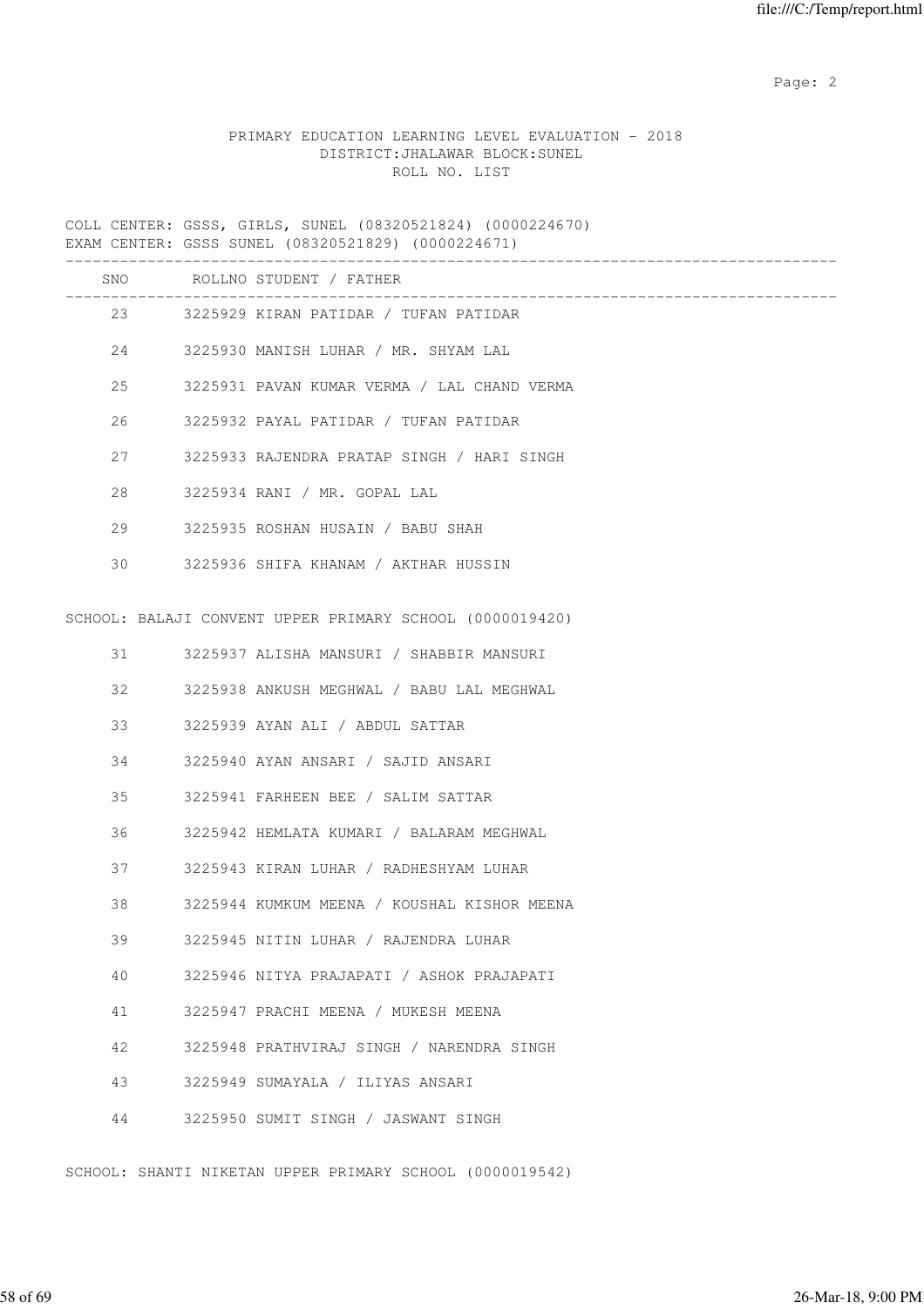# PRIMARY EDUCATION LEARNING LEVEL EVALUATION - 2018 DISTRICT:JHALAWAR BLOCK:SUNEL ROLL NO. LIST

COLL CENTER: GSSS, GIRLS, SUNEL (08320521824) (0000224670) EXAM CENTER: GSSS SUNEL (08320521829) (0000224671)

|    |        | SNO ROLLNO STUDENT / FATHER                                    |
|----|--------|----------------------------------------------------------------|
|    |        | 45 3225951 DURGESH SUMAN / KANHAIYALAL SUMAN                   |
|    | 46 7   | 3225952 HEMLATA MEGHWAL / NARSHINGH MEGHWAL                    |
| 47 |        | 3225953 KOMAL PRAJAPATI / KAILASHCHAND PRAJAPATI               |
| 48 |        | 3225954 LOKESH PRAJAPATI / DINESH KUMAR PRAJAPATI              |
| 49 |        | 3225955 MAHAVEER MEGHWAL / MADANLAL MEGHWAL                    |
| 50 |        | 3225956 NEHA MEGHWAL / RAMPRASAD MEGHWAL                       |
| 51 |        | 3225957 POOJA MEHAR / KAILASHCHAND MEHAR                       |
| 52 |        | 3225958 RADHIKA VERMA / PRAKASH CHAND                          |
| 53 |        | 3225959 RAVI KUMAR SHARMA / RAJKUMAR SHARMA                    |
| 54 |        | 3225960 REENA NAGAR / BALURAM NAGAR                            |
| 55 |        | 3225961 VANDANA SEN / RAMESHCHAND SEN                          |
|    |        | SCHOOL: New Haideryah English Sr Sec School Sunel (0000019828) |
|    |        |                                                                |
| 56 |        | 3225962 ABDUL TAIYYAB / MR YUSUF PATAWALA                      |
|    | 57 — 1 | 3225963 ALI ASGAR / MR QUTBUDDIN BATTIWALA                     |
| 58 |        | 3225964 ALI ASGER TALIB / MR YUSUF                             |
| 59 |        | 3225965 AMMAR RESHMI / MR HUSAIN                               |
| 60 |        | 3225966 ARWA BAKHTAWARY / MR BURHANUDDIN BAKHTAWARY            |
| 61 |        | 3225967 BATUL / MR QUAIED JOHAR                                |
| 62 |        | 3225968 HATIM / MR HOZEFA                                      |
| 63 |        | 3225969 HUSAIN / MR MOHAMMED PATRAWALA                         |
| 64 |        | 3225970 HUSAIN / MR MUSTAFA ALIHUSAIN LAPAT                    |
| 65 |        | 3225971 HUSAINA / MR OUIED JOHER                               |
| 66 |        | 3225972 HUSSAIN / MR MUSTAFA MALAYA                            |
| 67 |        | 3225973 MOHAMMED REHAN ANSARI / MR ZAFER HUSAIN ANSARI         |
| 68 |        | 3225974 NAFISA / MR EBRAHIM                                    |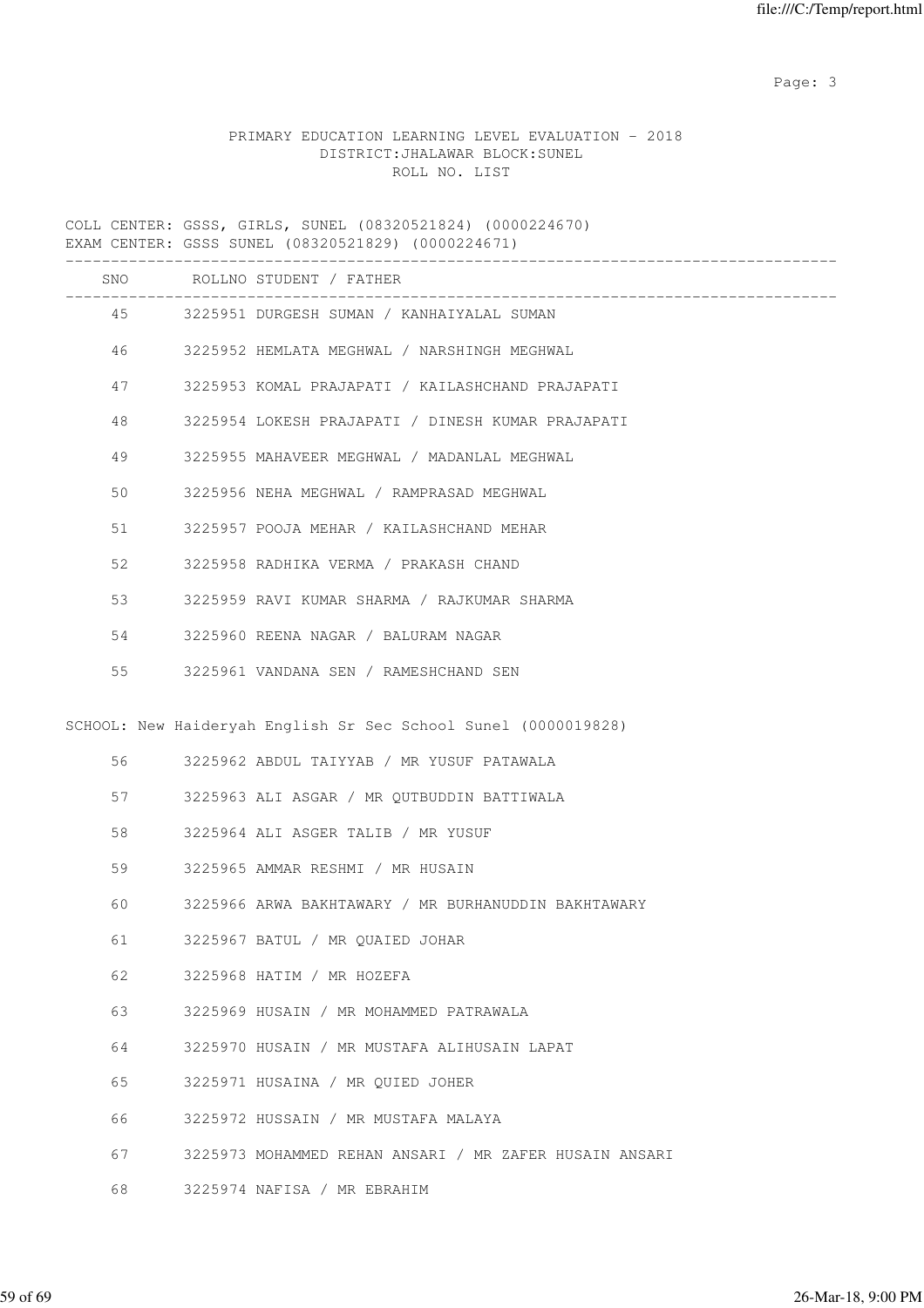Page: 4  $P$ 

# PRIMARY EDUCATION LEARNING LEVEL EVALUATION - 2018 DISTRICT:JHALAWAR BLOCK:SUNEL ROLL NO. LIST

COLL CENTER: GSSS, GIRLS, SUNEL (08320521824) (0000224670) EXAM CENTER: GSSS SUNEL (08320521829) (0000224671)

| <b>SNO</b> | ROLLNO STUDENT / FATHER    |  |
|------------|----------------------------|--|
| 69         | 3225975 TAHER / MR OUAID   |  |
| 70         | 3225976 YUSUF / MR IBRAHIM |  |

SCHOOL: DHRUV SHIKSHA MANDIR SECONDARY SCHOOL SUNEL (0000021048)

| 71 | 3225977 AALIYA MANSURI / SAMAD MANSURI         |
|----|------------------------------------------------|
| 72 | 3225978 ANJALI ANJANA / BHERU LAL ANJANA       |
| 73 | 3225979 ARBIYA KHANAM / MOHAMMAD AYAJ          |
| 74 | 3225980 ARTI SUMAN / MAHNOHAR LAL              |
| 75 | 3225981 ASHISH SUMAN / BAJRANG LAL             |
| 76 | 3225982 ASHUTOSH NAGAR / BHAGWAN SINGH NAGAR   |
| 77 | 3225983 BHUPENDRA GOCHAR / SURESH GOCHAR       |
| 78 | 3225984 CHETAN NAGAR / TUFAN SINGH             |
| 79 | 3225985 DEEPAK NAGAR / PAPPU LAL NAGAR         |
| 80 | 3225986 DEVESH KUMAR SONI / MAHESH KUMAR SONI  |
| 81 | 3225987 DIVYA RAHTORE / MUKESH KUMAR RATHORE   |
| 82 | 3225988 GANESH MALI / LALCHAND MALI            |
| 83 | 3225989 GOVIND NAGAR / PREM CHAND NAGAR        |
| 84 | 3225990 GOVIND NAGAR / PRAHALAD NAGAR          |
| 85 | 3225991 HARSHAL GHATIYA / SURESH KUMAR GHATIYA |
| 86 | 3225992 HARSHITA RATHORE / BRIJESH RATHORE     |
| 87 | 3225993 KOMAL / DINESH DHAKAR                  |
| 88 | 3225994 KUSHAL CHAND DANGI / JAGDISH DANGI     |
| 89 | 3225995 LOKESH GURJAR / RAJU LAL               |
| 90 | 3225996 MANISH NAGAR / TUFAAN SINGH NAGAR      |
| 91 | 3225997 MANISH NAGAR / PRAKASH CHAND           |

92 3225998 NIKHIL NAGAR / RAMBILAS NAGAR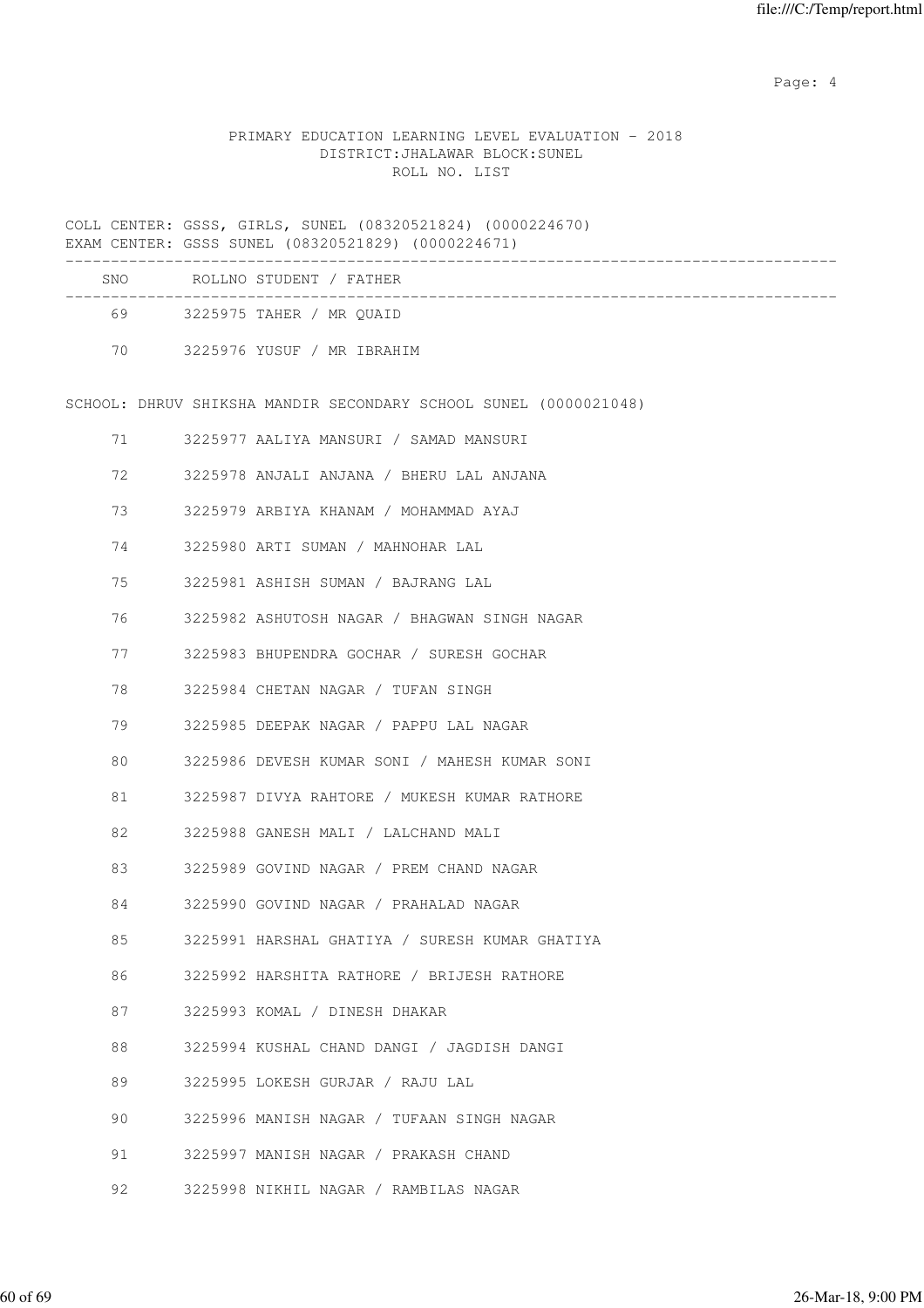Page: 5  $P$  and  $P$  and  $P$  and  $P$  and  $P$  and  $P$  and  $P$  and  $P$  and  $P$  and  $P$  and  $P$  and  $P$  and  $P$  and  $P$  and  $P$  and  $P$  and  $P$  and  $P$  and  $P$  and  $P$  and  $P$  and  $P$  and  $P$  and  $P$  and  $P$  and  $P$  and  $P$  an

## PRIMARY EDUCATION LEARNING LEVEL EVALUATION - 2018 DISTRICT:JHALAWAR BLOCK:SUNEL ROLL NO. LIST

COLL CENTER: GSSS, GIRLS, SUNEL (08320521824) (0000224670) EXAM CENTER: GSSS SUNEL (08320521829) (0000224671)

|     |     | SNO ROLLNO STUDENT / FATHER<br>--------------------- |
|-----|-----|------------------------------------------------------|
|     |     | 93 3225999 PARTHAM BAFNA / KOMAL BAFNA               |
|     |     | 94 3226000 POONAM SONI / MUKESH SONI                 |
| 95  |     | 3226001 PRAMOD GUPTA / NEMICHAND                     |
| 96  |     | 3226002 RANU BHEEL / MANSINGH BHEEL                  |
| 97  |     | 3226003 RAVI / PRAKASHCHAND NAGAR                    |
| 98  |     | 3226004 RAVI SUMAN / UDAYRAM SUMAN                   |
| 99  |     | 3226005 RAVI SUMAN / RAMESHCHAND                     |
| 100 |     | 3226006 SAKLEN QURESHI / SHAKIL HUSSAIN QURESHI      |
| 101 |     | 3226007 SANJU SUMAN / JANKILAL                       |
| 102 |     | 3226008 SHIVANI GURJAR / MUNNA LAL GURJAR            |
| 103 |     | 3226009 SHIVANI SUMAN / JAGMOHAN SUMAN               |
| 104 |     | 3226010 SHOBHIT RATHORE / DEEPAK RATHORE             |
| 105 |     | 3226011 SURAJ BHEEL / CHOUTHMAL BHEEL                |
|     |     | 106 3226012 VANDANA SHARMA / RAJENDRA SHARMA         |
|     | 107 | 3226013 VISHAL GURJAR / RAGHUNATH                    |
|     | 108 | 3226014 VISHAL GURJAR / SUJAN SINGH                  |
|     |     | SCHOOL: MODERN SECONDARY SCHOOL SUNEL (0000021408)   |
|     |     | 109 3226015 ALTAF HUSAIN / ABDUL HUSAIN ANSARI       |
| 110 |     | 3226016 BABULAL DANGI / RADHEYSHYAM DANGI            |
| 111 |     | 3226017 HARISH SOLANKI / PARMANAND SOLANKI           |
| 112 |     | 3226018 HEENA NAGAR / SURESH KUMAR NAGAR             |
| 113 |     | 3226019 JAI SHREE SONGARA / UDIT NARAYAN             |
| 114 |     | 3226020 JIYA NAGAR / SANTARAM NAGAR                  |
| 115 |     | 3226021 JYOTI GURJAR / GORDHAN GURJAR                |
| 116 |     | 3226022 KHUSBU BE / AARIF ANSARI                     |
|     |     |                                                      |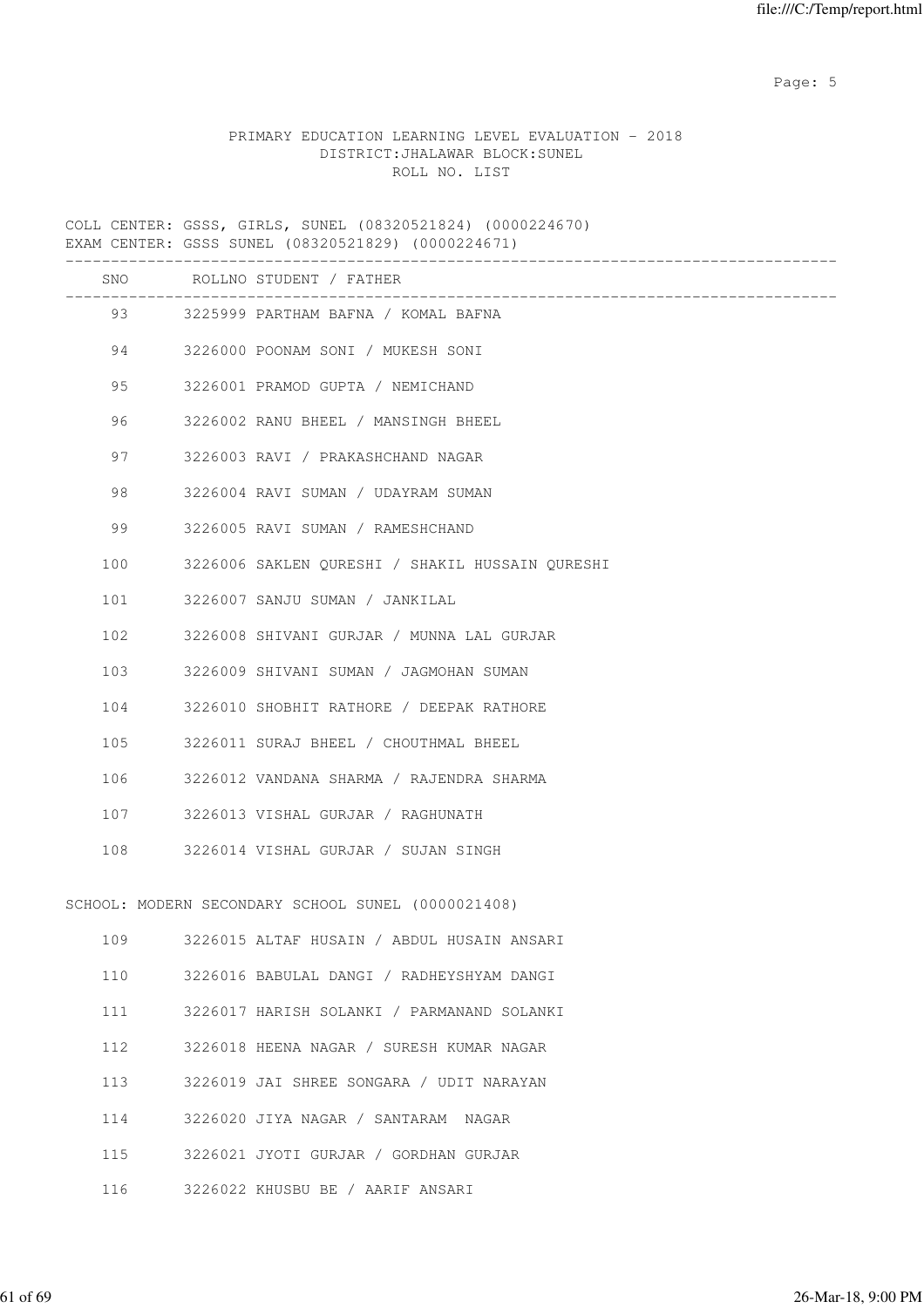Page: 6  $P$  and  $P$  and  $P$  and  $P$  and  $P$  and  $P$  and  $P$  and  $P$  and  $P$  and  $P$  and  $P$  and  $P$  and  $P$  and  $P$  and  $P$  and  $P$  and  $P$  and  $P$  and  $P$  and  $P$  and  $P$  and  $P$  and  $P$  and  $P$  and  $P$  and  $P$  and  $P$  an

# PRIMARY EDUCATION LEARNING LEVEL EVALUATION - 2018 DISTRICT:JHALAWAR BLOCK:SUNEL ROLL NO. LIST

COLL CENTER: GSSS, GIRLS, SUNEL (08320521824) (0000224670) EXAM CENTER: GSSS SUNEL (08320521829) (0000224671)

|     |     | SNO ROLLNO STUDENT / FATHER                            |
|-----|-----|--------------------------------------------------------|
|     |     | 117 3226023 KHUSHI SONGARA / BAJRANG SINGH             |
|     |     | 118 3226024 KUSHI NAGAR / TUFAN SINGH NAGAR            |
|     | 119 | 3226025 MANISH PATIDAR / RAJULAL PATIDAR               |
|     | 120 | 3226026 MANOJ KUMAR GURJAR / PRAHLAD GURJAR            |
|     | 121 | 3226027 MOHAMMAD ZAID / AZHAR AHMAD                    |
|     | 122 | 3226028 NAVEEN NAGAR / UKAR LAL                        |
|     | 123 | 3226029 RADHIKA NAGAR / SATYA PRAKASH NAGAR            |
|     | 124 | 3226030 RIHAN ALI / RAHMAT ALI                         |
|     | 125 | 3226031 RUDRA PRATAP / NAND SINGH                      |
|     | 126 | 3226032 SALEENA BE / SHAKIR HUSAIN ANSARI              |
|     | 127 | 3226033 SONU GURJAR / DINESH GURAJAR                   |
|     | 128 | 3226034 VINEETA NAGAR / BHAGWAN SINGH NAGAR            |
|     |     | 129 3226035 VISHAL RATHORE / MAHESH RATHORE            |
|     |     | SCHOOL: LAKSHYA UPPER PRIMRY SCHOOL SUNEL (0000027830) |
|     | 130 | 3226036 AJAY YADAV / RAM KANWAR                        |
|     | 131 | 3226037 AKSHAT KUMAR VERMA / DHARMENDRA KUMAR VERMA    |
|     | 132 | 3226038 AKSHITA GUPTA / RAMESH CHAND GUPTA             |
|     | 133 | 3226039 ARTI SUMAN / DILIP SUMAN                       |
| 134 |     | 3226040 ARUSHI GUPTA / RAJENDRA GUPTA                  |
| 135 |     | 3226041 ARUSHI GUPTA / SHRI NATH GUPTA                 |
| 136 |     | 3226042 ASHNA SHAIKH / SHEIKH MUSHRRAF                 |
| 137 |     | 3226043 ASHU GUPTA / ASHOK GUPTA                       |
| 138 |     | 3226044 BHAVIKA GURJAR / ASHOK GURJAR                  |
| 139 |     | 3226045 CHARUBALA MOAD / TULESH KUMAR MOAD             |

140 3226046 DAKSH NAGAR / GYAN CHAND NAGAR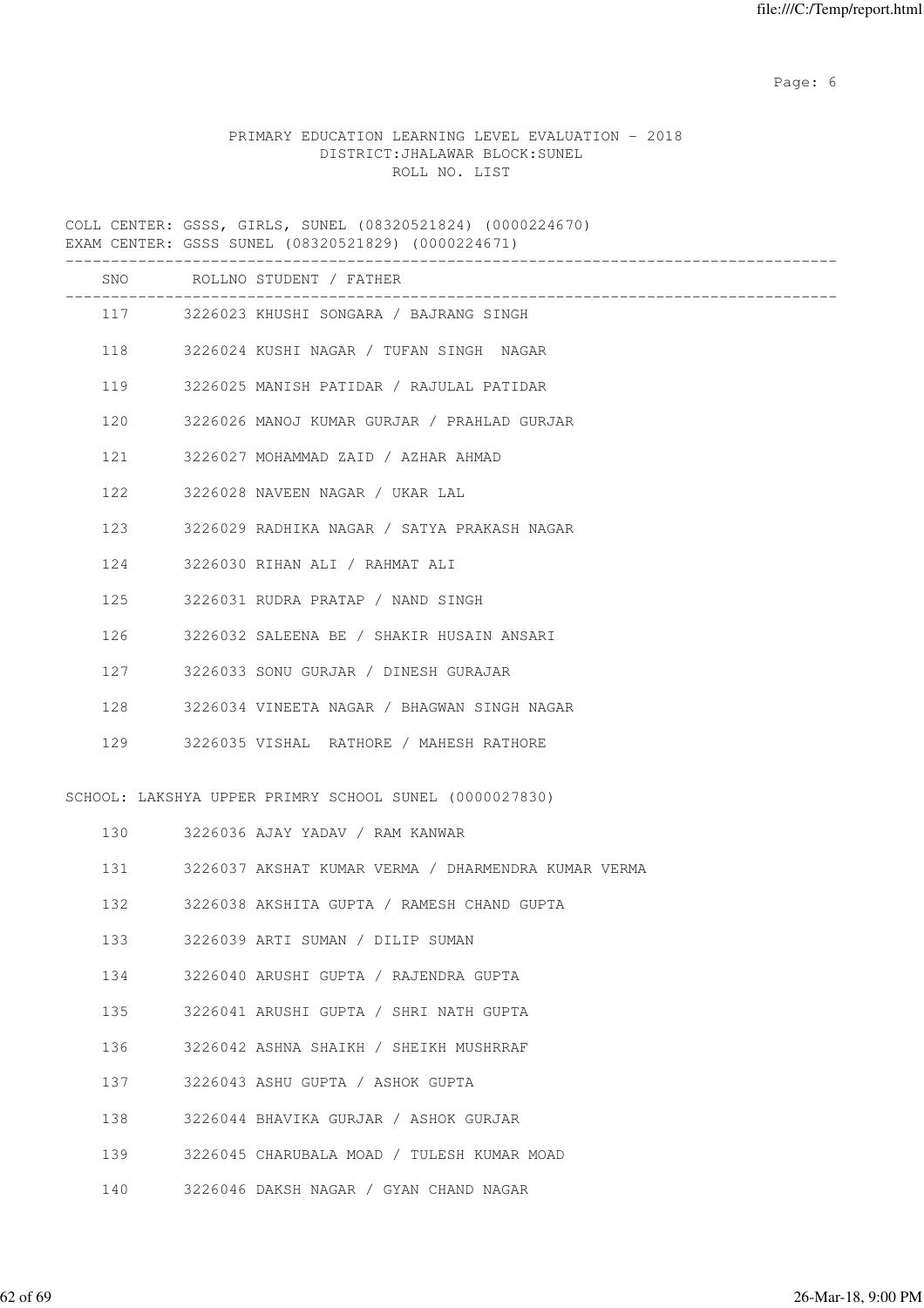Page: 7  $P$  and  $P$  and  $P$  and  $P$  and  $P$  and  $P$  and  $P$  and  $P$  and  $P$  and  $P$  and  $P$  and  $P$  and  $P$  and  $P$  and  $P$  and  $P$  and  $P$  and  $P$  and  $P$  and  $P$  and  $P$  and  $P$  and  $P$  and  $P$  and  $P$  and  $P$  and  $P$  an

# PRIMARY EDUCATION LEARNING LEVEL EVALUATION - 2018 DISTRICT:JHALAWAR BLOCK:SUNEL ROLL NO. LIST

COLL CENTER: GSSS, GIRLS, SUNEL (08320521824) (0000224670) EXAM CENTER: GSSS SUNEL (08320521829) (0000224671)

|     |     | SNO ROLLNO STUDENT / FATHER                                    |
|-----|-----|----------------------------------------------------------------|
|     |     | 141 3226047 ETI GUPTA / POONAM CHAND GUPTA                     |
|     |     | 142 3226048 HARIOM SUMAN / SATYANARAYAN SUMAN                  |
|     | 143 | 3226049 HARSHITA MOAD / JAGDISH CHAND MOAD                     |
|     | 144 | 3226050 HARSHITA RATHORE / KAMLESH RATHORE                     |
|     | 145 | 3226051 HIMANSHU GOUR / PRAVEEN GOUR                           |
|     | 146 | 3226052 KASHVI RATHOR / NARENDRA KUMAR RATHOR                  |
|     | 147 | 3226053 LAKSHYA RATHORE / PAWAN RATHORE                        |
|     | 148 | 3226054 MAHEEN KHAN / SHAHNAWAZ KHAN                           |
|     | 149 | 3226055 PRIYANSHI GUPTA / JAGDISH CHAND GUPTA                  |
| 150 |     | 3226056 RAGHAV SHARMA / KAPIL SHARMA                           |
|     | 151 | 3226057 REHAN AGWAN / SHAHID AGWAN                             |
| 152 |     | 3226058 RITIK LUHAR / MUKESH LUHAR                             |
|     | 153 | 3226059 RITIKA SISODIYA / PUSHPENDRA SINGH SISODIYA            |
|     | 154 | 3226060 TAIBA GOURI / UMAR FARUKH GOURI                        |
|     | 155 | 3226061 TANISHA GOUTAM / MANISH GOUTAM                         |
|     | 156 | 3226062 VINEET RATHORE / MANISH RATHORE                        |
|     | 157 | 3226063 YUVRAJ SINGH CHOUHAN / TIKAM CHAND CHOUHAN             |
|     |     | SCHOOL: ADARSH VIDHYA MANDIR UPPER PRIMARY SCHOOL (0000028000) |
| 158 |     | 3226064 AASTHA NAGAR / DEVI SINGH NAGAR                        |
| 159 |     | 3226065 ANKIT NARWAL / MUKESH KUMAR NARWAL                     |
| 160 |     | 3226066 ANKITA NAGAR / PAPPU LAL NAGAR                         |
| 161 |     | 3226067 ANNU KUMARI DHAKAD / DEVI SINGH                        |
| 162 |     | 3226068 ARVIND KUMAR / RAJARAM MEGHWAL                         |
| 163 |     | 3226069 ARVIND KUMAR MEHAR / DEVI LAL MEHAR                    |
| 164 |     | 3226070 BALWANT NAGAR / JANKI LAL NAGAR                        |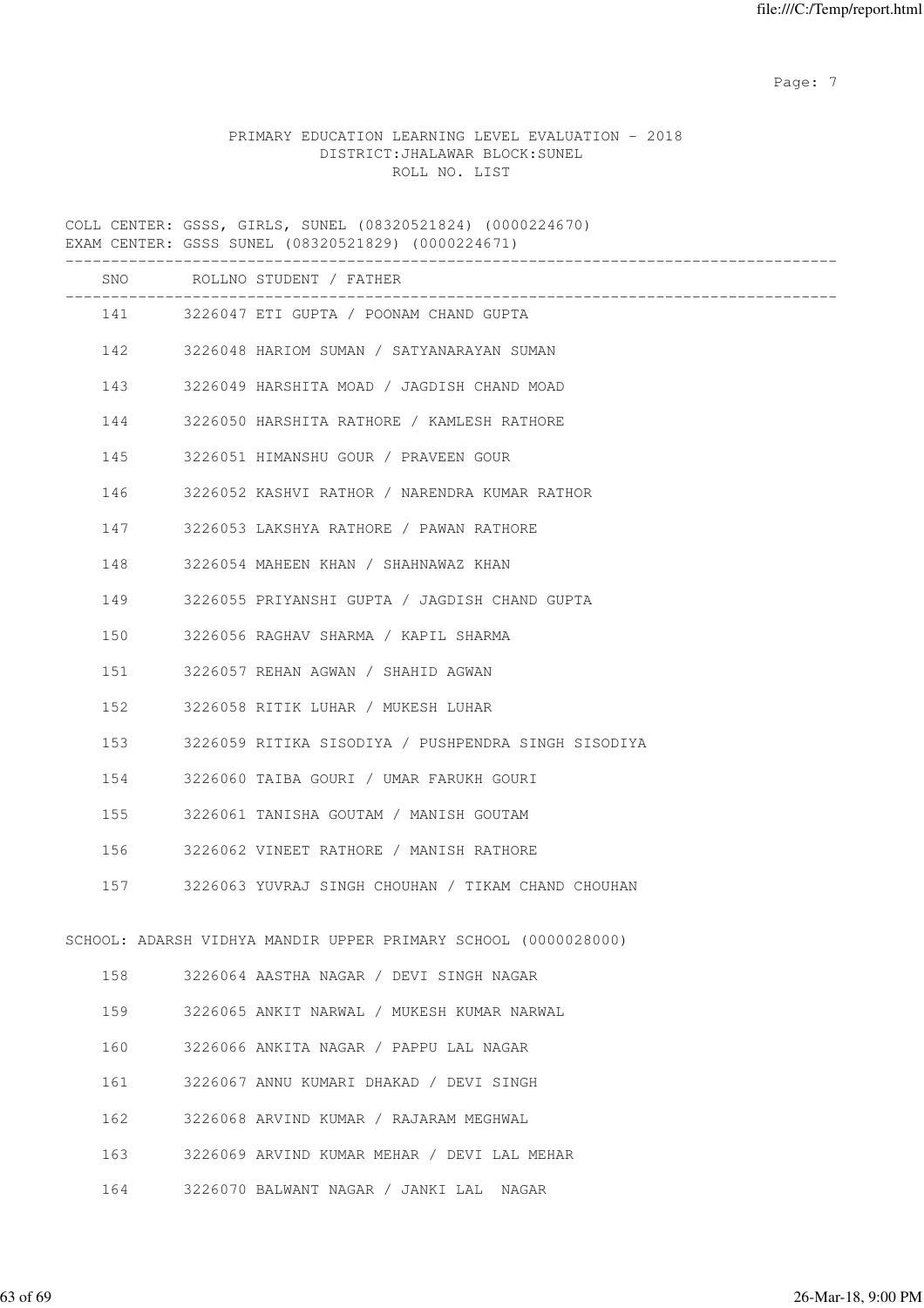en de la provincia de la provincia de la provincia de la provincia de la provincia de la provincia de la provi

# PRIMARY EDUCATION LEARNING LEVEL EVALUATION - 2018 DISTRICT:JHALAWAR BLOCK:SUNEL ROLL NO. LIST

COLL CENTER: GSSS, GIRLS, SUNEL (08320521824) (0000224670) EXAM CENTER: GSSS SUNEL (08320521829) (0000224671) ------------------------------------------------------------------------------------- SNO ROLLNO STUDENT / FATHER ------------------------------------------------------------------------------------- 165 3226071 BHANUPRATAP SINGH / TAVAR SINGH 166 3226072 BHAVESH KUMAR NATH / MAHESH KUMAR NATH 167 3226073 BHOJRAJ GURJAR / LAL CHAND GURJAR 168 3226074 BHOLARAM NAGAR / DHANNA LAL NAGAR 169 3226075 BHUMIKA ARYA / OMPRAKASH ARYA 170 3226076 DARSHAN PATIDAR / SHYAM SUNDAR 171 3226077 DEEPAK CHARAN / HEMRAJ CHARAN 172 3226078 DEEPAK NAGAR / MANOHAR LAL NAGAR 173 3226079 DEEPAK SINGH / KAMAL SINGH 174 3226080 DHEERAJ LUHAR / HEERA LAL LUHAR 175 3226081 DILKHUSH NAGAR / MAN SINGH 176 3226082 DIVYANSHI SEN / KAILASH SEN 177 3226083 DURGA NAGAR / MANOHAR NAGAR 178 3226084 GIRIRAJ SEN / PRABHU LAL SEN 179 3226085 GUNGUN SOLANKI / JUGRAJ SINGH 180 3226086 HEMLATA GURJAR / RAJU LAL GURJAR 181 3226087 HIMANSHU KUMAWAT / SHATIS KUMAWAT 182 3226088 JATEEN VISHVAKRAMA / PRAKASH CHAND VISHVAKRAMA 183 3226089 KAPIL KUMAR PATIDAR / PRAHLAD PATIDAR 184 3226090 KARTIK GOUR / BRIJ KUMAR 185 3226091 KARTIK SHARMA / SATYNARAYAN SHARMA 186 3226092 KASHISH NAGAR / PRAKASH NAGAR 187 3226093 KHUSHABU DHAKAR / DILEEP DHAKAR 188 3226094 KHUSHI RATHOR / VISHNU RATHOR 189 3226095 KISHAN SINGH / JASWANT SINGH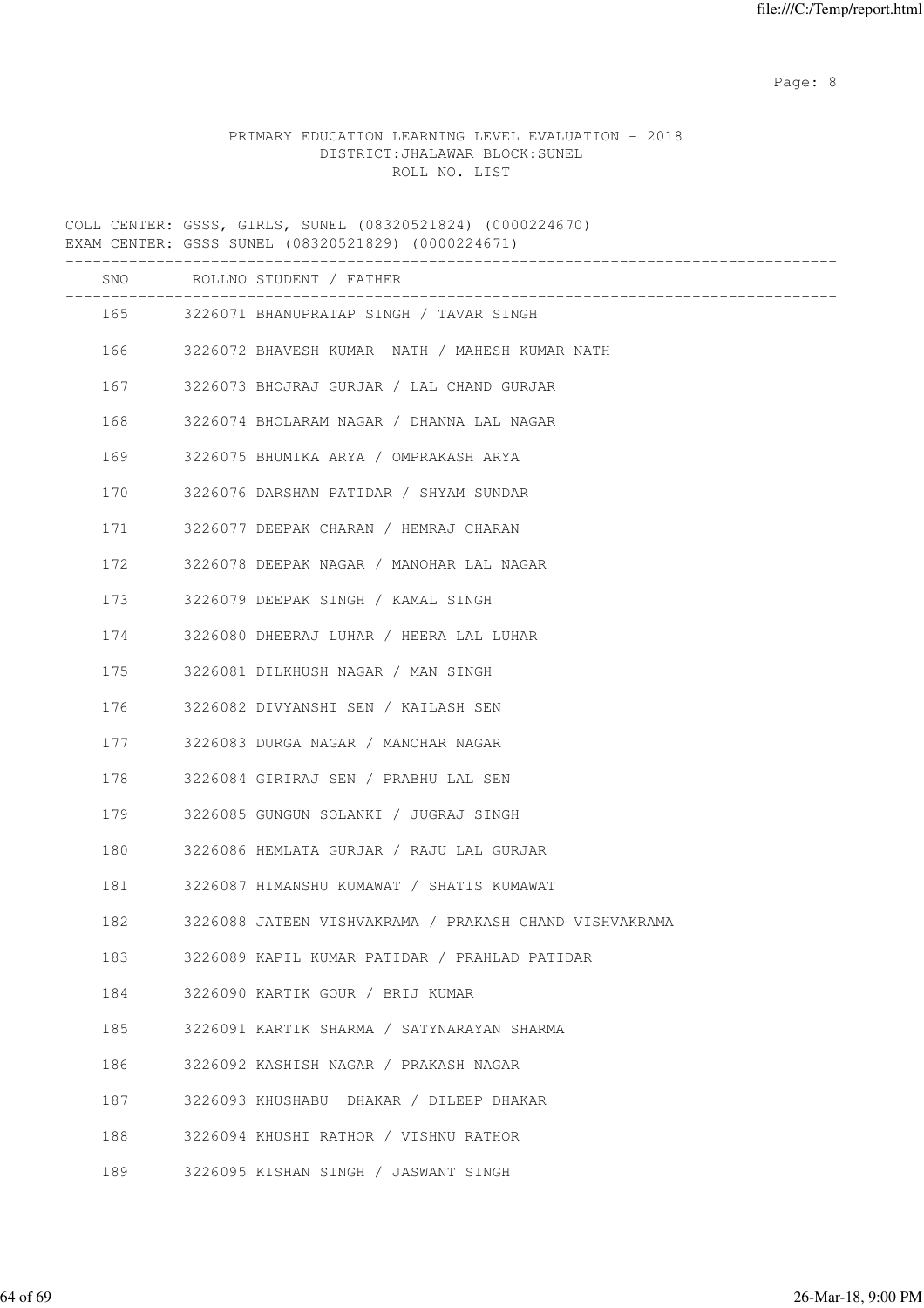en de la provincia de la provincia de la provincia de la provincia de la provincia de la provincia de la provi

# PRIMARY EDUCATION LEARNING LEVEL EVALUATION - 2018 DISTRICT:JHALAWAR BLOCK:SUNEL ROLL NO. LIST

COLL CENTER: GSSS, GIRLS, SUNEL (08320521824) (0000224670) EXAM CENTER: GSSS SUNEL (08320521829) (0000224671)

|     | SNO ROLLNO STUDENT / FATHER                                |
|-----|------------------------------------------------------------|
|     | 190 3226096 KULDEEP NAGAR / RAMESH CHAND NAGAR             |
|     | 191 3226097 LAKSHMI KUNWAR / JALAM SINGH                   |
|     | 192 3226098 LOKENDRA SINGH / LAKSHMAN SINGH                |
| 193 | 3226099 MADHU NAGAR / PIRU LAL NAGAR                       |
| 194 | 3226100 NAINA GURJAR / KAILASH CHAND                       |
| 195 | 3226101 NAMRATA PATIDAR / SATYANARAYAN PATIDAR             |
|     | 196 3226102 NANDANI CHANDRAWAT / DASHRATH SINGH CHANDRAWAT |
| 197 | 3226103 PALAK FOFLIYA / RAKESH KUMAR FOFLIYA FOFLIYA       |
| 198 | 3226104 PAYAL MEHAR / SHYAM LAL MEHAR                      |
| 199 | 3226105 POOJA GURJAR / TARA CHAND GURJAR                   |
| 200 | 3226106 PRAMOD KUMAR BAIRAGI / RAMESH CHAND BAIRAGI        |
| 201 | 3226107 PUNAM RATHORE / MUKESH RATHORE                     |
| 202 | 3226108 RADHIKA NAGAR / JETRAM NAGAR                       |
| 203 | 3226109 RAHIN NAT / RAM LAL NAT                            |
| 204 | 3226110 RAHUL GURJAR / FOOL CHAND GURJAR                   |
| 205 | 3226111 RAHUL KUMAR BHEEL / RAMPRASAD BHEEL                |
| 206 | 3226112 RAJENDRA SINGH / PARVAT SINGH                      |
| 207 | 3226113 RANI NAGAR / KAILASH CHAND NAGAR                   |
| 208 | 3226114 RANU SONGARA / YOGENDRA SINGH SONGARA              |
| 209 | 3226115 RITIKA NAGAR / BALVEER NAGAR                       |
| 210 | 3226116 SALONI SHRINGI / HARIOM SHRINGI                    |
| 211 | 3226117 SALONI SUMAN / JAGDISH SUMAN                       |
| 212 | 3226118 SAMRTH SINGH / VIJAY SINGH PARIHAR                 |
| 213 | 3226119 SANDIP SINGH / KESAR SINGH                         |
| 214 | 3226120 SAVARIYA GURJAR / KARU LAL GURJAR                  |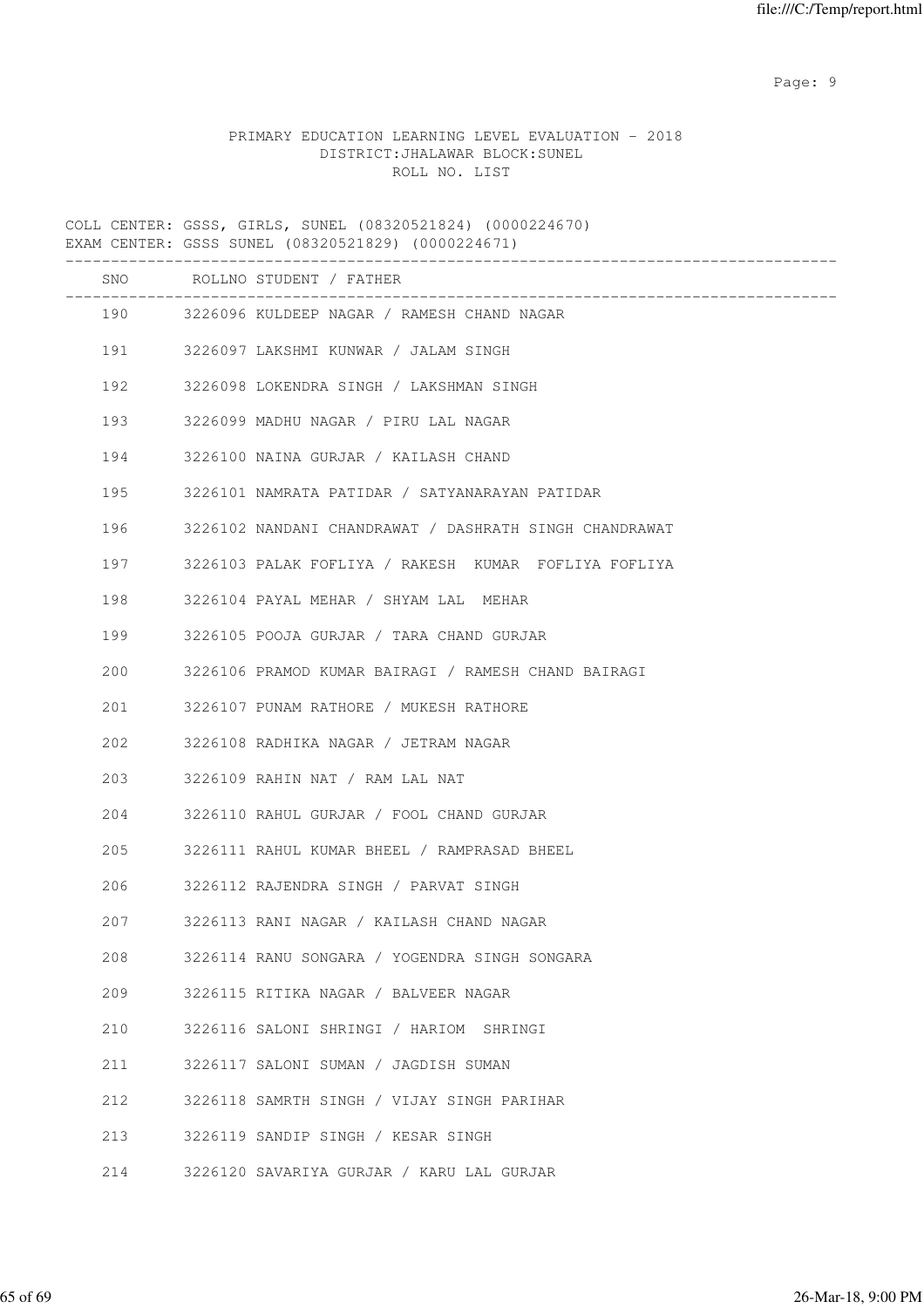# PRIMARY EDUCATION LEARNING LEVEL EVALUATION - 2018 DISTRICT:JHALAWAR BLOCK:SUNEL ROLL NO. LIST

COLL CENTER: GSSS, GIRLS, SUNEL (08320521824) (0000224670) EXAM CENTER: GSSS SUNEL (08320521829) (0000224671) ------------------------------------------------------------------------------------- SNO ROLLNO STUDENT / FATHER ------------------------------------------------------------------------------------- 215 3226121 SODAN SINGH GURJAR / RAMDYAL GURJAR 216 3226122 SUMIT CHOUDHARY / SHOBHARAM CHOUDHARY 217 3226123 SUMIT NAGAR / TUFAN SINGH NAGAR 218 3226124 SURAJ KUMAR MALI / RAMESH CHAND MALI 219 3226125 SURESH KUMAR MEGHWAL / FOOL CHAND 220 3226126 TANISHA GURJAR / SOHAN LAL GURJAR 221 3226127 TANISHA RATHORE / ASHOK RATHORE 222 3226128 TANUJ NAGAR / LAVKUSH NAGAR 223 3226129 TEENA SUMAN / GANPAT SUMAN 224 3226130 VANDANA NAGAR / SHYAM LAL NAGAR 225 3226131 VARSHA NAGAR / KAILASH CHAND NAGAR 226 3226132 VISHAKHA DHAKAD / PREM CHAND DHAKAD 227 3226133 VISHAL CHOUDHARI / DOLATRAM CHOUDHARI 228 3226134 VISHAL GURJAR / RAJU LAL GURJAR 229 3226135 VISHAL NAGAR / HARI SINGH NAGAR 230 3226136 VISHAL SUMAN / ASHOK SUMAN 231 3226137 VISHESH GOUR / HANSRAJ GOUR 232 3226138 YUVRAJ KUMAR RATHOR / KISHOR RATHOR SCHOOL: GYAN BHARTI UPPER PRIMARY PUBLIC SCHOOL (0000030039) 233 3226139 ASHU PARMAR / ISHWARPARMAR 234 3226140 BHANU PRATAP SINGH / PRATAP SINGH SISODIYA 235 3226141 DEEPAK SUMAN / JAGDISH CHANDRA 236 3226142 DHEERAJ RANA / BALVEER RANA 237 3226143 FAIJAN KHAN / SHERU KHAN 238 3226144 KASHISH PANWAR / MAHESH PANWAR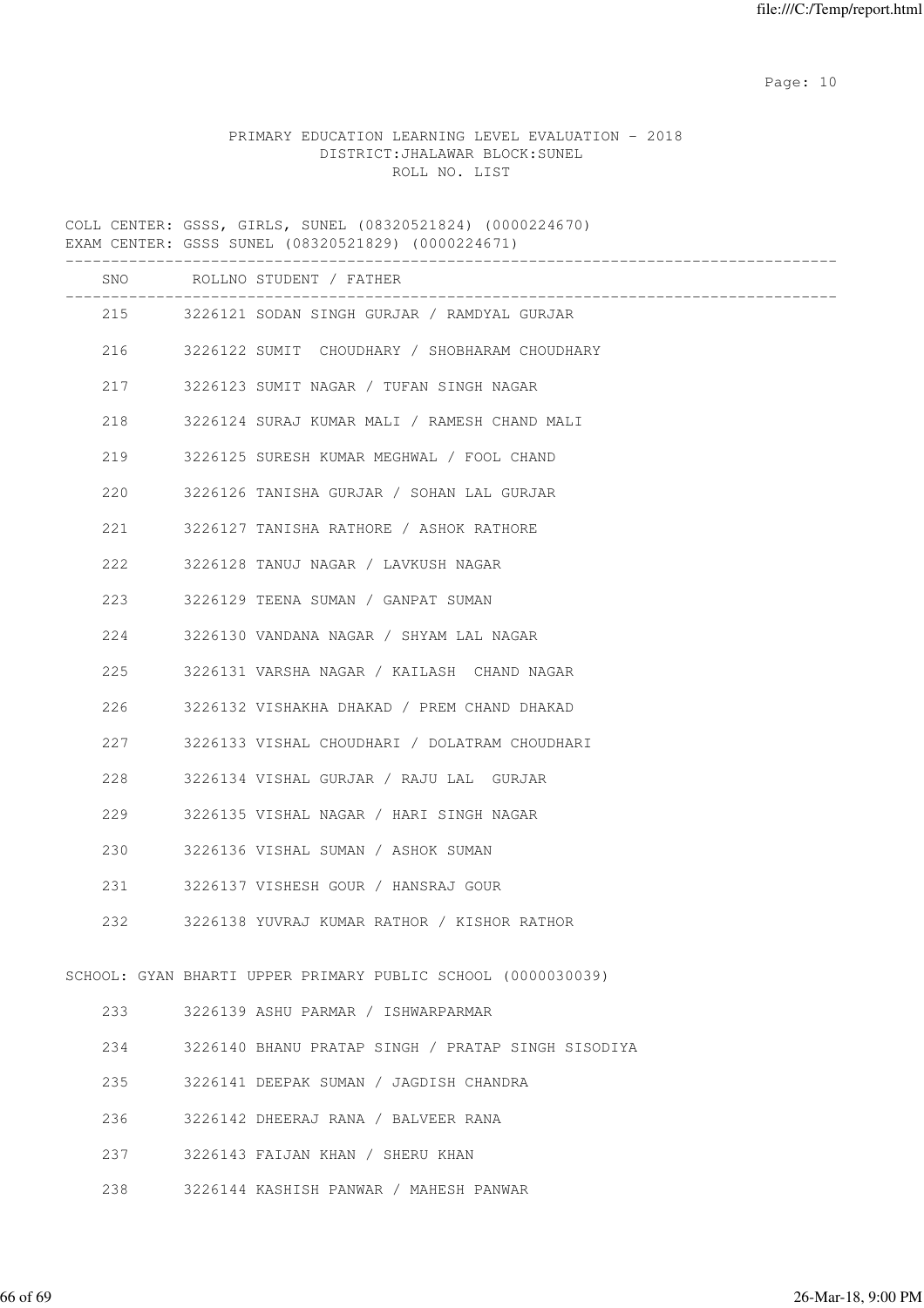# PRIMARY EDUCATION LEARNING LEVEL EVALUATION - 2018 DISTRICT:JHALAWAR BLOCK:SUNEL ROLL NO. LIST

COLL CENTER: GSSS, GIRLS, SUNEL (08320521824) (0000224670) EXAM CENTER: GSSS SUNEL (08320521829) (0000224671)

|     |                                 | SNO ROLLNO STUDENT / FATHER                         |
|-----|---------------------------------|-----------------------------------------------------|
|     |                                 | 239 3226145 KIRAN KUNWAR / MAHENDRA SINGH           |
|     |                                 | 240 3226146 KUNAL DINDORIYA / ARVIND KUMAR          |
|     |                                 | 241 3226147 MAHESH MEHAR / ISHWAR CHANDRA           |
|     | 242                             | 3226148 NANDANI SUMAN / LALCHAND SUMAN              |
|     | 243                             | 3226149 RADHIKA NAGAR / JAGDISH CHANDRA NAGAR       |
|     | 244                             | 3226150 RAJKAMAL GODHALA / DEEPAK KUMAR GODHALA     |
|     | 245                             | 3226151 ROHAN SUMAN / SURESH SUMAN                  |
|     | 246                             | 3226152 SEEMA SUMAN / MANGI LAL SUMAN               |
|     | 247                             | 3226153 SHREYA SHARMA / KAMLESH SHARMA              |
| 248 |                                 | 3226154 TUSHAR CARPENTER / BADRI LAL CARPENTER      |
| 249 |                                 | 3226155 URMILA MEGHWAL / DALU RAM MEGHWAL           |
|     |                                 |                                                     |
|     |                                 | SCHOOL: AZAD EDUCATIONAL ACADEMY SUNEL (0000038086) |
|     |                                 |                                                     |
|     |                                 | 251 3226157 BHANU PRIYA NAGAR / JAGDISH NAGAR       |
|     | 252                             | 3226158 DANISH BAIG / SALIM BAIG                    |
|     | 253                             | 3226159 FAAIZA BI / ABDUL SHAMIM                    |
|     | 254                             | 3226160 MAHIN ANSARI / UMAR ANSARI                  |
| 255 |                                 | 3226161 MOHAMMAD FAIZAN / ABDUL REHMAN              |
| 256 |                                 | 3226162 TOSHIFA ANSARI / ZAKIR HUSAIN               |
| 257 |                                 | 3226163 ZAKIYA ANSARI / IQBAL AHMAD ANSARI          |
| 258 |                                 | 3226164 ZUBER ANSARI / EJAJ ANSARI                  |
|     |                                 |                                                     |
|     | SCHOOL: GSSS SUNEL (0000224671) |                                                     |
| 259 |                                 | 3226165 ANJALI / JAGDISHCHAND                       |
| 260 |                                 | 3226166 BABLY / BABULAL                             |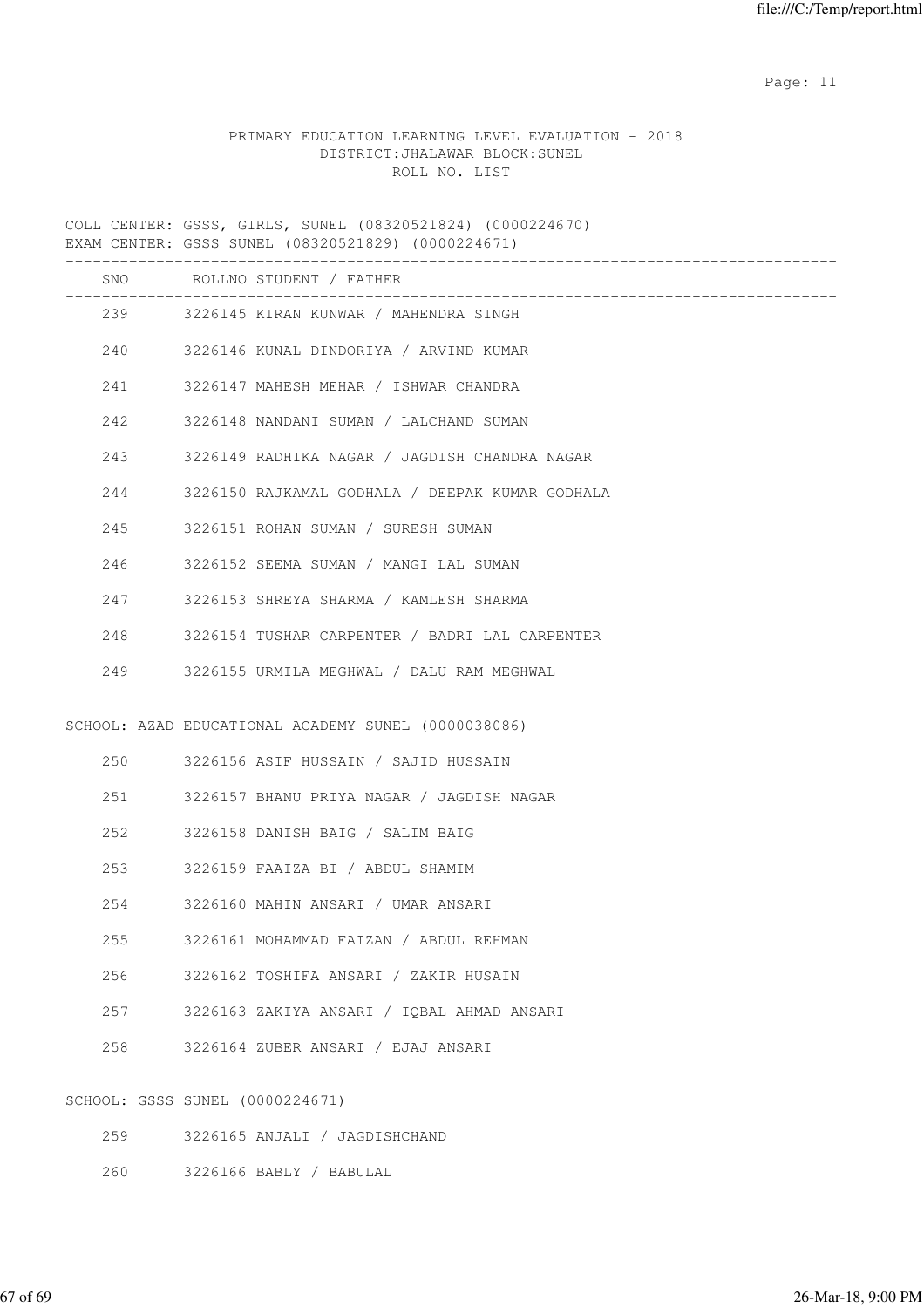# PRIMARY EDUCATION LEARNING LEVEL EVALUATION - 2018 DISTRICT:JHALAWAR BLOCK:SUNEL ROLL NO. LIST

COLL CENTER: GSSS, GIRLS, SUNEL (08320521824) (0000224670) EXAM CENTER: GSSS SUNEL (08320521829) (0000224671)

|      | SNO ROLLNO STUDENT / FATHER                         |
|------|-----------------------------------------------------|
|      | 261 3226167 KAMALESH KUMARI NAGAR / PEERU LAL NAGAR |
|      | 262 3226168 KOMAL / LALCHAND                        |
|      | 263 3226169 PRATIGYA JHAWA / SHANKAR LAL            |
|      | 264 3226170 PUSHPA KUMARI NAGAR / PEERU LAL NAGAR   |
|      | 265 3226171 SAPANA / RAJULAL MALI                   |
|      | 266 3226172 SEEMA KUMARI NAGAR / PEERU LAL NAGAR    |
|      | 267 3226173 SHEKH ALFEZ / SHEKH AASHIQ              |
|      | 268 3226174 SHOBHARAM NAGAR / RAMLAL NAGAR          |
|      | 269 3226175 SURENDRA RATHOR / BHAVISHYA RATHOR      |
|      | 270 3226176 TIKAM NAGAR / SHYAMLAL NAGAR            |
| 2.71 | 3226177 TUSHAR / SANJAY TANWAR                      |